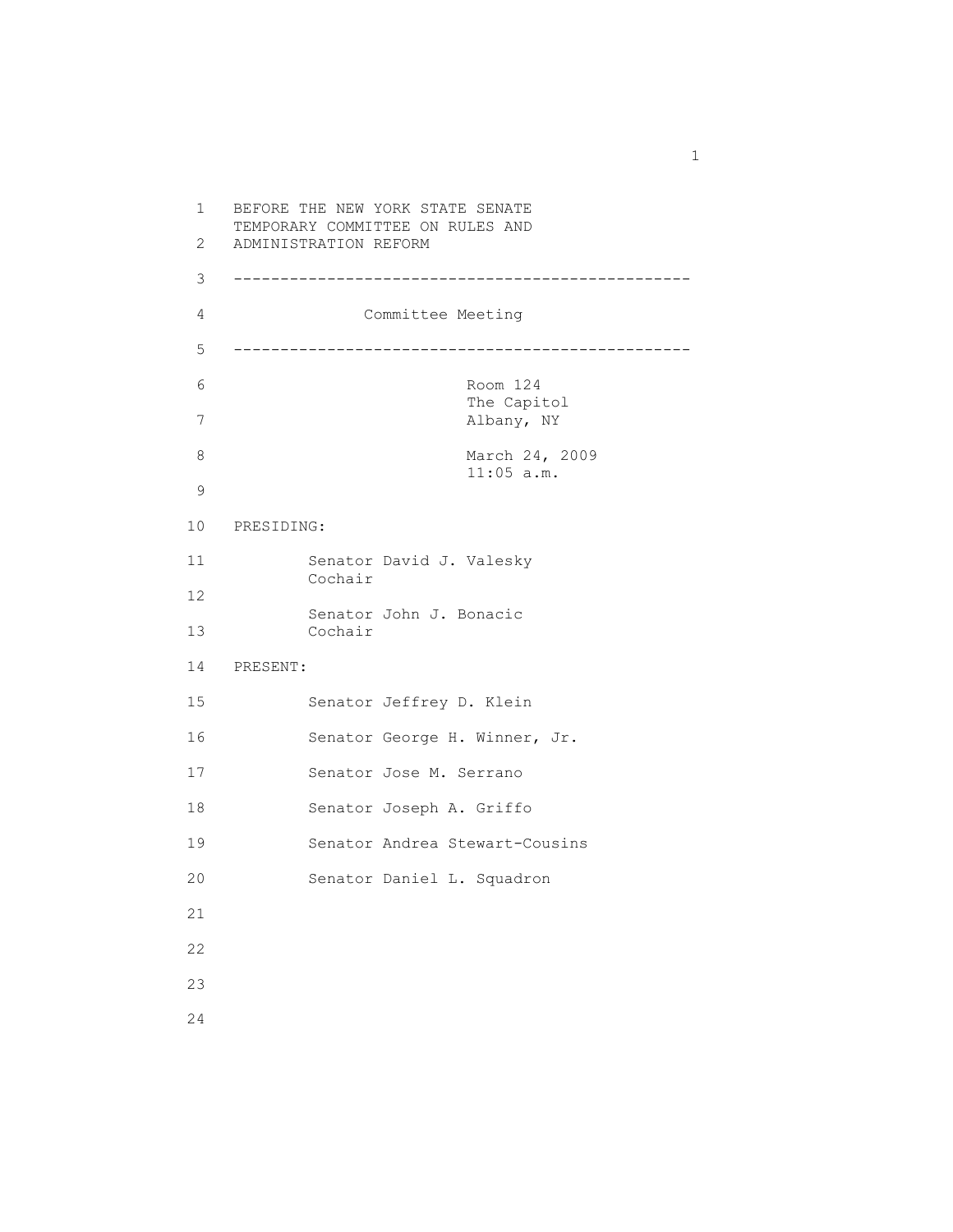| 1  | CHAIRMAN VALESKY: Senator Bonacic            |
|----|----------------------------------------------|
| 2  | and I will call this meeting to order.       |
| 3  | By way of introduction once again,           |
| 4  | since there is a likelihood that folks are   |
| 5  | watching this around the state because we're |
| 6  | webcasting it, my name is Senator David      |
| 7  | Valesky from the 49th Senate District, one   |
| 8  | of the cochairs of our Temporary Committee   |
| 9  | on Rules and Administration Reform.          |
| 10 | This is the second committee meeting,        |
| 11 | where we are picking up where we left off    |
| 12 | last week and discussing suggestions, items  |
| 13 | for discussion, looking for some consensus   |
| 14 | so that we can move quickly to the           |
| 15 | report-writing process. And as members       |
| 16 | know, the report is due to the Senate        |
| 17 | majority and minority leaders by April -- no |
| 18 | later than April 13th.                       |
| 19 | John?                                        |
| 20 | CHAIRMAN BONACIC: Thank you, David.          |
| 21 | I think what we would like to do to          |
| 22 | start this meeting is talk about the 13      |
| 23 | points that I believe we agreed to at the    |
| 24 | first meeting. And then we'll go into        |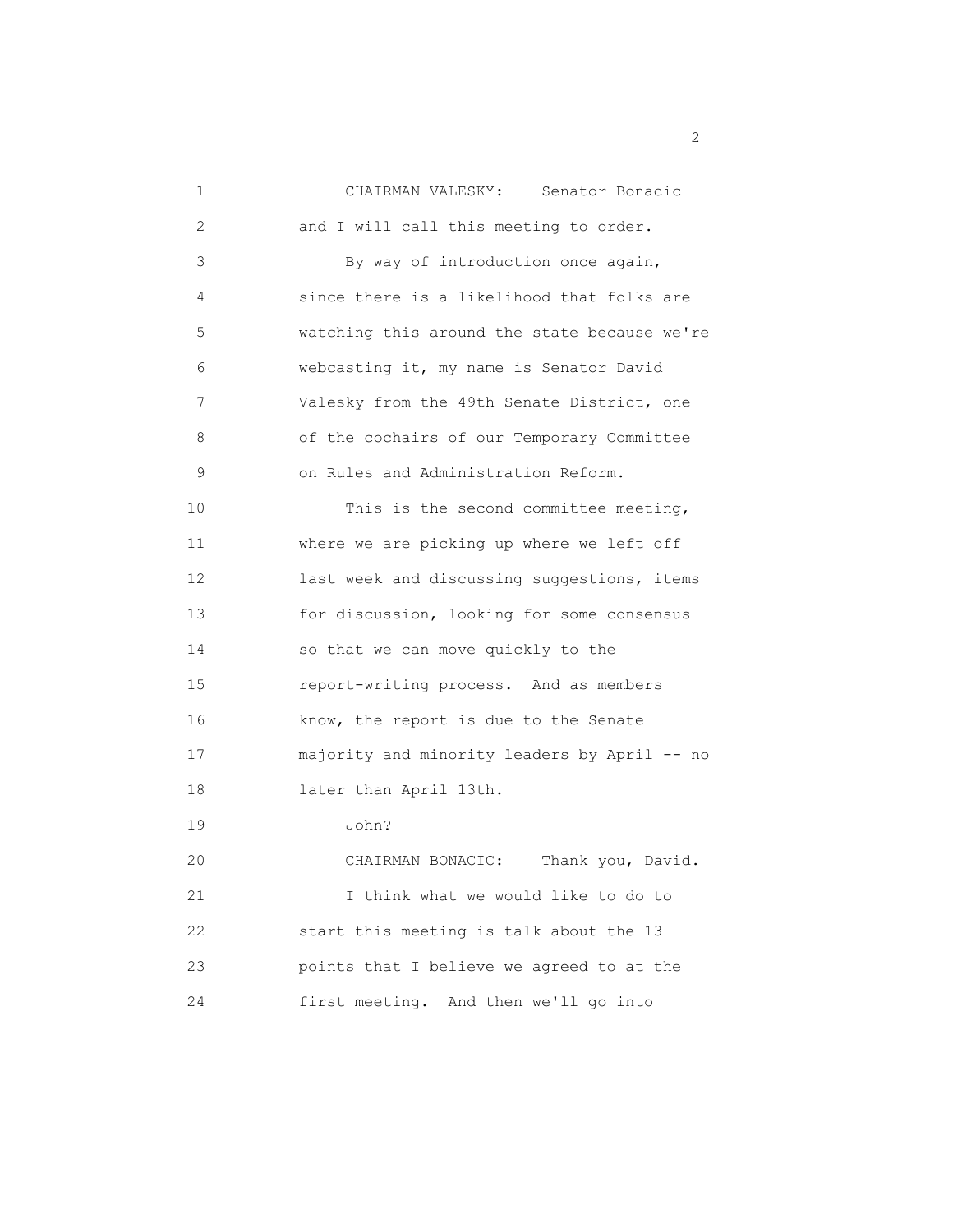1 further discussion of additional items, if 2 we may. 3 Do you want to start, or do we want -- 4 CHAIRMAN VALESKY: Let's just make 5 sure everyone is working off the same 6 document. 7 CHAIRMAN BONACIC: It's dated 8 March 24, 2009. It's entitled "Draft Areas 9 of Agreement." Do you have that? 10 SENATOR SQUADRON: Yeah. 11 CHAIRMAN BONACIC: Okay. The first 12 one is with respect to committee 13 presentations. We had: "At chair's 14 discretion, parties who are interested in 15 specific legislation may be invited to 16 address committee meetings to give 17 presentations, so long as the ranking member 18 is afforded an equal number of speakers and 19 duration of each time. Notice shall be 20 given" -- we'll try to do it not less than 21 72 hours in advance of the committee 22 meeting. 23 You want to read the second one? 24 CHAIRMAN VALESKY: The term limits

 $\sim$  3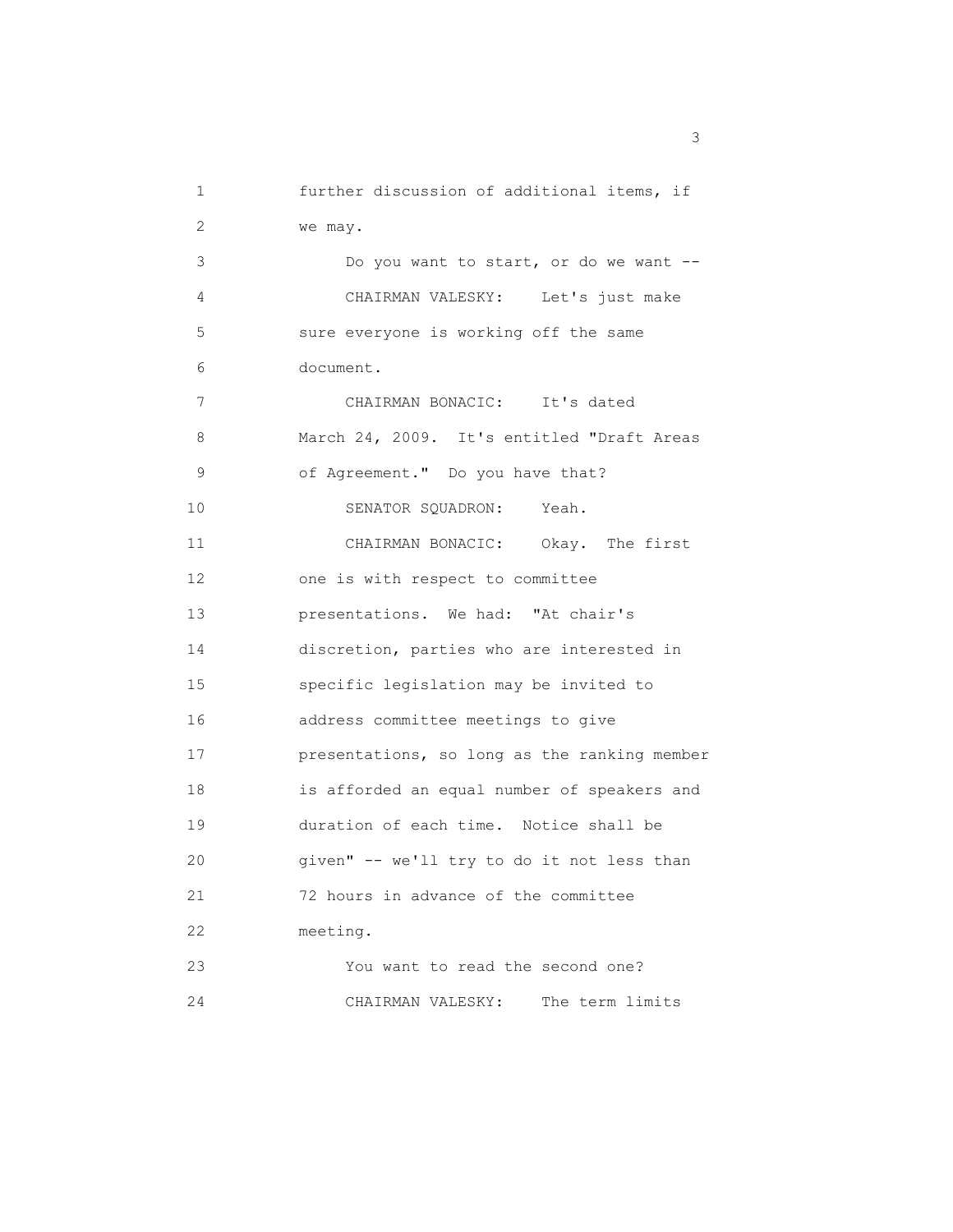| 1  | and numbers of committees, we're talking     |
|----|----------------------------------------------|
| 2  | about limiting membership to four committees |
| 3  | and one subcommittee per member.             |
| 4  | The timeline here, either -- the             |
| 5  | committee itself -- we make a recommendation |
| 6  | by April 13th to that fact, or at some       |
| 7  | intervening date between that date and the   |
| 8  | end of session, or by September 15th to take |
| 9  | effect January 1, 2010. "Chairs and ranking  |
| 10 | members shall be limited to serve not more   |
| 11 | than 6 or 8 consecutive years in that        |
| 12 | capacity." We discussed that last week.      |
| 13 | CHAIRMAN BONACIC: No. 3, "Committees         |
| 14 | shall be made up of members in proportion to |
| 15 | the chamber."                                |
| 16 | CHAIRMAN VALESKY: Four, "Attendance          |
| 17 | will be recorded for meetings and hearings   |
| 18 | and members must be present to vote unless a |
| 19 | conflicting committee meeting or hearing."   |
| 20 | SENATOR GRIFFO:<br>Just a quick              |
| 21 | question on No. 2 there. Are we talking      |
| 22 | about committee reduction too?               |
| 23 | CHAIRMAN VALESKY:<br>Correct. Was that       |
| 24 | not clear? You're right, that needs to       |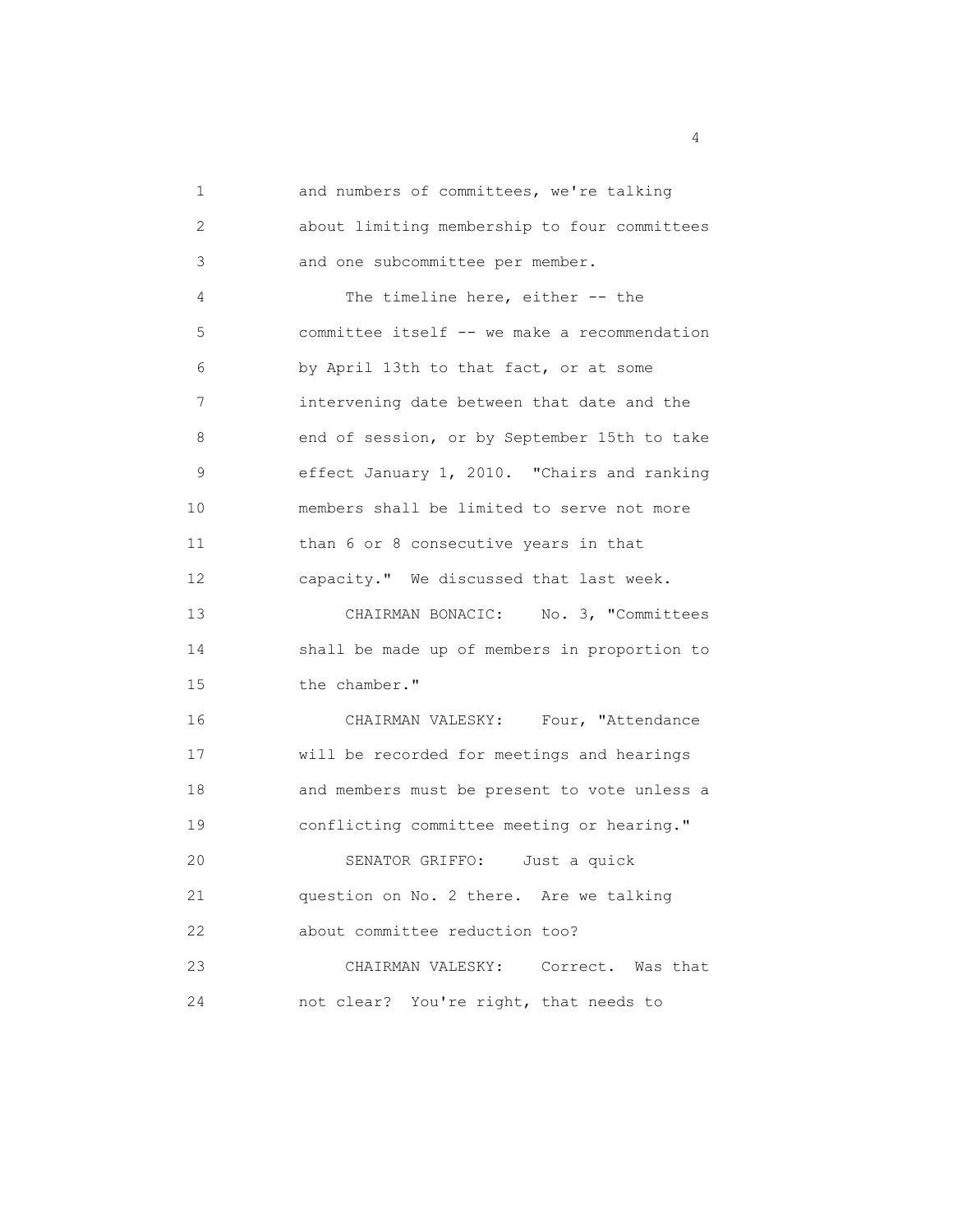$1$  be  $-$  yes.

| 2  | SENATOR GRIFFO: Total number of              |
|----|----------------------------------------------|
| 3  | committees.                                  |
| 4  | CHAIRMAN VALESKY: Right. Unless              |
| 5  | that comes later. Andrew?                    |
| 6  | MR. STENGEL: No, that's the spirit           |
| 7  | of what No. 2 is.                            |
| 8  | CHAIRMAN VALESKY: Okay. So                   |
| 9  | consolidation of committees. Yeah, that      |
| 10 | needs to be -- we can add a little bit       |
| 11 | there. Okay?                                 |
| 12 | CHAIRMAN BONACIC: No. 5, we're going         |
| 13 | to remove proxy committee voting effective   |
| 14 | upon the committees being consolidated, so   |
| 15 | no member serves on more than four standing  |
| 16 | committees and one subcommittee.             |
| 17 | "Attendance at meetings is required absent   |
| 18 | medical or transportation issues upon the    |
| 19 | consent of the chair or ranking member."     |
| 20 | CHAIRMAN VALESKY:<br>Item $6,$               |
| 21 | eliminating -- we discussed eliminating the  |
| 22 | "aye without recommendation" option and      |
| 23 | allowing for a written statement of vote.    |
| 24 | Voting in committee shall be recorded as yes |

<u>5</u>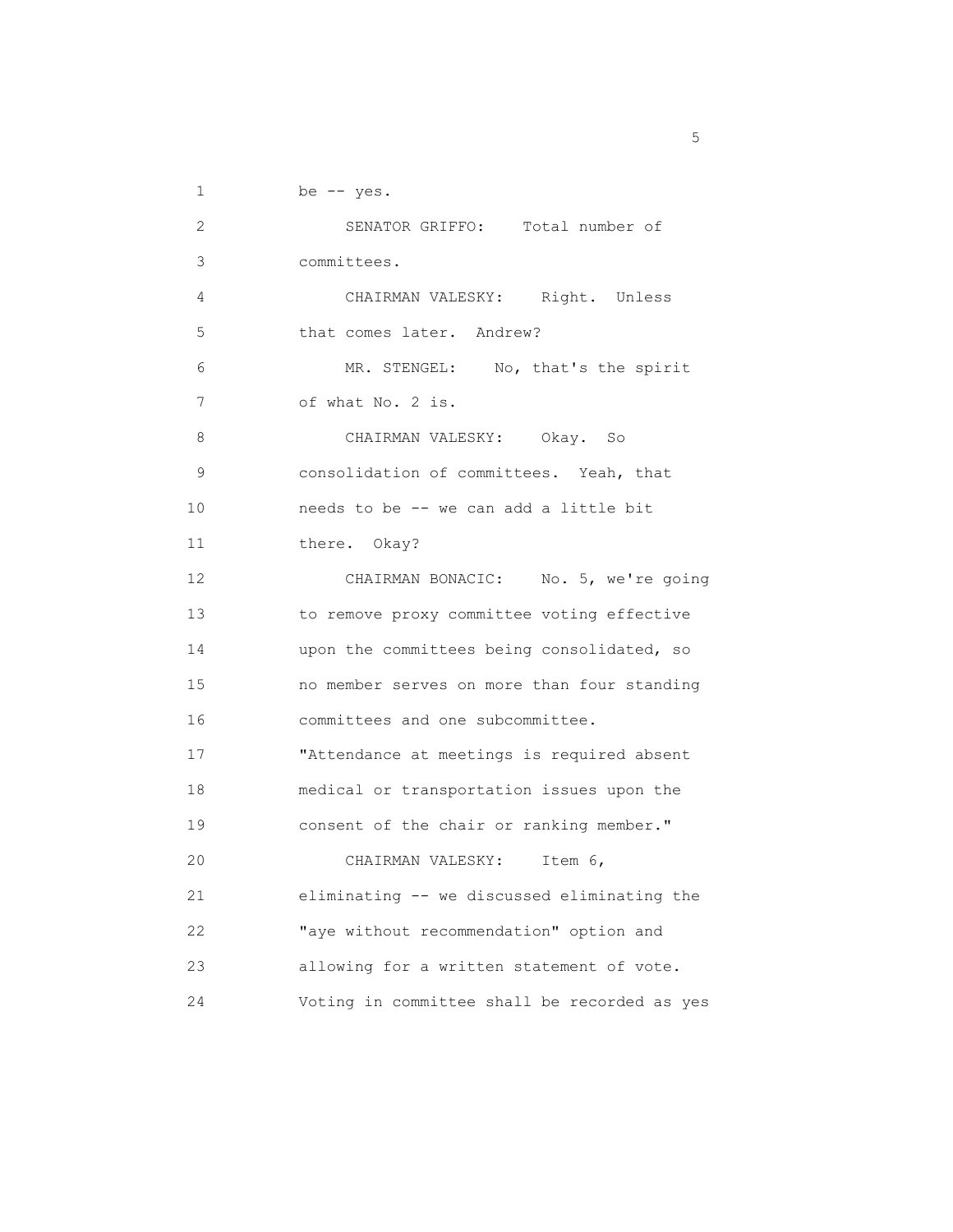1 or no. A member may provide a written 2 statement of the reasons for his or her vote 3 which shall be appended to the bill report, 4 which will be maintained by the clerk of the 5 committee and posted on the Internet. 6 SENATOR WINNER: Just one brief 7 comment on No. 5, the proxy committee 8 voting. 9 CHAIRMAN VALESKY: Sure. 10 SENATOR WINNER: I just would take 11 some offense to the word "proxy." I don't 12 think that's what we really do. We have 13 voting sheets. We actually vote; we don't 14 give our vote to someone else to vote for 15 us. We actually do make a vote. 16 So just for my own personal 17 sensibility, sensitivity, just if you would 18 change that to say that eliminating the 19 voting sheets or -- 20 CHAIRMAN BONACIC: Yeah. And I think 21 for purposes of clarification, Senator 22 Winner is suggesting we don't give power of 23 attorney for our votes, we always vote 24 ourselves. We may not --

 $\sim$  6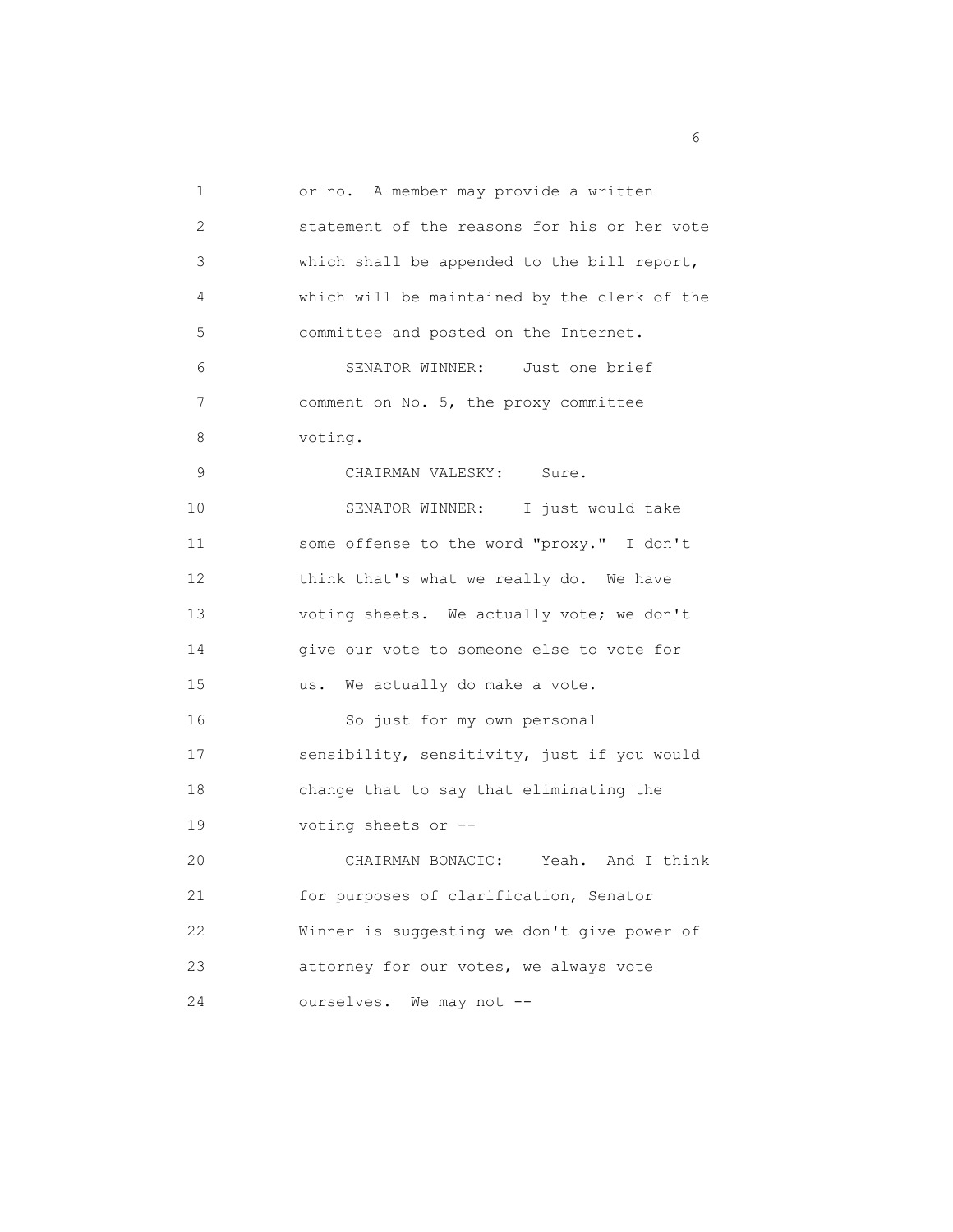| 1  | SENATOR WINNER: We don't do proxy           |
|----|---------------------------------------------|
| 2  | voting now. So we're not eliminating        |
| 3  | something that we don't do now, so          |
| 4  | CHAIRMAN BONACIC: I just would like         |
| 5  | to comment on Item 6, with Senator Valesky. |
| 6  | Mr. Stengel, who has been working with our  |
| 7  | counsel and helping us with drafting the    |
| 8  | language, suggested on No. 6 a member may   |
| 9  | not vote if there's a conflict of interest  |
| 10 | if he so states.                            |
| 11 | So he doesn't vote yes or no, he says       |
| 12 | "I abstain because of a conflict of         |
| 13 | interest." I think that would be an         |
| 14 | appropriate category.                       |
| 15 | CHAIRMAN VALESKY:<br>Makes sense.           |
| 16 | SENATOR SQUADRON:<br>Yeah.                  |
| 17 | CHAIRMAN BONACIC: Do we agree on            |
| 18 | that?                                       |
| 19 | CHAIRMAN VALESKY: General consensus         |
| 20 | on that?                                    |
| 21 | Abstention with<br>SENATOR SQUADRON:        |
| 22 | cause.                                      |
| 23 | Sure, abstention.<br>CHAIRMAN VALESKY:      |
| 24 | No. 7, which I<br>CHAIRMAN BONACIC:         |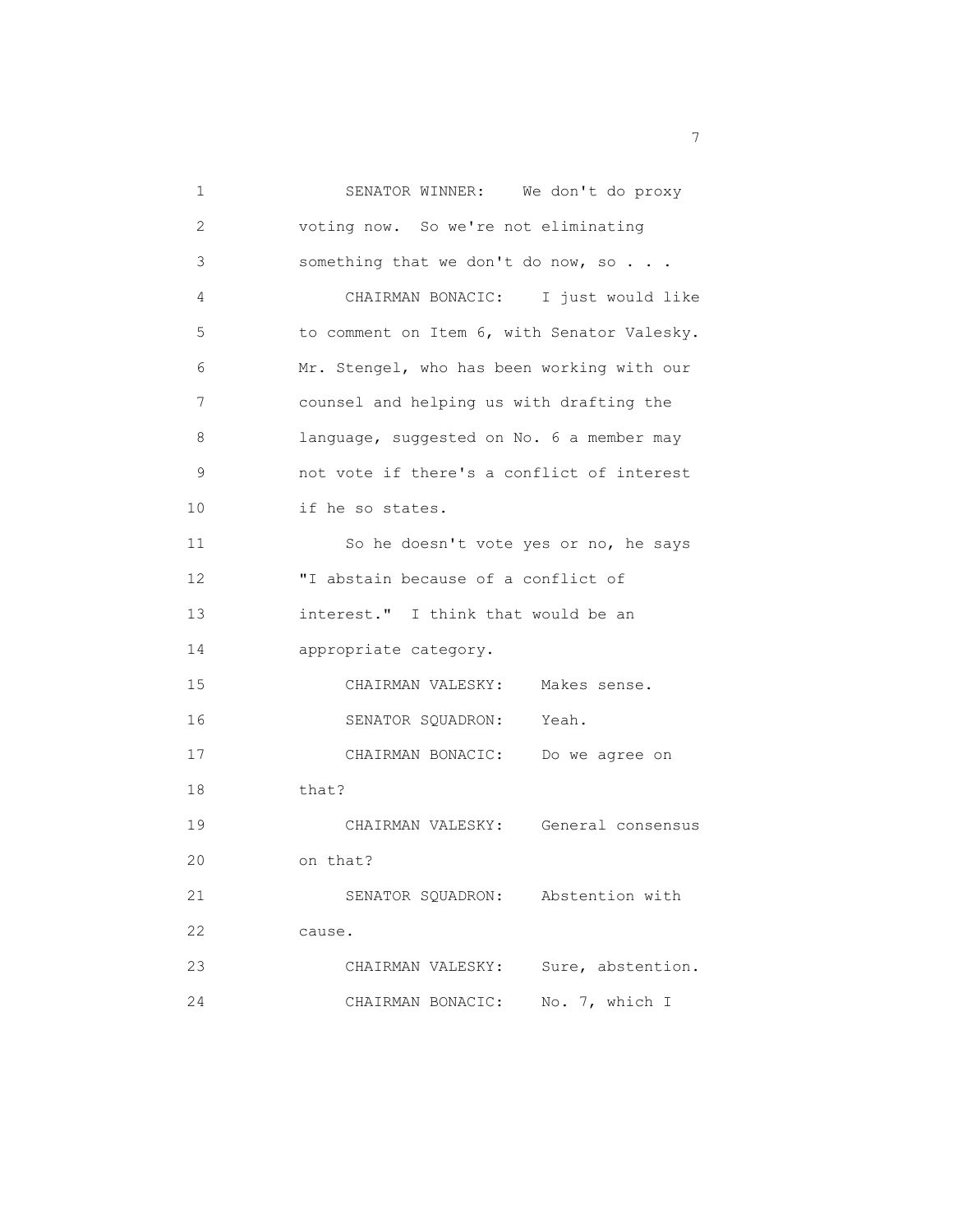1 think is a very important provision, we had 2 developed an amendment process in committee, 3 allow committees to request the sponsor 4 amend a bill during consideration within the 5 committee. So only upon the sponsor's 6 agreement to such amendment, if he's present 7 or he consents, that bill will be reported 8 out by the committee as an amended bill. 9 If the sponsor is not present or does 10 not consent to what the committee is 11 suggesting, then the sponsor will be 12 notified -- I mean, the committee will be 13 notified, and we could do several things. 14 We could ourselves vote the way the sponsor 15 wanted it, without the amendment, up or 16 down. If we thought the amendment was in 17 order, we could change it in committee, vote 18 up or down. Or -- I think that would be the 19 two things. 20 Jeff? 21 SENATOR KLEIN: Yeah, I just have a

 22 question on this process. How can we ensure 23 that we're not going to delay the reporting 24 of the bill out of committee? You know, I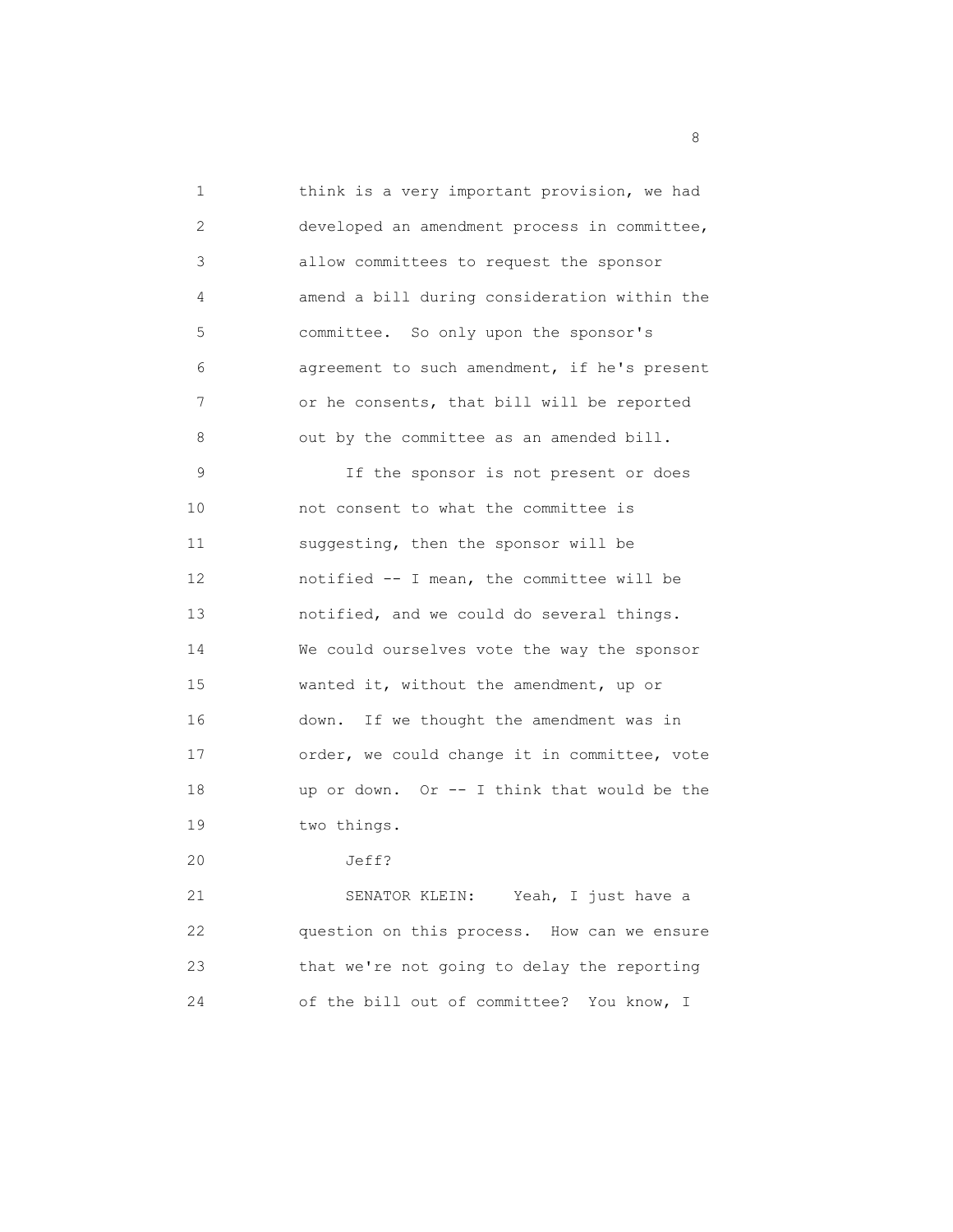1 understand that we can contact, you know, 2 the sponsor of the bill in terms of whether 3 or not he or she wants the bill amended. 4 But, I mean, I don't want -- if someone 5 wants to pass a bill, we need to pass a bill 6 quickly, it's an important issue that has to 7 be acted on, how do we streamline this 8 **process?** You know what I mean? 9 I agree with the amendment process, but 10 I want to make sure there's no delay. Can 11 we require that the amendment be presented 12 before the committee so it gives the sponsor 13 the opportunity -- 14 CHAIRMAN VALESKY: Before the meeting 15 itself? 16 SENATOR KLEIN: Yeah, before the 17 meeting. To determine whether or not they 18 agree with the amendment, whether or not 19 they want to accept the amendment. 20 CHAIRMAN BONACIC: I think it's a 21 good suggestion that Senator Klein brings 22 up. The key is we may not know until we get 23 involved in the committee whether or not an 24 amendment is warranted. So that dealing

en de la construction de la construction de la construction de la construction de la construction de la constr<br>1990 : la construction de la construction de la construction de la construction de la construction de la const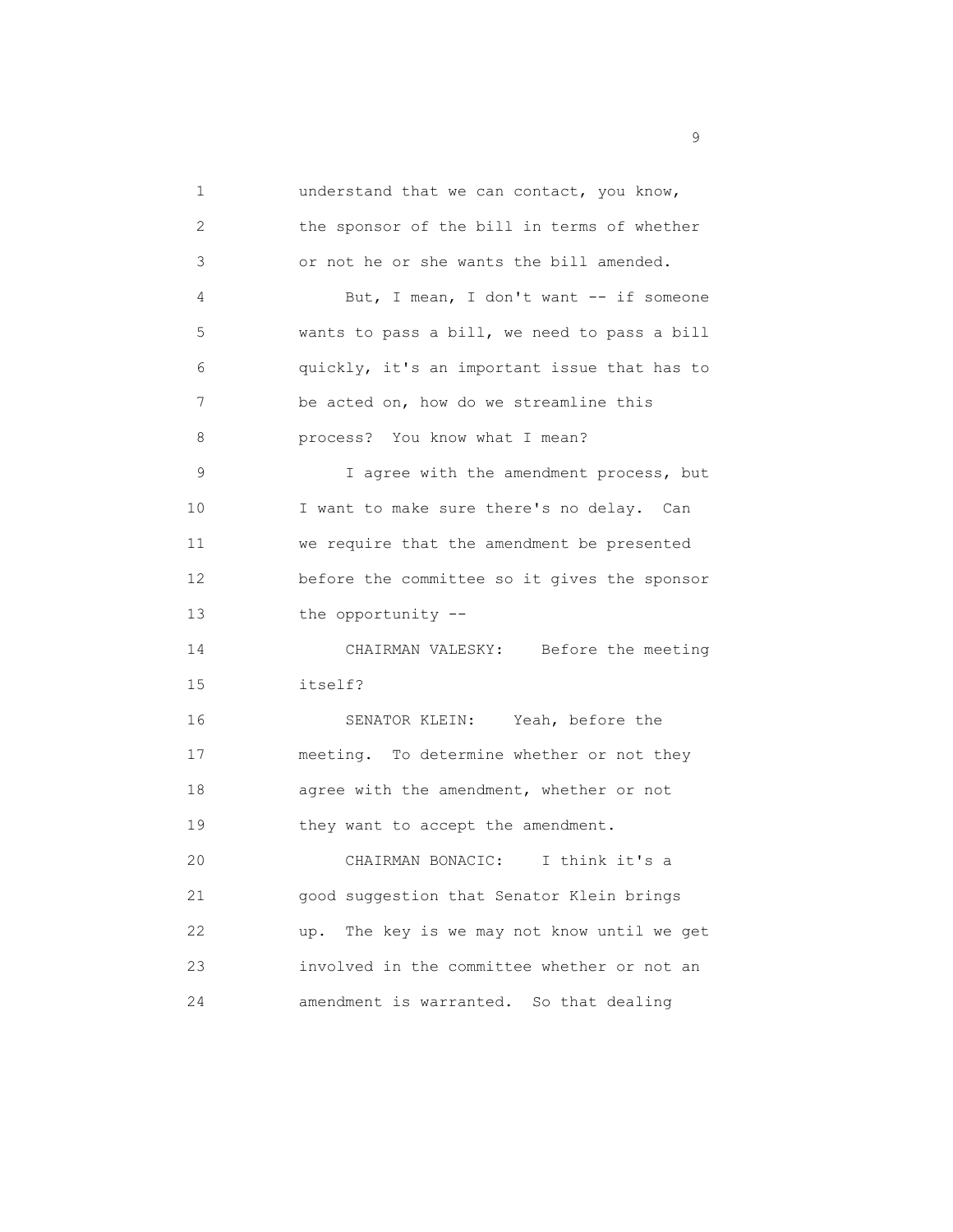| 1               | with the sponsor has to occur after our      |
|-----------------|----------------------------------------------|
| 2               | committee meeting or -- probably after the   |
| 3               | committee meeting.                           |
| 4               | We call for a five-day period to             |
| 5               | resolve it with that sponsor and put it back |
| 6               | on our next committee meeting.               |
| 7               | SENATOR KLEIN: Some committees only          |
| 8               | meet once a week; some don't even meet once  |
| 9               | a week.                                      |
| 10              | CHAIRMAN BONACIC: That's a                   |
| 11              | mechanical process we've got to work out to  |
| 12              | address what you're talking about. But it    |
| 13 <sup>°</sup> | is a good point.                             |
| 14              | SENATOR KLEIN: And I'm thinking that         |
| 15              | there possibly could be a process where we   |
| 16              | can do it before the meeting. Because, you   |
| 17              | know, after all, I think the purpose of      |
| 18              | empowering committee chairs and really       |
| 19              | opening up our committee process would, I'm  |
| 20              | hopeful -- of course, people will be         |
| 21              | prepared for committee meetings, read the    |
| 22              | bills, be able to identify the problems, and |
| 23              | have a real open debate at the committee.    |
| 24              | So maybe we can have something where         |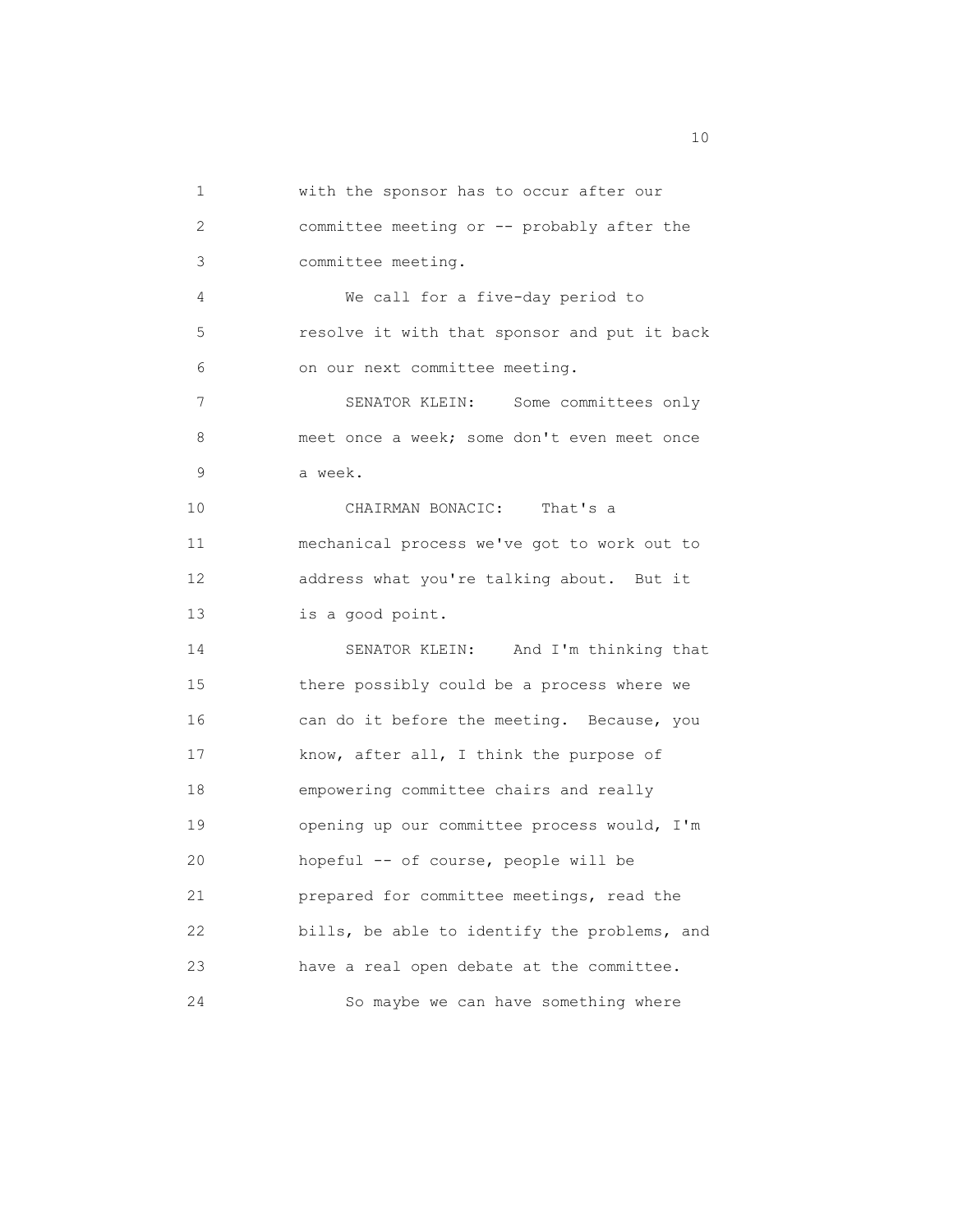1 the amendment could be required before the 2 actual meeting. 3 CHAIRMAN BONACIC: We could try. 4 Except we're not going to have the 5 interaction of the members. And that's 6 what's critical. 7 SENATOR SQUADRON: There could be a 8 single request process before the committee 9 meeting to the sponsor -- you know, a 10 request for markup, for example, one time. 11 If the sponsor says okay, then the sponsor 12 is allowing it to be delayed by the markup 13 meeting. Or the sponsor could say no, this 14 bill can't go through markup; you know, vote 15 it through in your committee meeting. 16 So that would be up to the sponsor 17 whether it gets delayed or -- 18 CHAIRMAN BONACIC: I think that's a 19 good idea. I think we've got to try to work 20 out a process. But I think we're all on the 21 same wavelength. 22 SENATOR SQUADRON: Good. 23 CHAIRMAN BONACIC: Okay? 24 CHAIRMAN VALESKY: I think so.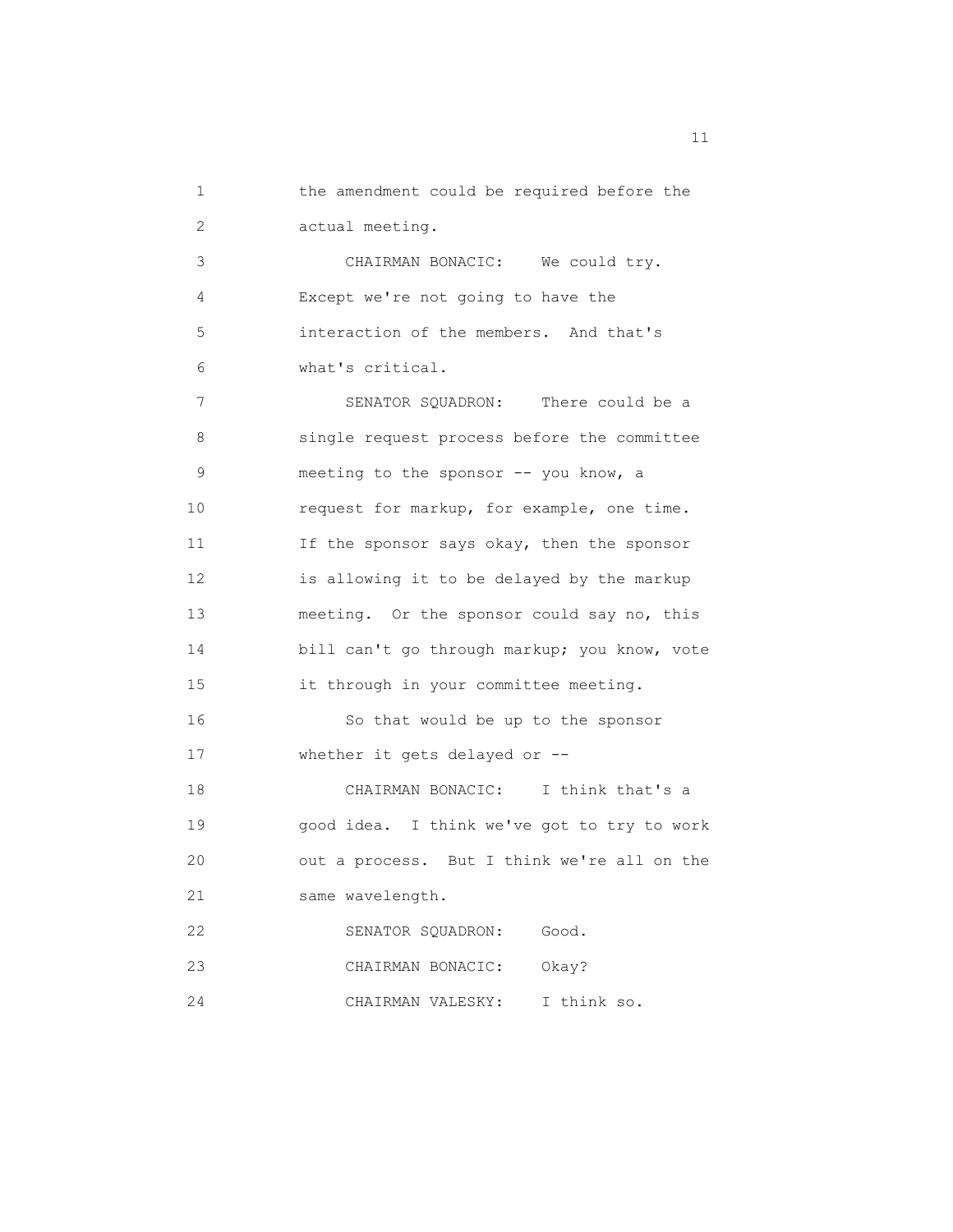| 1               | CHAIRMAN BONACIC: Okay, you go             |
|-----------------|--------------------------------------------|
| 2               | ahead.                                     |
| 3               | CHAIRMAN VALESKY: I think that             |
| 4               | brings us up to No. 8; right?              |
| 5               | CHAIRMAN BONACIC:<br>Yes.                  |
| 6               | CHAIRMAN VALESKY: Regional budget          |
| 7               | hearings. This was, I believe, Senator     |
| 8               | Klein's suggestion from last week.         |
| 9               | "In addition to meetings in the City of    |
| 10              | Albany, the Finance Committee shall hold   |
| 11              | meetings and/or hearings on the budget in  |
| 12 <sup>°</sup> | the various regions of the state -- for    |
| 13              | example, Western, Adirondack, Central,     |
| 14              | Hudson Valley, Long Island, and New York   |
| 15              | City."                                     |
| 16              | We also discussed last week Senator        |
| 17              | Griffo's suggestion that these need not    |
| 18              | occur only after the Governor's budget     |
| 19              | presentation. These are hearings, and by   |
| 20              | nature the time process would in fact have |
| 21              | to occur well before the Governor actually |
| 22              | submitted his budget request to be able    |
| 23              | $to$ $--$                                  |
| 24              | SENATOR SQUADRON:<br>I would also say      |

12 and 12 and 12 and 12 and 12 and 12 and 12 and 12 and 12 and 12 and 12 and 12 and 12 and 12 and 12 and 12 and 12 and 12 and 12 and 12 and 12 and 12 and 12 and 12 and 12 and 12 and 12 and 12 and 12 and 12 and 12 and 12 an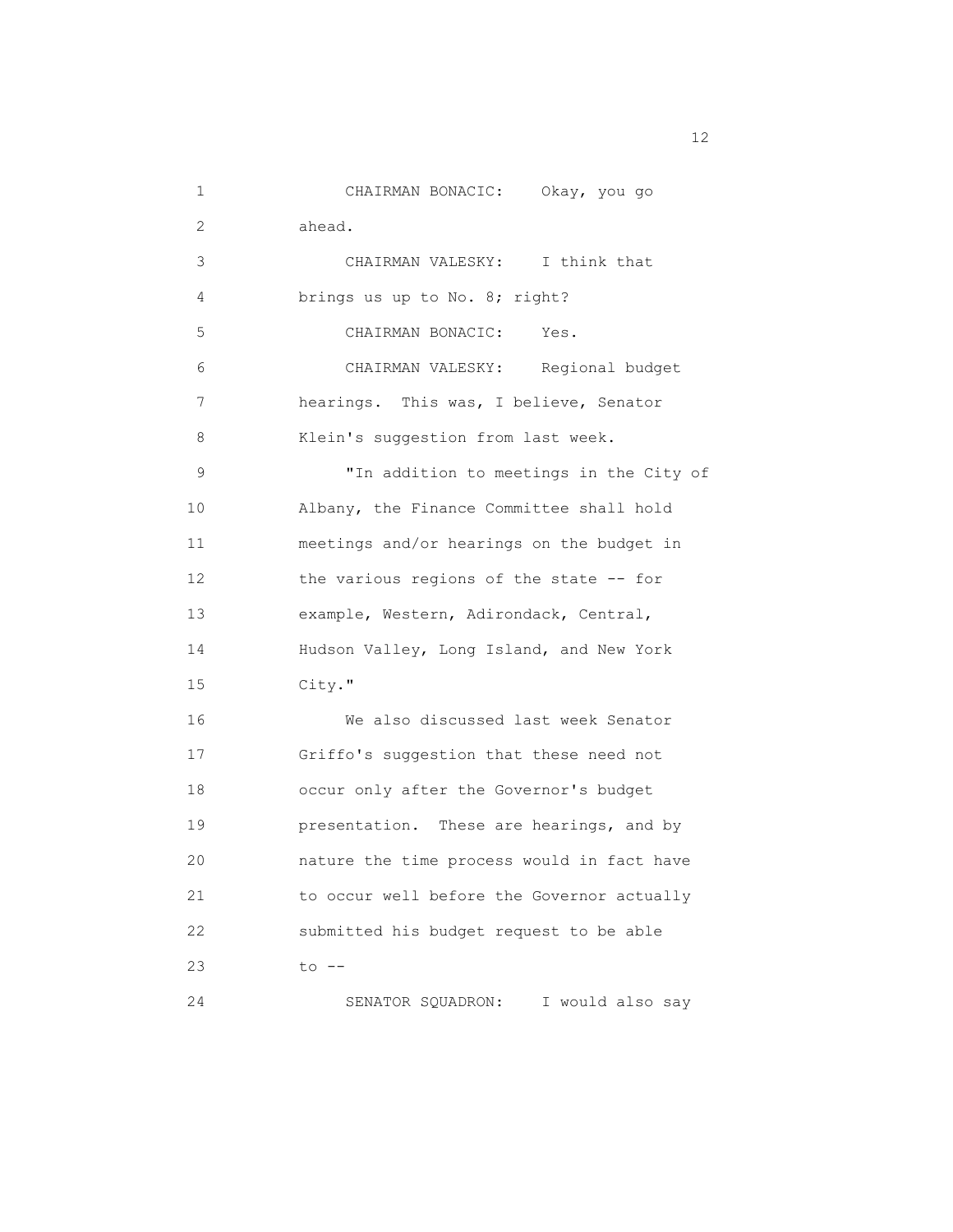1 not just the Finance -- you know, Finance 2 Committee or joint committees, Finance and 3 subject area. You know, sort of leave that 4 open, but at least put that possibility in 5 there for these regional hearings. 6 SENATOR KLEIN: And the individual 7 members from the region. 8 CHAIRMAN VALESKY: Right, the host 9 member. 10 SENATOR GRIFFO: And the other thing, 11 Dave, the suggestion here by region as 12 opposed to locality-specific I think is 13 important too, because then we can go around 14 different parts of those regions too, so 15 we're not in the same cities that we 16 normally tend to go to. We can take a look 17 at the map so that we can encourage more 18 people to get involved in the process there. 19 CHAIRMAN VALESKY: Mm-hmm. Mm-hmm. 20 CHAIRMAN BONACIC: No. 9, oversight. 21 "Each committee and subcommittee shall hold 22 at least one oversight hearing on a program 23 or state agency within its jurisdiction 24 annually."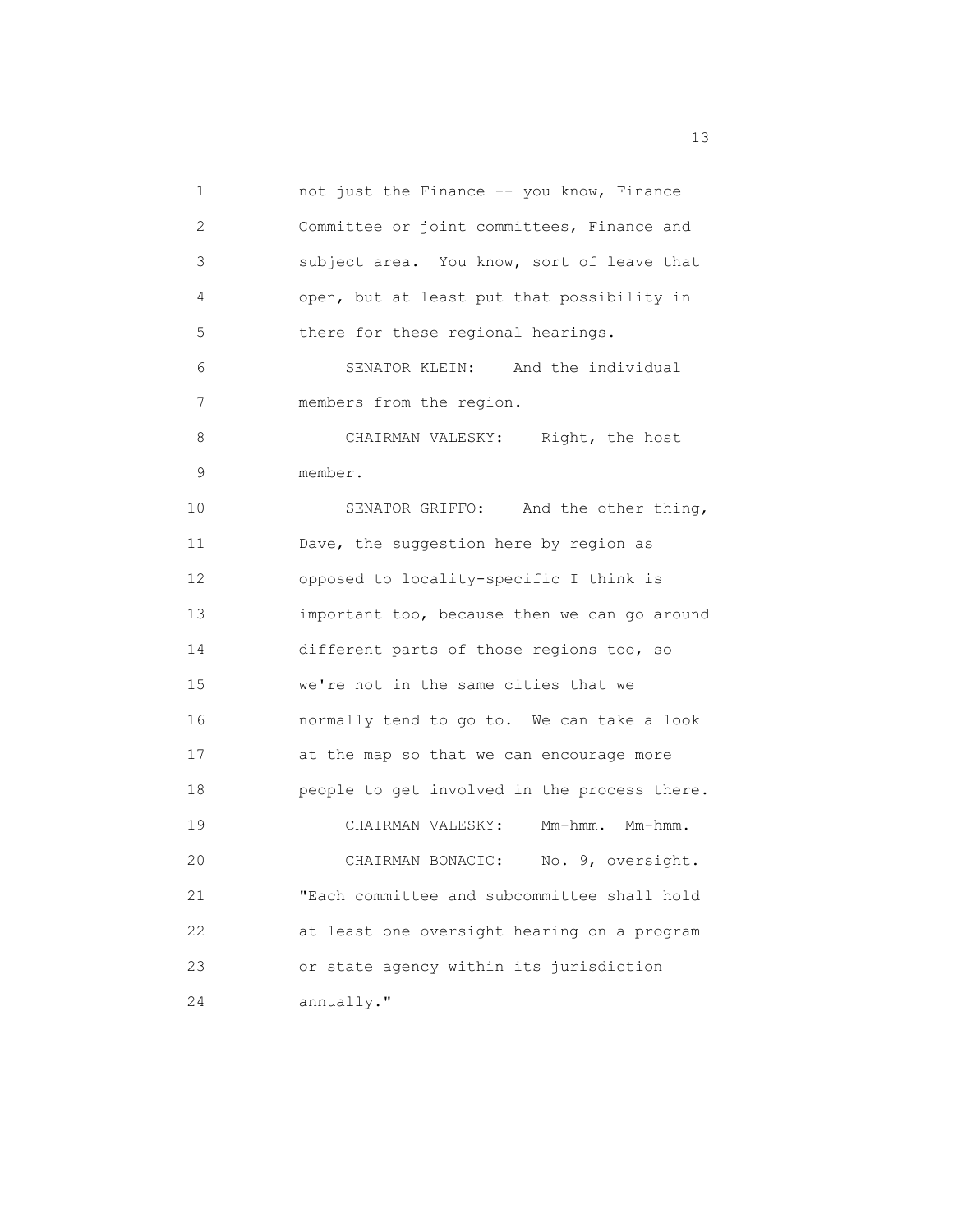| 1  | CHAIRMAN VALESKY: And we're clear            |
|----|----------------------------------------------|
| 2  | that that has nothing to do with No. 8.      |
| 3  | Well, there may be some overlap, but that's  |
| 4  | an entirely separate issue.                  |
| 5  | No. 10, a petition for a hearing. "In        |
| 6  | the event a third of the members of the      |
| 7  | committee petition the chair of such         |
| 8  | committee for a hearing at a designated time |
| 9  | and place or designated times and places,    |
| 10 | such hearing shall be granted unless a       |
| 11 | majority of committee members file with the  |
| 12 | chair and the ranking member a signed        |
| 13 | statement of rejection of the hearing within |
| 14 | one week of the filing of the petition with  |
| 15 | the chair."                                  |
| 16 | I think that captures what we discussed      |
| 17 | last week. Right? Okay.                      |
| 18 | CHAIRMAN BONACIC: And as far as the          |
| 19 | question is concerned, I don't think we      |
| 20 | should get involved with the issue of        |
| 21 | subpoenas now.                               |
| 22 | CHAIRMAN VALESKY: I don't either.<br>I       |
| 23 | don't either.                                |
| 24 | Committee<br>CHAIRMAN BONACIC:               |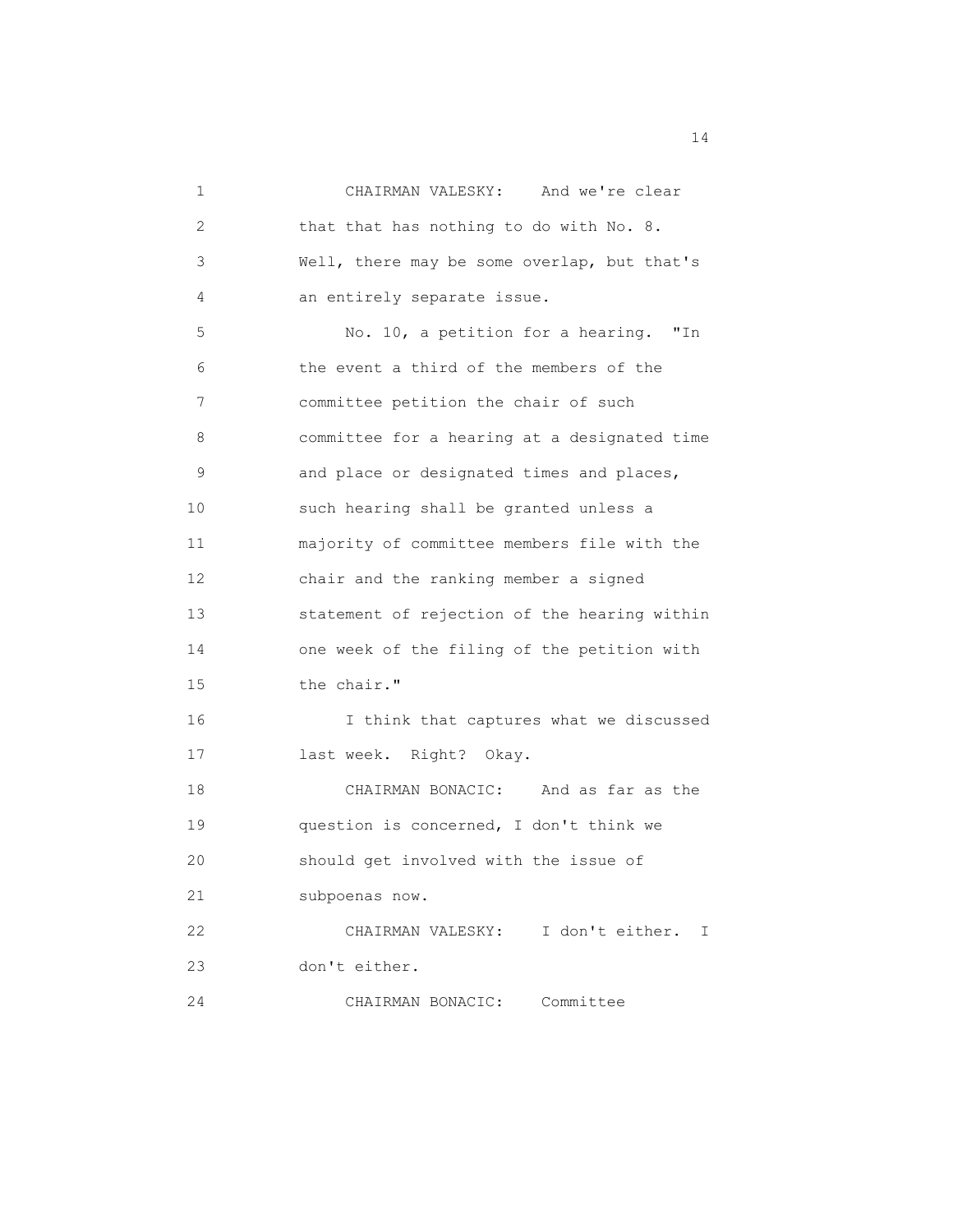| 1  | transparency, No. 11. "Committee meetings    |
|----|----------------------------------------------|
| 2  | and hearings will be webcast and video of    |
| 3  | meetings will be permanently archived at the |
| 4  | Senate's website. The committee shall be     |
| 5  | responsible for maintaining web-based home   |
| 6  | pages for all records and meetings which     |
| 7  | will aggregate information in the possession |
| 8  | of the committee chairperson, including but  |
| 9  | not limited to agendas, fiscal impact notes, |
| 10 | local fiscal impact notes, voting records,   |
| 11 | statements provided to the clerk by members  |
| 12 | of the committee explaining their vote,      |
| 13 | minutes of the meeting, attendance at        |
| 14 | meetings, and shall be promptly updated with |
| 15 | new information and records of the           |
| 16 | proceeding at least weekly during the months |
| 17 | the Senate is in session."                   |
| 18 | We might have to make some                   |
| 19 | improvements. The committee rooms need to    |
| 20 | be wired and technology may need to be       |
| 21 | purchased, so we may want to add "within a   |
| 22 | reasonable period of time as practical."     |
| 23 | CHAIRMAN VALESKY:<br>Okay? Chamber           |
| 24 | transparency. "All floor votes,              |

15 and 15 and 15 and 15 and 15 and 15 and 15 and 15 and 15 and 15 and 15 and 15 and 15 and 15 and 15 and 15 and 16 and 16 and 16 and 16 and 16 and 16 and 16 and 16 and 16 and 16 and 16 and 16 and 16 and 16 and 16 and 16 an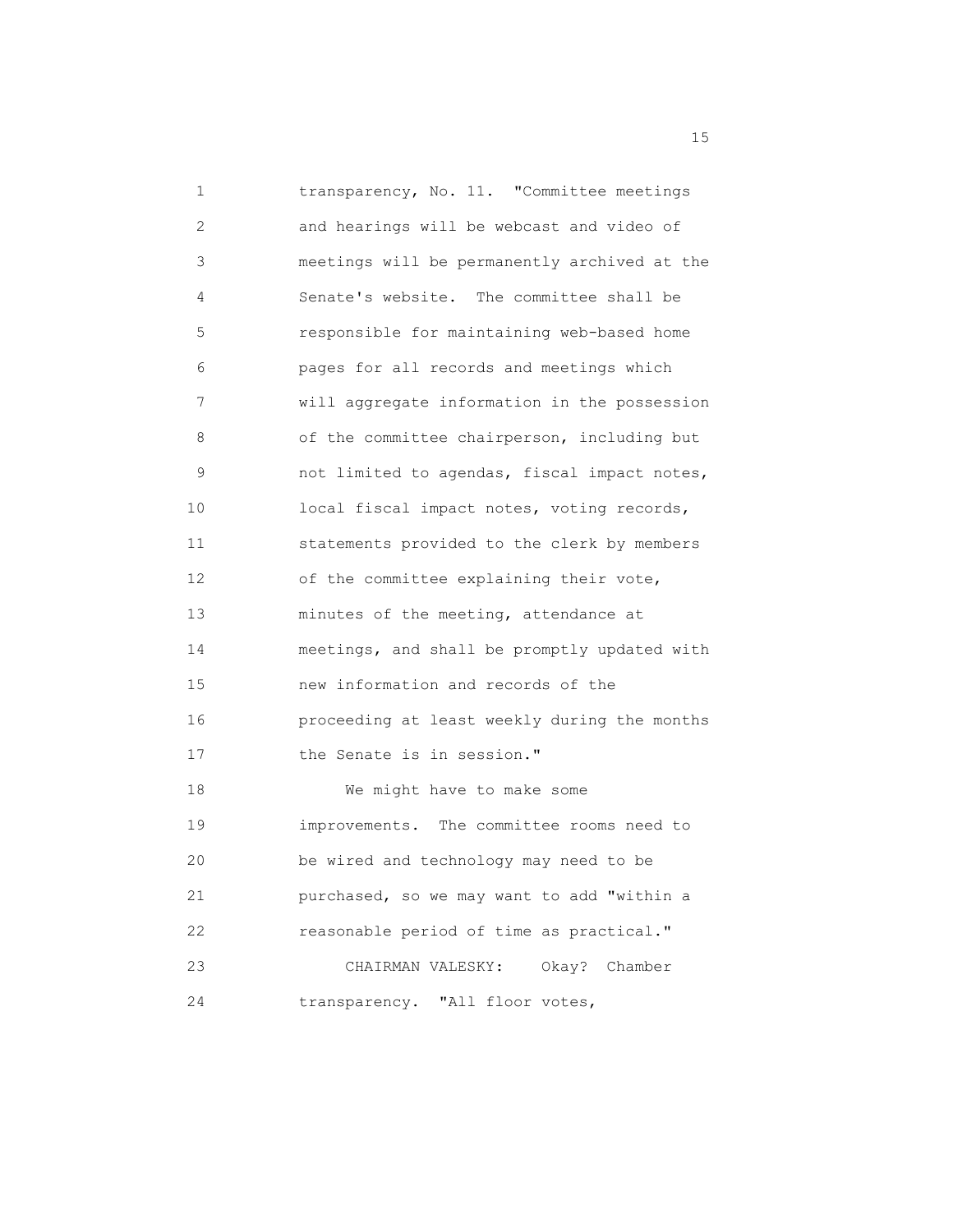1 transcripts, minutes and video shall be made 2 public on the Senate website as soon as 3 practicable, but not later than one week. 4 Recordings, transcripts and minutes shall be 5 available to all members or their staff upon 6 request. And the videography, audio, and 7 camera angles shall ensure all sides of the 8 Senate chamber where members sit are shown." 9 That draws a chuckle from Jay Gallagher 10 in the audience. 11 CHAIRMAN BONACIC: No. 13, NYSPAN. 12 "Temporary Committee shall direct its 13 cochairs to assess the structure and cost of 14 a state model of C-SPAN and report back to 15 the committee as expeditiously as possible 16 but not later than September 1, 2009." 17 CHAIRMAN VALESKY: And I would just 18 say, John, before we go to these "Further 19 Discussion" items, I don't think we actually 20 have it in here, but if we're reporting back 21 to a committee by sometime in September, we 22 have to formally continue this committee. 23 And this committee is set to expire on 24 April 13th. So obviously there can't be any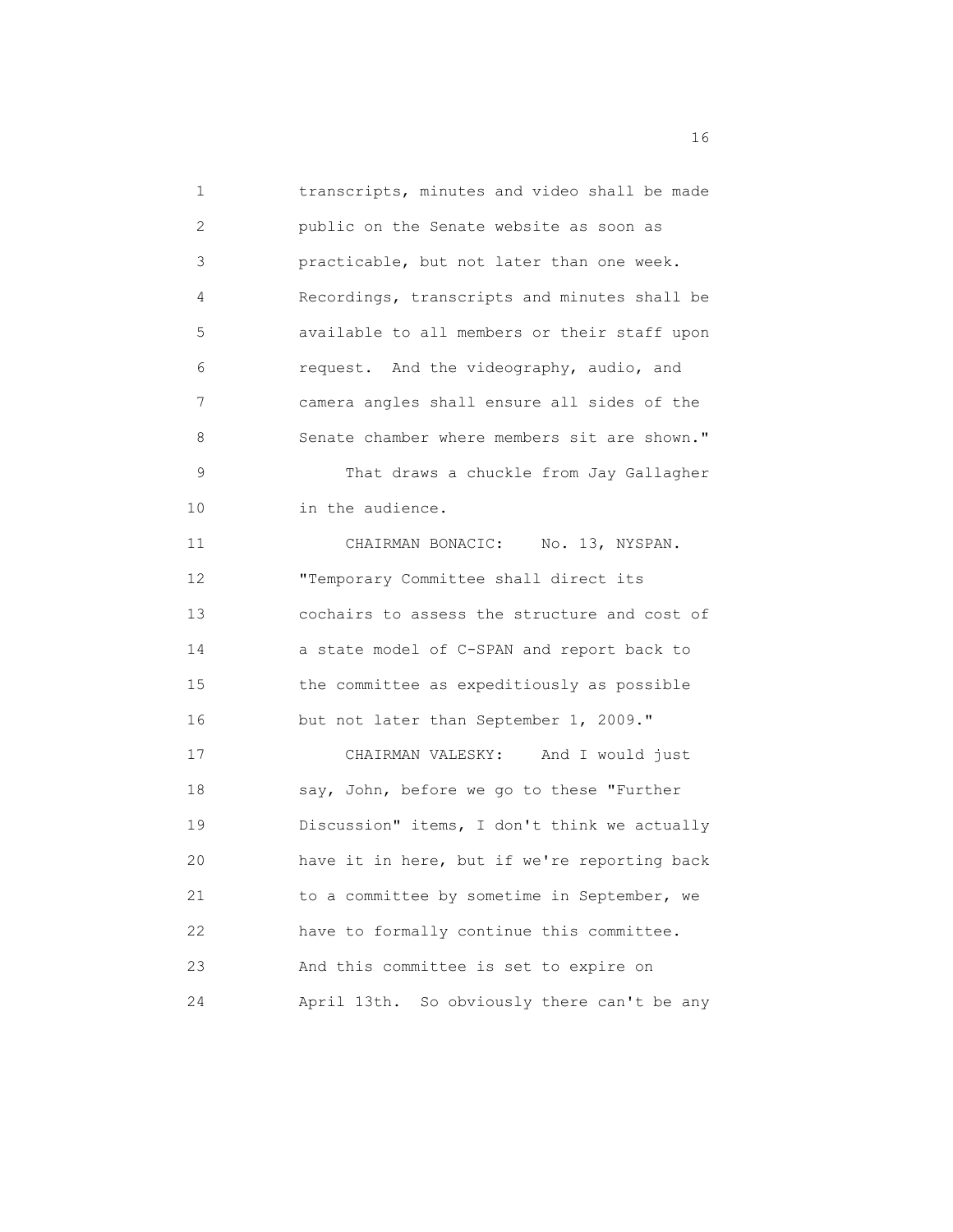```
 1 reporting back if the committee doesn't
2 exist.
```
 3 So we need a specific recommendation to 4 continue the committee beyond April 13th. 5 So, Andrew, if you could make sure . . . 6 CHAIRMAN BONACIC: All right. Let's, 7 if we may, get into "Further Discussion." 8 Before I talk about this issue, I come 9 back to the goal. The goal was that if a 10 Senator puts a bill in, that Senator 11 deserves an airing of that bill on its 12 merits if the Senator wants it to go forward 13 in committee. 14 If that bill passes that committee, we 15 want to make sure that that Senator is 16 entitled to have that bill voted on on the 17 floor on the active calendar. That would be

 19 member as a Senator to have his legislation 20 heard on the merits.

18 true to our meaning and respect for every

 21 If the committee votes it down after a 22 debate, that bill does not go to the floor. 23 And it's not subject to a motion to 24 discharge, because that was the place where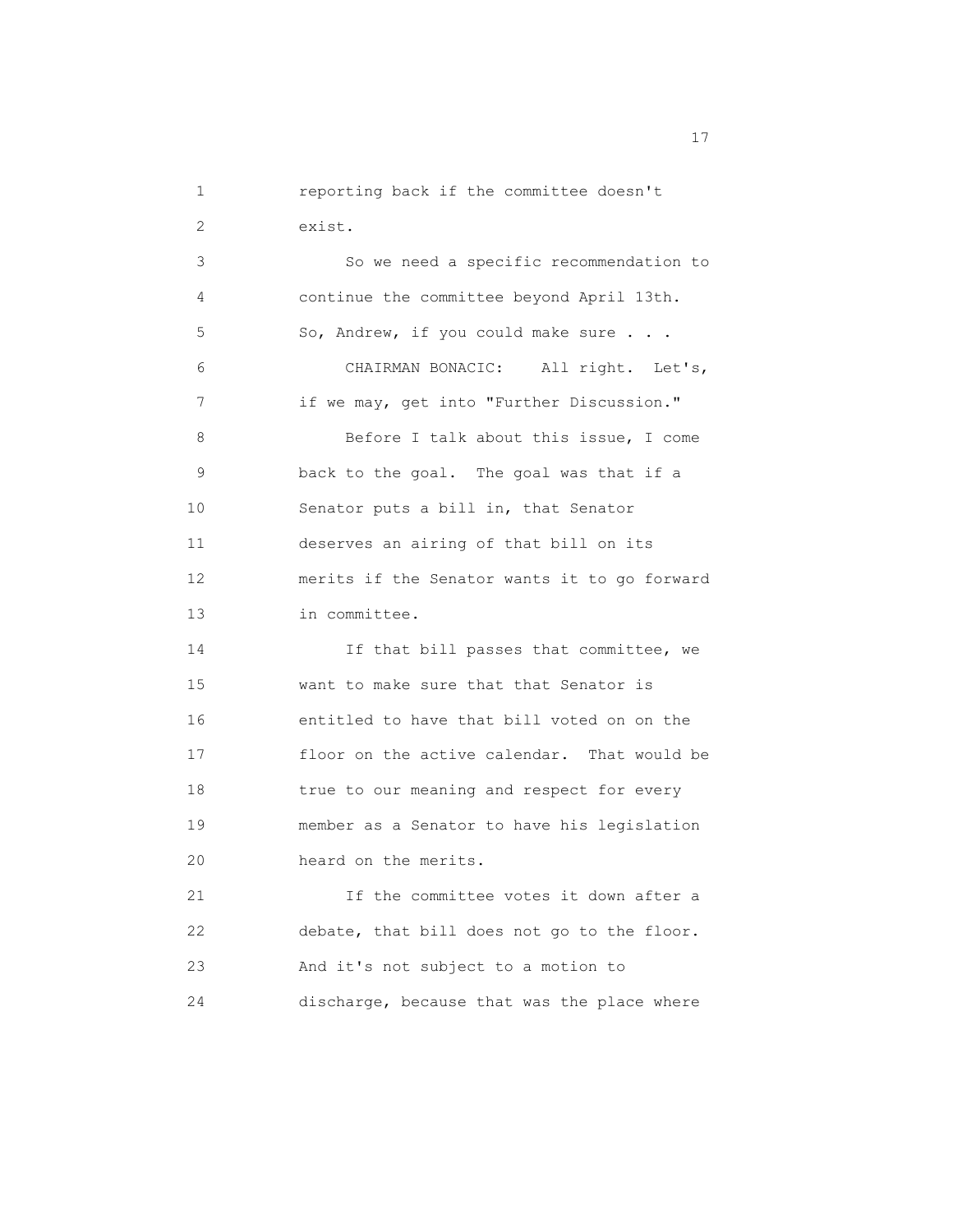1 it was debated on the merits fully. 2 The only other way it can get to the 3 floor, as we envision it, is a petition 4 process by 60 percent of the members that 5 think this bill has such overriding concerns 6 and a substantial effect on the people, it 7 deserves a committee of the whole -- meaning 8 62 legislators -- to address it through a 9 petition process of 60 percent of the 10 members. 11 And by the way, that's very difficult 12 to get. In all probability, that petition 13 process will not be successful. But I'm 14 going to just take an example: gay

 15 marriage. I just happened to pick that one. 16 It may not pass a committee. But it may 17 have such overriding interest by the people, 18 in democracy, that they may pressure members 19 to sign that petition process: We want a 20 full debate on that issue on the floor with 21 60 percent of the members. Excuse me -- 22 yeah, 60 percent.

 23 If we never get 60 percent, that issue 24 is dead for that year because that committee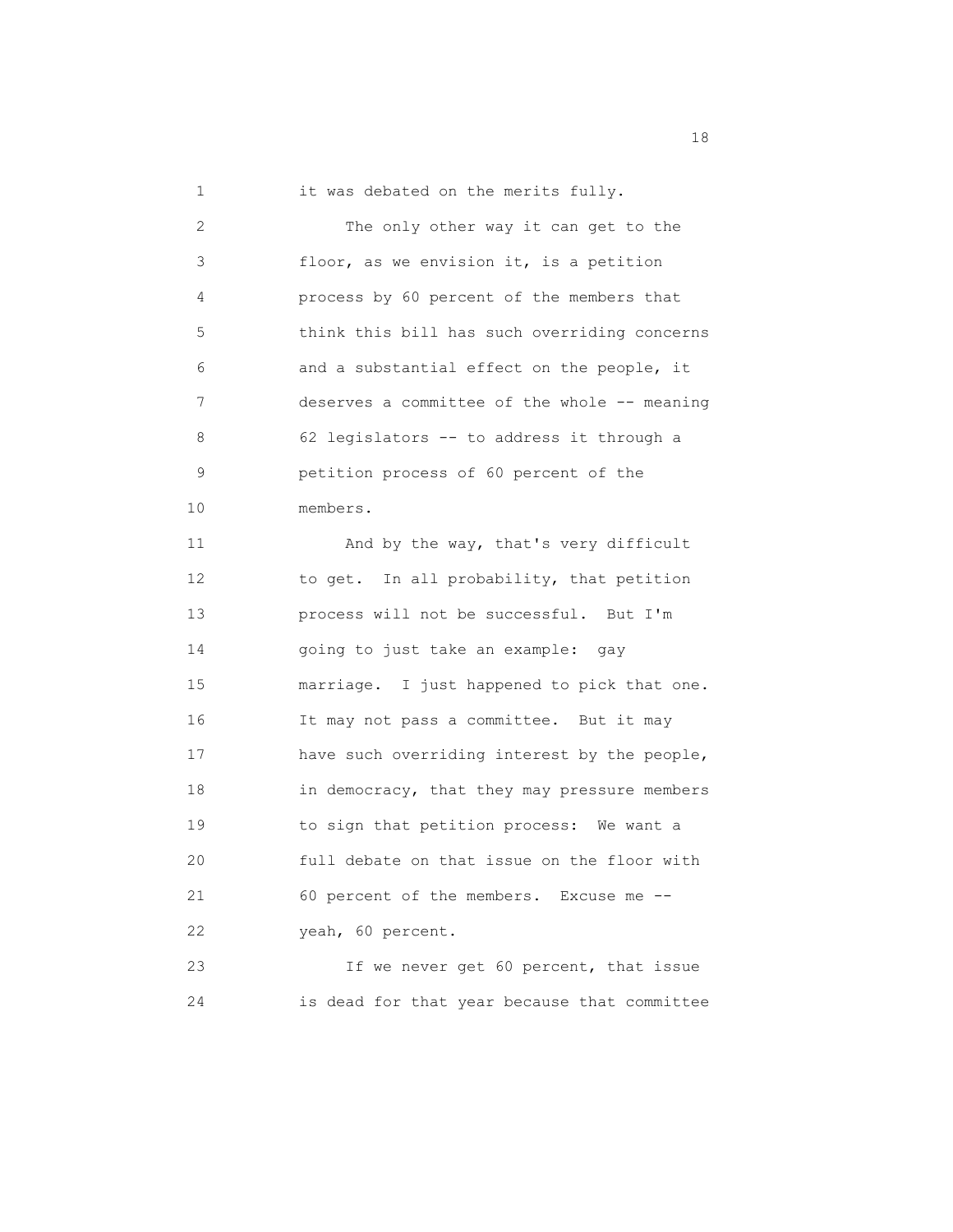| 1  | turned it down. But that member got an       |
|----|----------------------------------------------|
| 2  | airing of the bill, and he still has some    |
| 3  | action, so to speak, like a sort of a        |
| 4  | referendum process. Not exactly, but -- so   |
| 5  | that's the thinking that we've discussed.    |
| 6  | So I -- anybody have problems with any       |
| 7  | of that?                                     |
| 8  | CHAIRMAN VALESKY: I'm not sure               |
| 9  | whether I do or not. It just intuitively,    |
| 10 | it seems to me, from civics classes of way   |
| 11 | back when, and particularly since we're      |
| 12 | trying to empower committee chairs and       |
| 13 | committees, that if a committee defeats a    |
| 14 | particular piece of legislation, something   |
| 15 | intuitively tells me that that should be the |
| 16 | end of that legislation for that session.    |
| 17 | I'm not sure that there should be an         |
| 18 | override mechanism. Isn't that               |
| 19 | counterintuitive? If one of our significant  |
| 20 | goals is to strengthen committees, then I'm  |
| 21 | not sure we ought to have any mechanism to   |
| 22 | override the decision of a committee.        |
| 23 | SENATOR KLEIN:<br>And just to follow up      |
| 24 | with what David said, again, I think the     |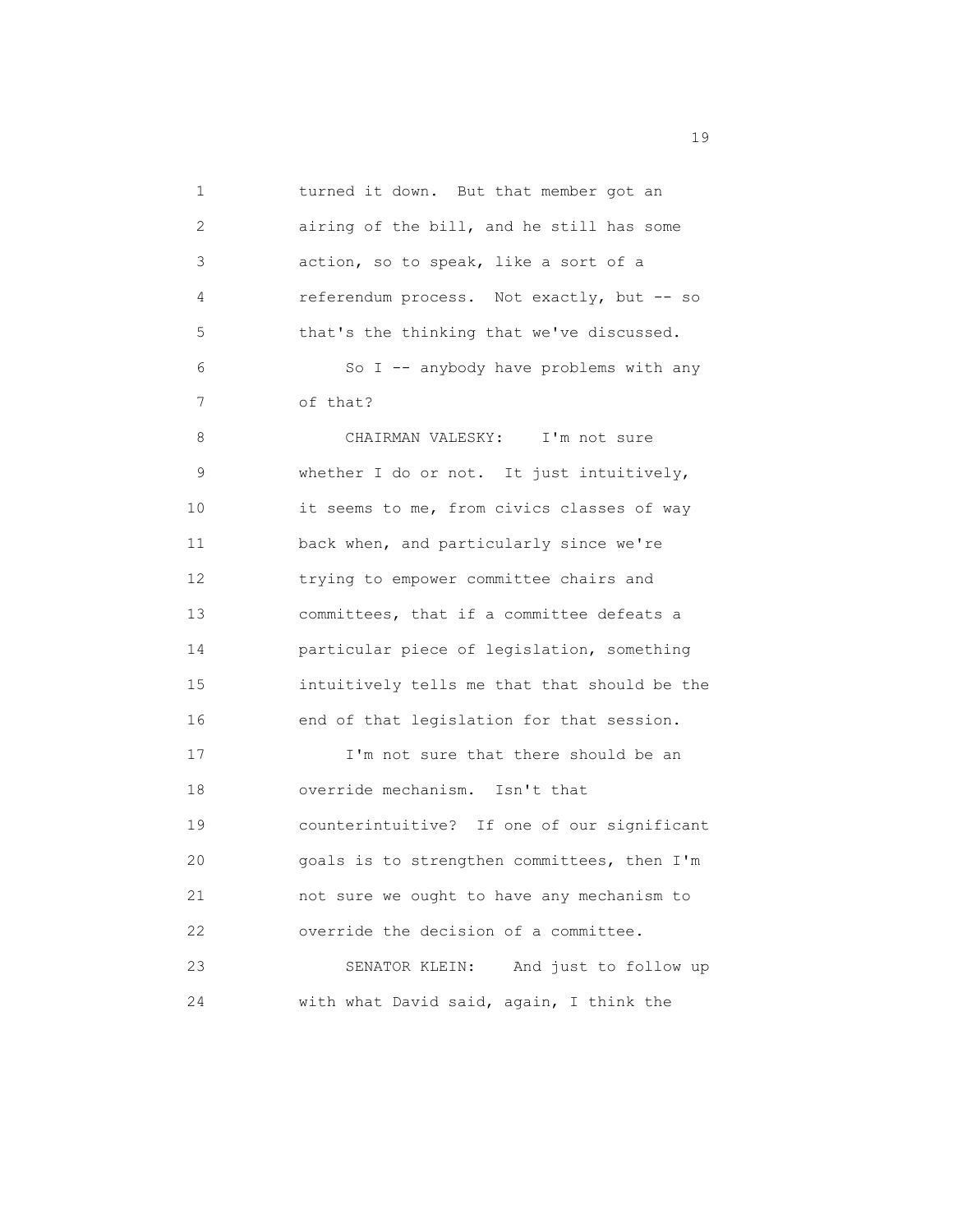| $\mathbf 1$ | purpose and the way we get true reform --    |
|-------------|----------------------------------------------|
| 2           | and I think we agreed on that last time --   |
| 3           | is by empowering individual chairs, thus     |
| 4           | empowering rank-and-file members.            |
| 5           | And if we're going to have committees        |
| 6           | that are going to debate the issues of the   |
| 7           | day, with committee staff to enable the      |
| 8           | members to do that, I think, as David said,  |
| 9           | if an issue gets a fair hearing during the   |
| 10          | committee process and it's voted down, that  |
| 11          | should be the end of the bill.               |
| 12          | CHAIRMAN BONACIC:<br>Let me just             |
| 13          | explain why it may be something to think     |
| 14          | about.                                       |
| 15          | As I've indicated, it's not likely that      |
| 16          | the petition process would be successful.    |
| 17          | But in appointing members to a committee,    |
| 18          | they could all come from one region.<br>They |
| 19          | could be -- let's say the majority appoints  |
| 20          | five members from New York City and the      |
| 21          | ranker appoints four members outside New     |
| 22          | York City. And the issue is an MTA issue.    |
| 23          | I'm making this up as we're going.           |
| 24          | But it's a payroll tax issue, let's          |

zo al control de la control de la control de la control de la control de la control de la control de la control de la control de la control de la control de la control de la control de la control de la control de la contro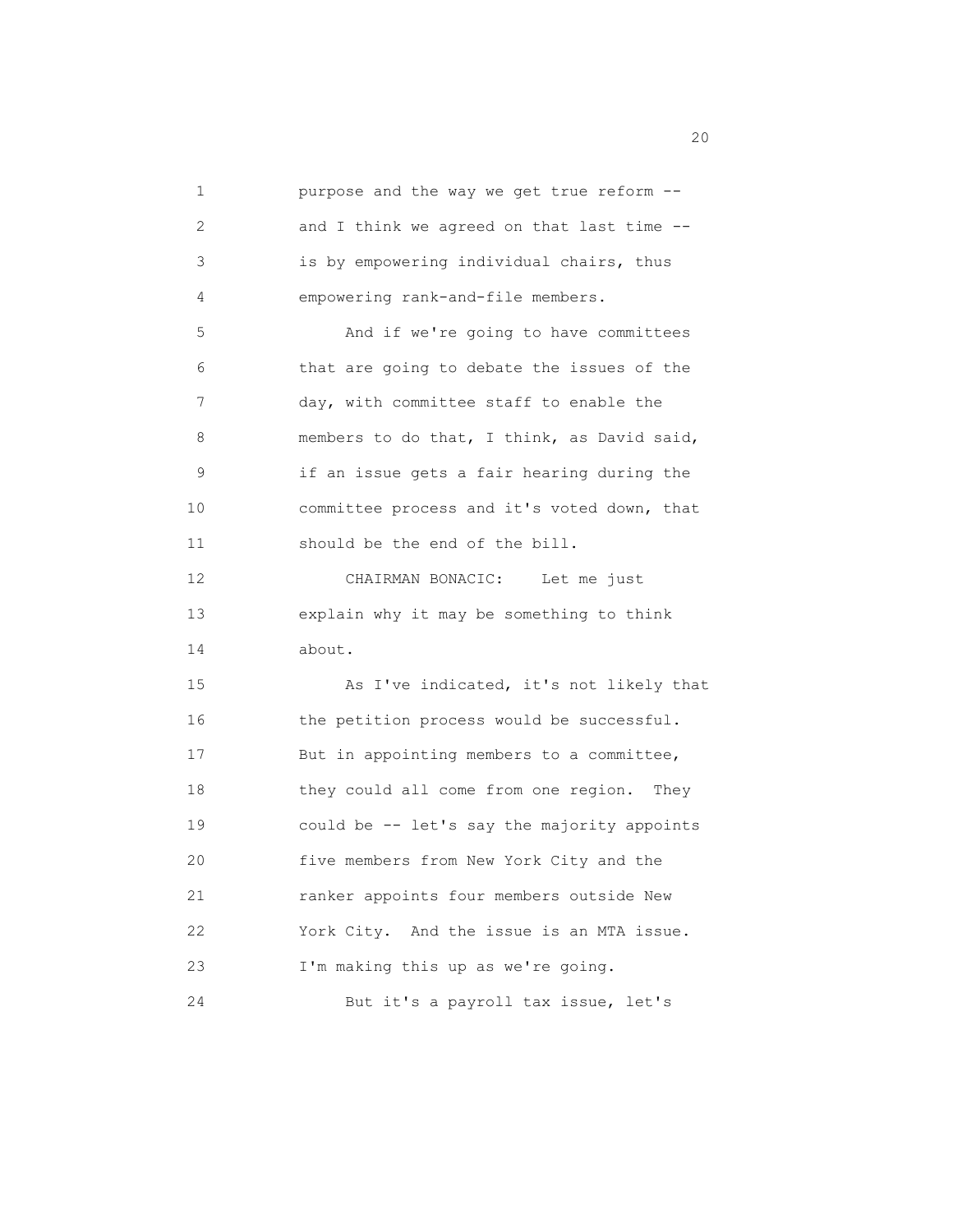1 just say. So the region members are 2 stacked, vote it down, but there might be 3 broad-based interest greater than that nine 4 committee members, or seven, to warrant to 5 get to the floor. As a practical matter, 6 those five members that voted it down, that 7 majority, they're your colleagues, the rest 8 of the majority. And you may say, hey, we 9 thought it was a bad idea; don't be signing 10 the petition process. 11 And it's never going to happen. Except 12 that if we want to give democracy a voice, 13 any of us could say: Go see your senator, 14 see if they'll sign the petition, that if 15 you think this issue is important, that we 16 can get an airing on the floor. 17 That's the only purpose of it, to open 18 it up for the voice of democracy. And in 19 all likelihood, it's not going to happen. 20 But it's a process. 21 SENATOR KLEIN: Again, to respond to 22 that, I understand, you know, the points 23 you're making and what you're trying to get 24 across.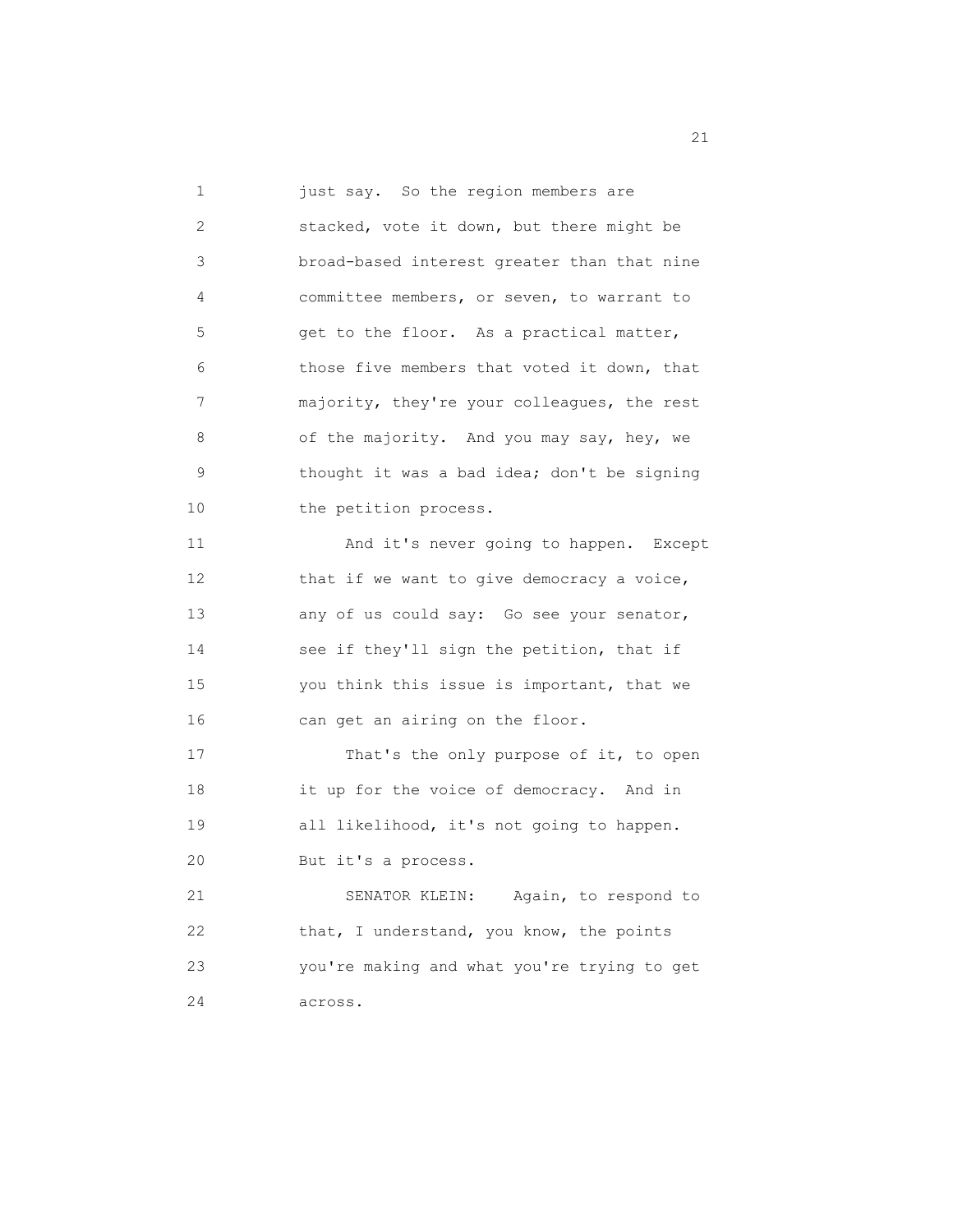| 1  | But getting back to this new committee       |
|----|----------------------------------------------|
| 2  | process that we're developing, if there's an |
| 3  | issue that's important, if there's an issue  |
| 4  | that individuals care about and that         |
| 5  | constituents are talking about, it's up to   |
| 6  | that individual legislator who's carrying    |
| 7  | this bill to amend the bill, to convince     |
| 8  | members of the committee how important this  |
| 9  | is and in some ways get them to change their |
| 10 | vote.                                        |
| 11 | I mean, an active committee process is       |
| 12 | a give-and-take between individual senators. |
| 13 | CHAIRMAN VALESKY: Otherwise I'm              |
| 14 | concerned -- and, George, I think you want   |
| 15 | to speak -- otherwise I'm concerned that it  |
| 16 | takes away -- if I have a bill, it should be |
| 17 | incumbent upon me as the sponsor to convince |
| 18 | the members of that committee to approve it. |
| 19 | If something like this exists, doesn't       |
| 20 | that then allow me to say "All right, well,  |
| 21 | it doesn't really, in the final analysis,    |
| 22 | matter what the committee thinks, because I  |
| 23 | can always overrule the committee no matter  |
| 24 | what they do and go a petition route to the  |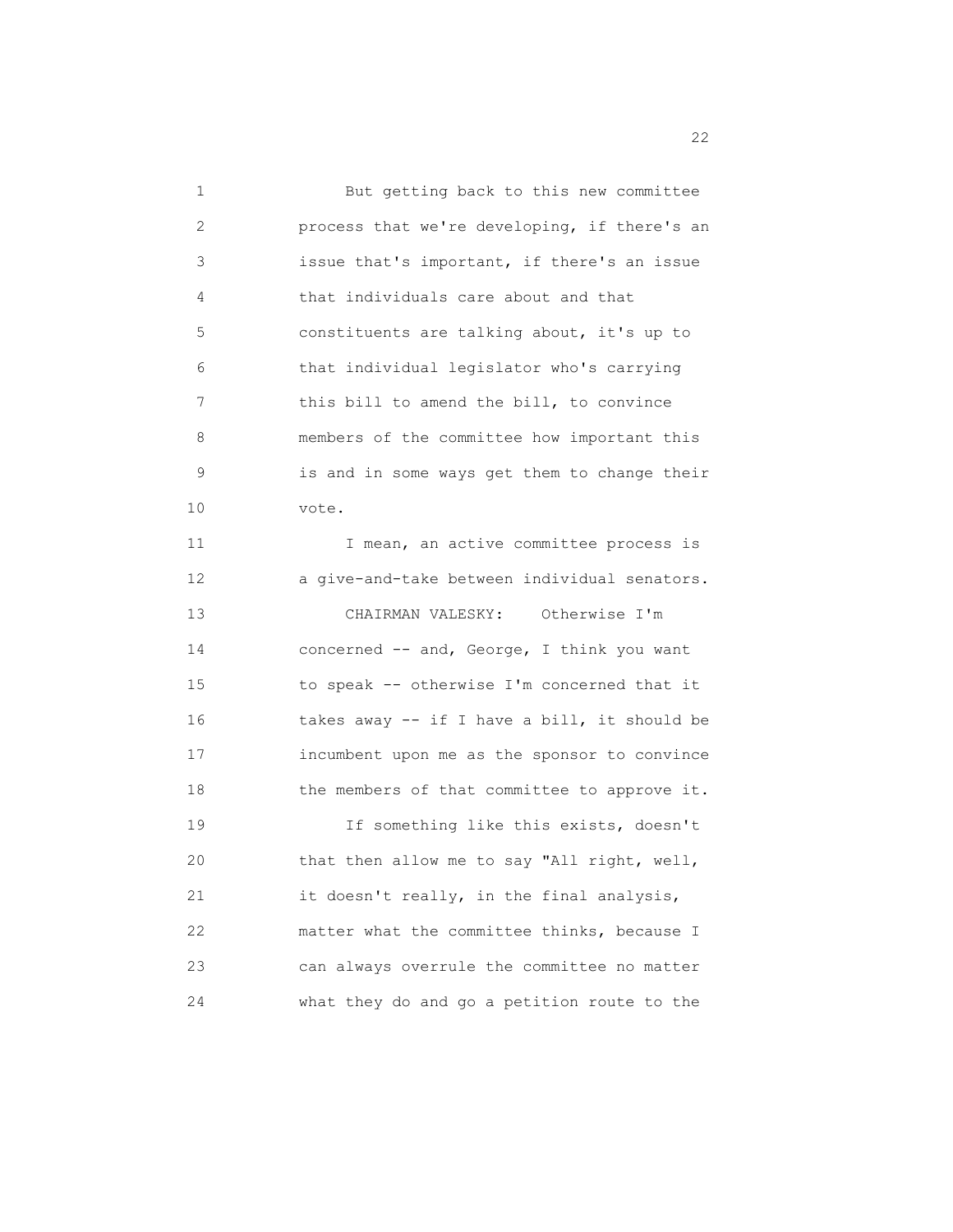| 1  | full Senate"? Which seems to be working      |
|----|----------------------------------------------|
| 2  | against what we're trying to do in terms of  |
| 3  | strengthening committees.                    |
| 4  | George?                                      |
| 5  | SENATOR WINNER: Well, just one               |
| 6  | query. Are we talking now about eliminating  |
| 7  | any circumstance whereby a motion to         |
| 8  | discharge would be in order in the event     |
| 9  | that a bill was defeated in committee, and   |
| 10 | not having any motion to discharge available |
| 11 | on the floor of the Senate?                  |
| 12 | CHAIRMAN VALESKY: I think we are.            |
| 13 | SENATOR SQUADRON: I think we're              |
| 14 | talking about two questions, right? We're    |
| 15 | talking about the question what do you do if |
| 16 | a committee chair is not willing -- if a     |
| 17 | committee chair doesn't put a bill on the    |
| 18 | agenda, right, is there a deal there. And    |
| 19 | then the second is what do you do it if the  |
| 20 | committee puts the bill on the agenda and,   |
| 21 | in the process, the committee votes it down. |
| 22 | Right. And I<br>SENATOR WINNER:              |
| 23 | understand that.                             |
| 24 | What Senator Bonacic I think is getting      |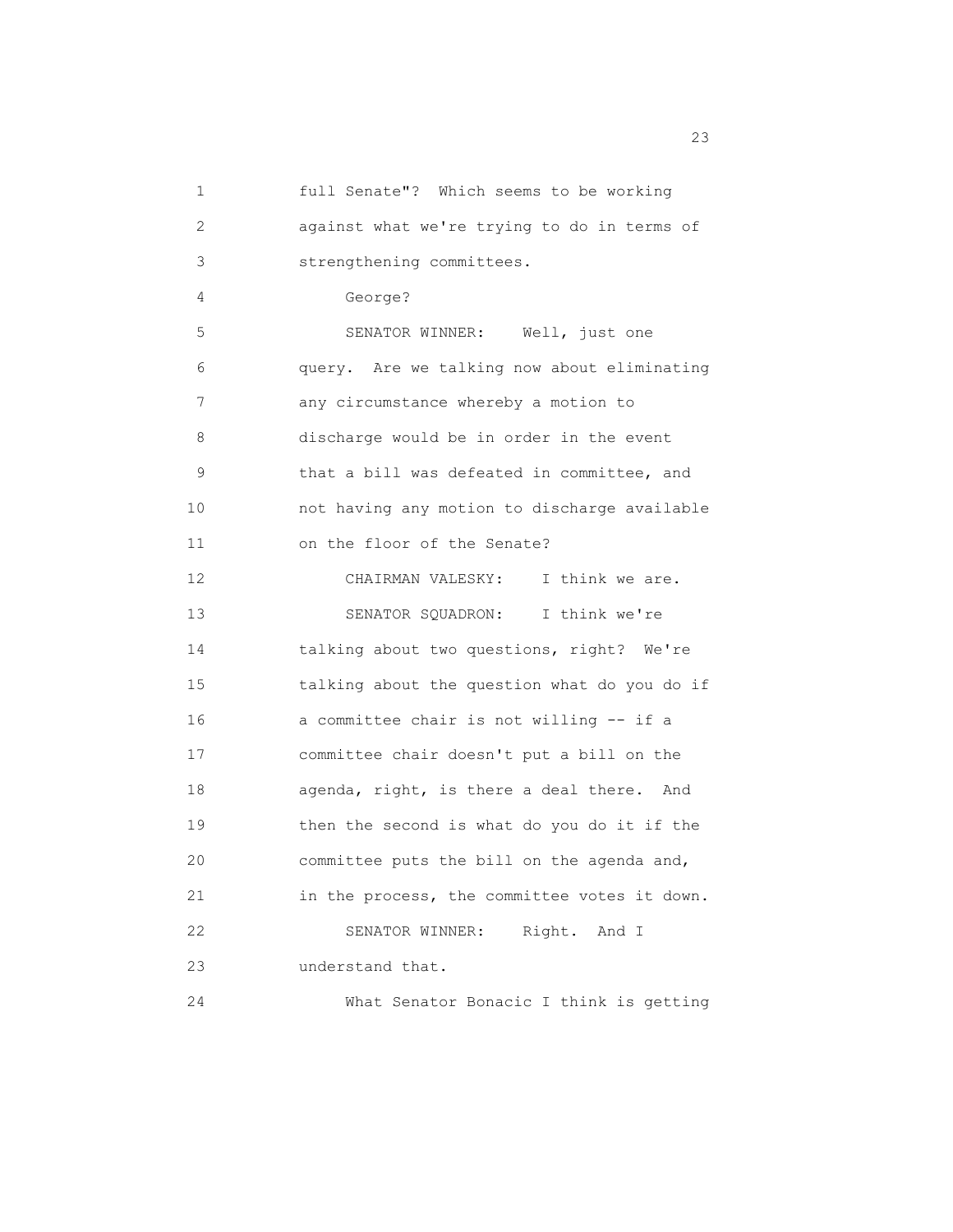1 at is the fact where there are circumstances 2 where there may be a majority that is 3 arbitrary or under the control of the 4 leadership by saying that we want to just 5 plain defeat a bill and therefore avoid any 6 exposure for the rest of the house to be 7 able to look at it and have to vote on it. 8 I mean, the whole process of -- the 9 whole theory of a motion to discharge is 10 that a motion to discharge is asking or 11 calling upon the Senate as a whole to act as 12 a committee of the whole to take over the 13 deliberations of the committee and act in 14 its stead and therefore vote yes or no in 15 the place of the committee to determine 16 whether the bill should be reported. 17 And so that's why I think that, you 18 know, a motion to discharge may -- 19 SENATOR SQUADRON: A motion to 20 discharge doesn't do that if a committee -- 21 a motion to discharge says if the committee 22 is not willing to consider this bill within 23 20 days, I believe is the rule currently. 24 SENATOR WINNER: Well, no, a motion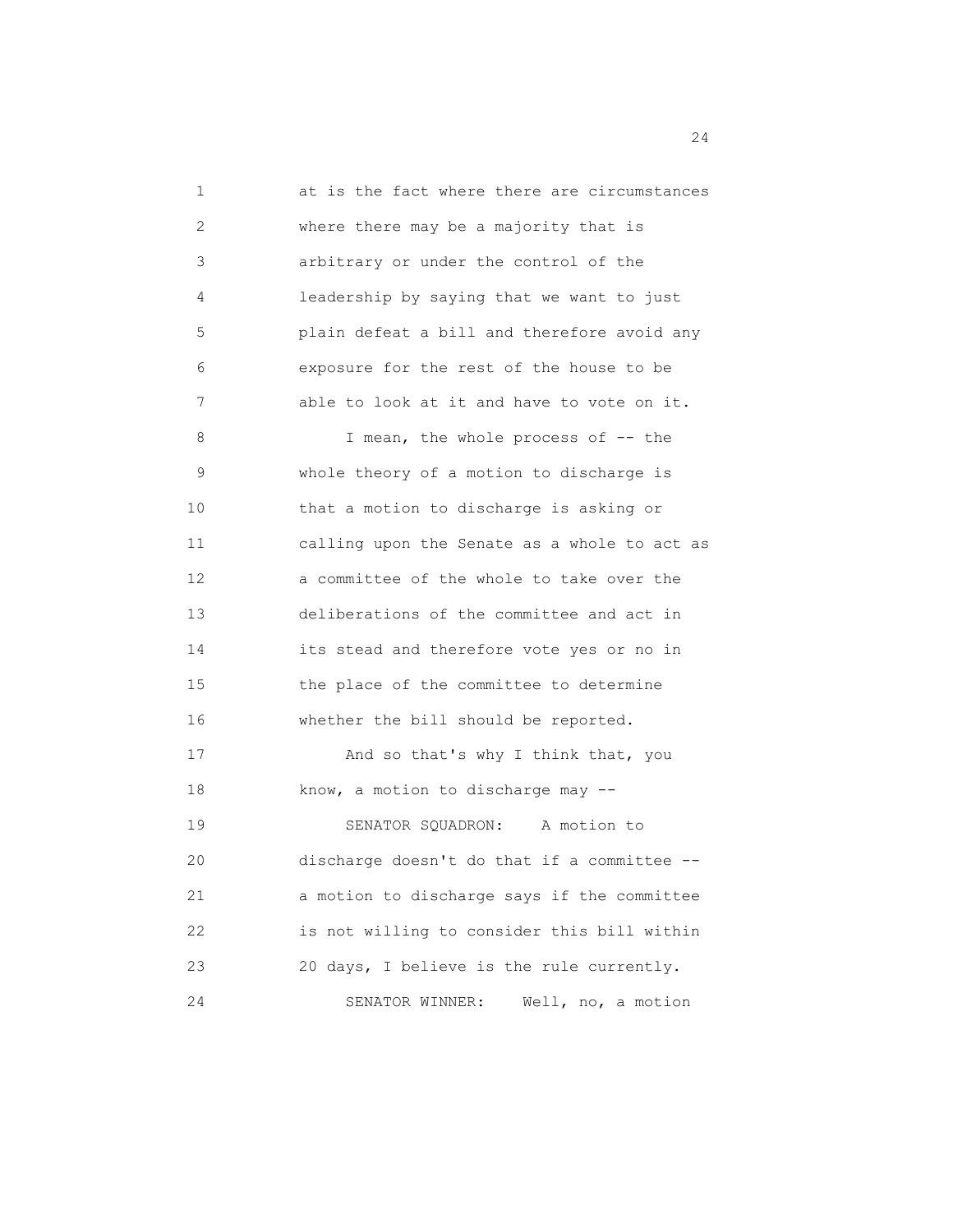1 is discharge is asking the Senate as a whole 2 to stand in the stead of the committee. 3 SENATOR SQUADRON: Right. But if the 4 committee in the interim votes the bill 5 down, then the motion is no longer valid. 6 SENATOR WINNER: Well, it's valid to 7 the extent if you want to allow one to be 8 then held in the body as a whole and then 9 have the body as a whole overruling the 10 determination of the committee. 11 Then under the circumstances, then the 12 Senate as a whole then would act in the 13 stead of the Committee on X to vote that 14 bill out of committee, notwithstanding the 15 action of the committee in prior activity. 16 SENATOR SQUADRON: Not withstanding 17 the fact that the committee has voted the 18 bill down already. 19 SENATOR WINNER: Right. 20 SENATOR SQUADRON: My understanding 21 of the motion, in the rules we have -- I 22 don't have the rules front of me -- but is 23 that the motion is filed and if the 24 committee within the interim period

<u>25</u>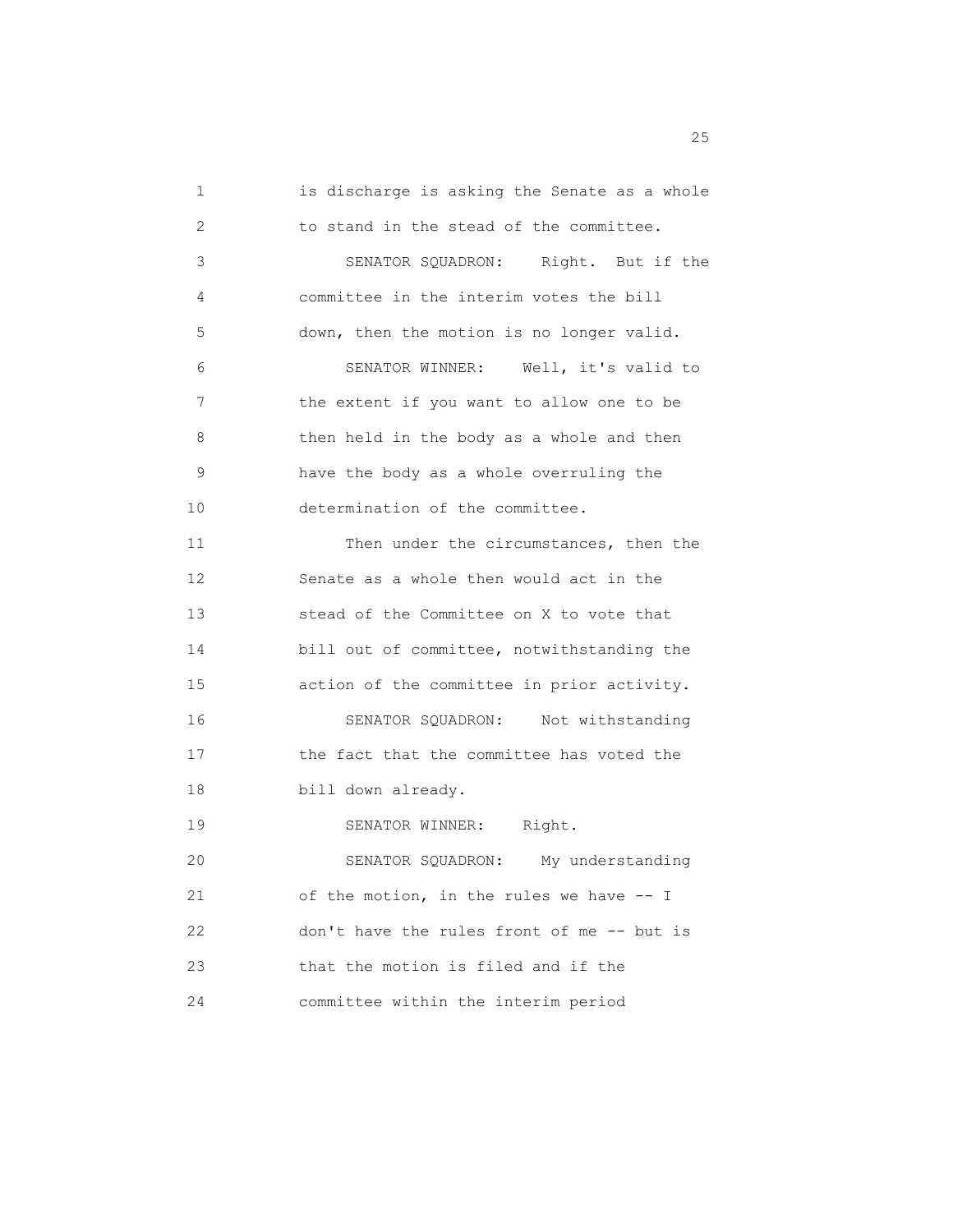1 considers the bill, then the motion is no 2 longer -- the motion to take it to the floor 3 is no longer valid because the committee has 4 dealt with the issue. 5 SENATOR WINNER: That's correct. 6 SENATOR SQUADRON: The motion is a 7 way to force it either to the floor, you 8 know, either the Senate in general, or the 9 committee to deal with the bill in -- 10 SENATOR WINNER: No, no, that's 11 accurate. I mean, I understand that. 12 **I'm suggesting, in response to Senator**  13 Bonacic's concerns that there somehow is a 14 circumstance where there is a committee that 15 is acting arbitrarily and capriciously and 16 not providing for a real hearing on the bill 17 but just merely is rubber-stamping the 18 actions of the leadership, that under those 19 circumstances there be some mechanism. And 20 this would be a mechanism in which to do 21 that. 22 But that that's obviously something 23 that would be not in accordance with what 24 the rule is currently.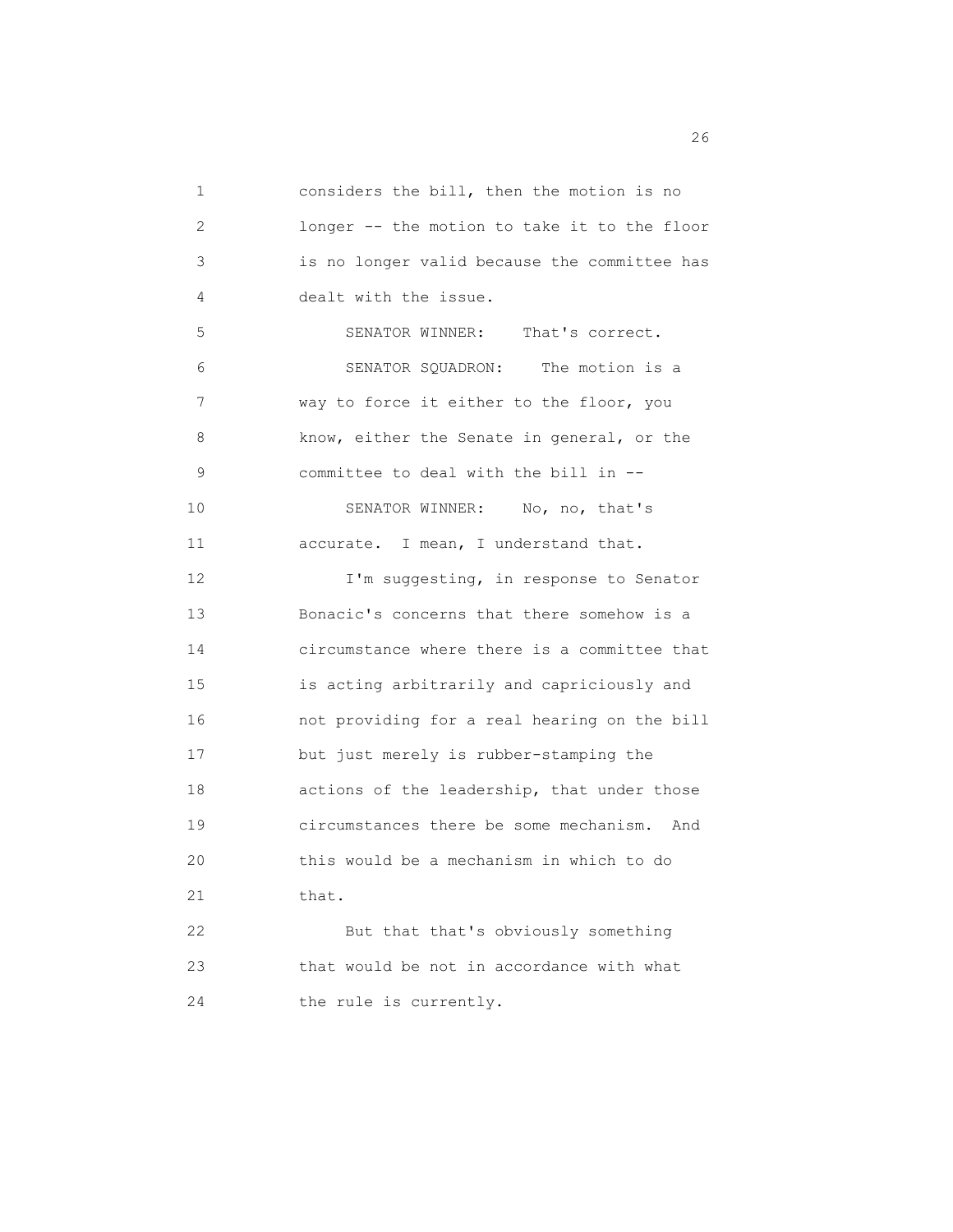| 1  | SENATOR GRIFFO: Dave, I also think,          |
|----|----------------------------------------------|
| 2  | though, if we're trying to really change the |
| 3  | process and the system here, then you have   |
| 4  | to allow for some format of appeals, too, to |
| 5  | prevent any potential problems in the        |
| 6  | future, as has been described here, where a  |
| 7  | group could -- you could think and we'd like |
| 8  | to believe that everything is going to be -- |
| 9  | obviously we can empower everyone more, but  |
| 10 | we also want to believe that it's going to   |
| 11 | be genuine and true.                         |
| 12 | But if in some way politics enters into      |
| 13 | the equation, how do you prevent that for    |
| 14 | the future? I think that's what we're        |
| 15 | trying to establish here. Even inmates on    |
| 16 | death row have the right to an appeal to the |
| 17 | governor. So, I mean, we need to find out    |
| 18 | what is the ultimate appeal here that can be |
| 19 | done for a member.                           |
| 20 | And if they feel in any way -- I mean,       |
| 21 | obviously there has to be safeguards. But    |
| 22 | we need to, I think, review this.<br>Because |
| 23 | it's not detracting from the committee       |
| 24 | process and the empowerment, it's just       |

<u>27</u>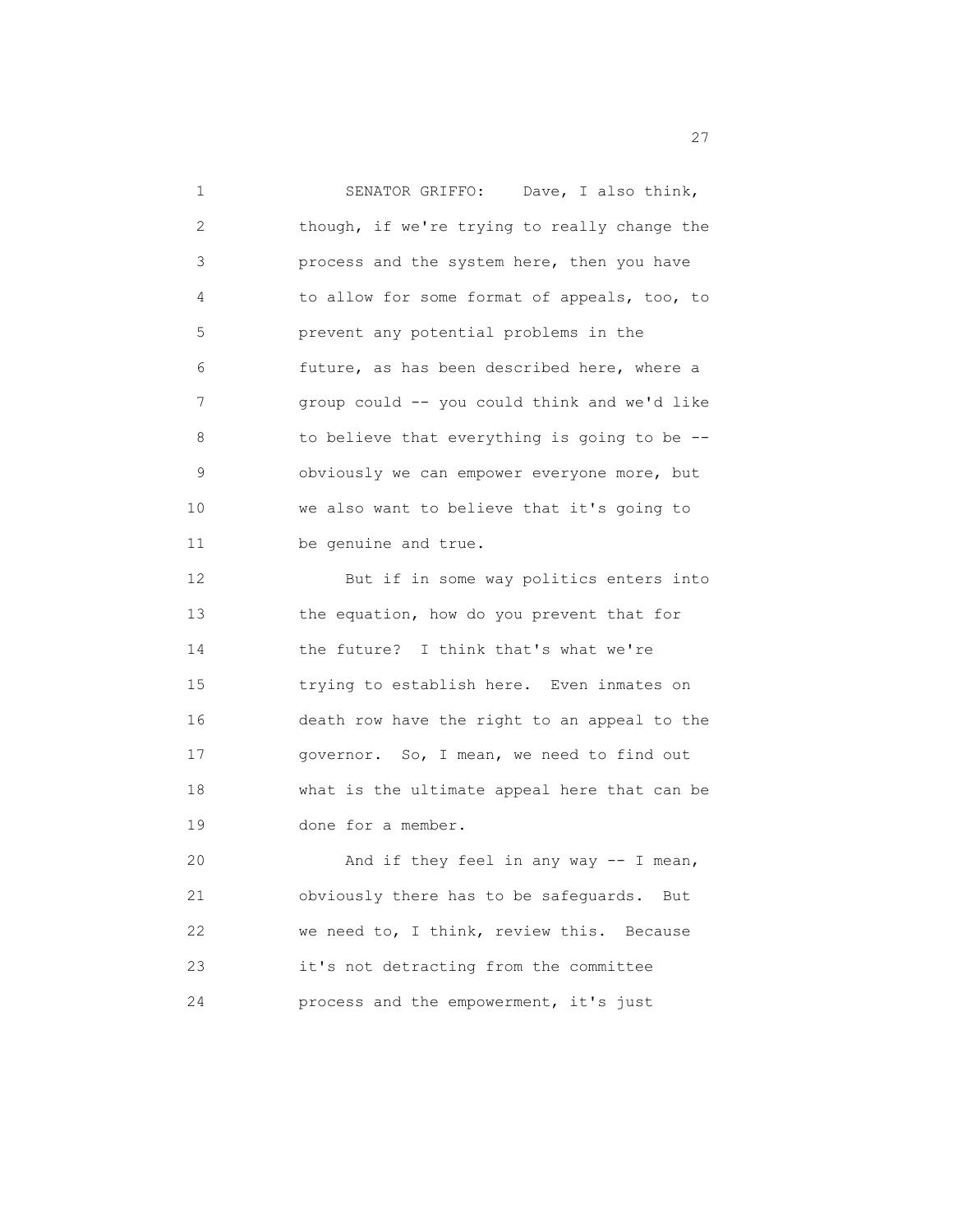1 leaving a final option as a court of last 2 resort.

 3 CHAIRMAN BONACIC: Let me just 4 embellish some of the concerns.

 5 We want to empower members. The chair 6 and the members that are appointed are done 7 by the majority leader, so they're beholden 8 to that majority leader. They're beholden.

 9 If there is an issue of such statewide 10 concern but that majority leader does not 11 want that bill to be considered or does not 12 want his members to weigh in on a vote where 13 they can hide in the bushes, then he can 14 tell that chairman and those members "kill 15 this bill." And it stays in the bushes, 16 other than the votes of those -- if there's 17 nine members, and there's five in the 18 majority, it gets killed.

 19 And what I'm suggesting is there may be 20 a populist movement that disagrees with 21 those five members that can get the bill on 22 the floor so there's a vote and everybody 23 knows in the state where you stand on it. 24 And believe me, it's a vehicle for democracy

28 and 28 and 28 and 28 and 28 and 28 and 28 and 28 and 28 and 28 and 28 and 28 and 28 and 28 and 28 and 28 and 28 and 28 and 28 and 28 and 28 and 28 and 28 and 28 and 28 and 28 and 28 and 28 and 28 and 28 and 28 and 28 an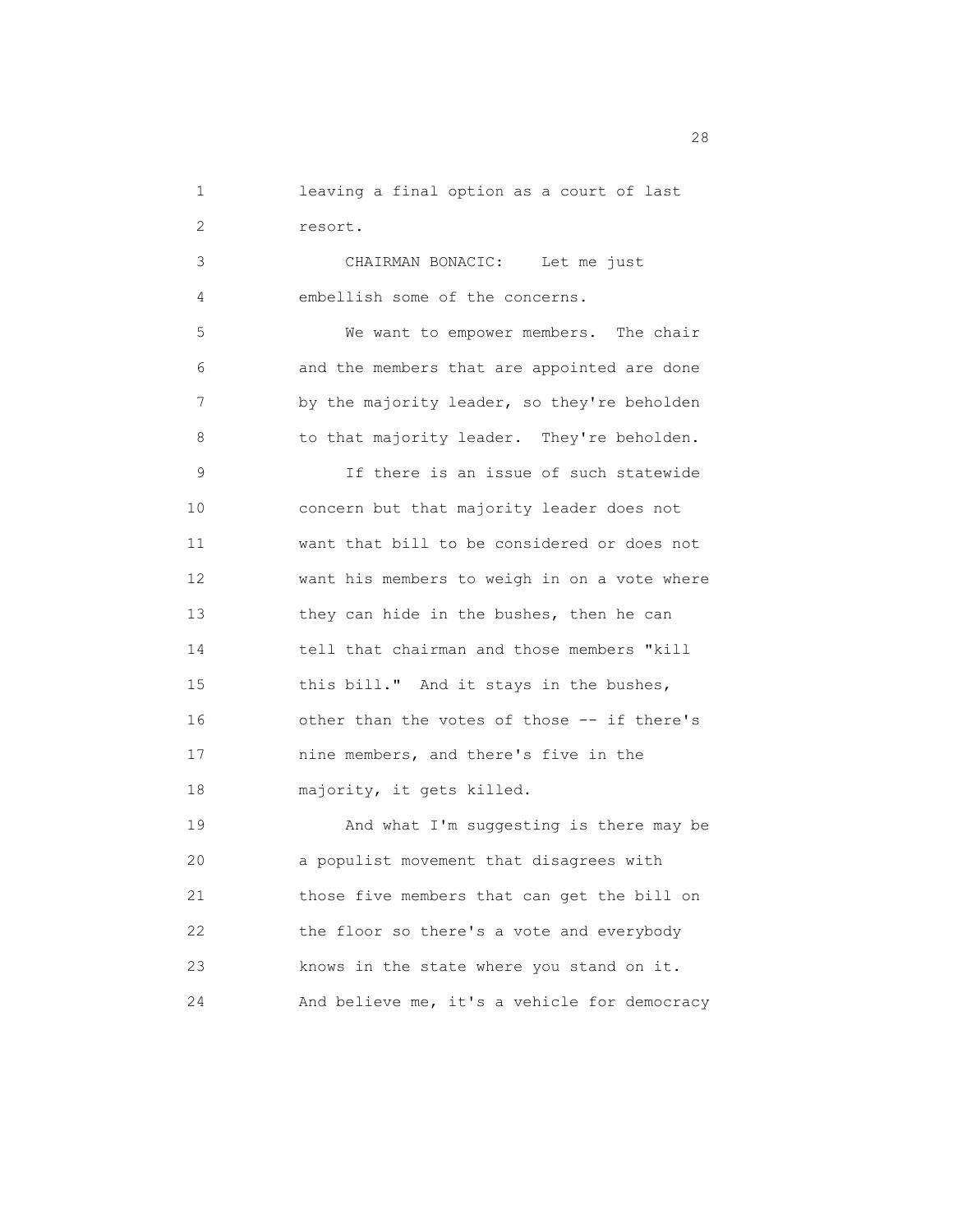1 and sunshine. And it's a hard thing to make 2 happen.

 3 I don't know what that issue is that 4 would get you beyond the committee. But the 5 concern is you're beholden, those chairmen 6 and those appointees, to that majority 7 leader. And while you say we're weakening 8 him and empowering ourselves, the truth is 9 you're still beholden to that majority 10 leader and you may march in lockstep to his 11 orders. 12 So there's a small minority that's 13 killing that bill, not giving it a process 14 for a full debate. That's what we're 15 getting at. 16 SENATOR SQUADRON: I'd be interested 17 in what other states do in relation to this 18 issue. 19 You know, I think in Albany it's pretty 20 revolutionary to think that if a committee 21 kills something that it can get to the 22 floor. I'd be very interested in what the 23 federal houses do and what the other states 24 do.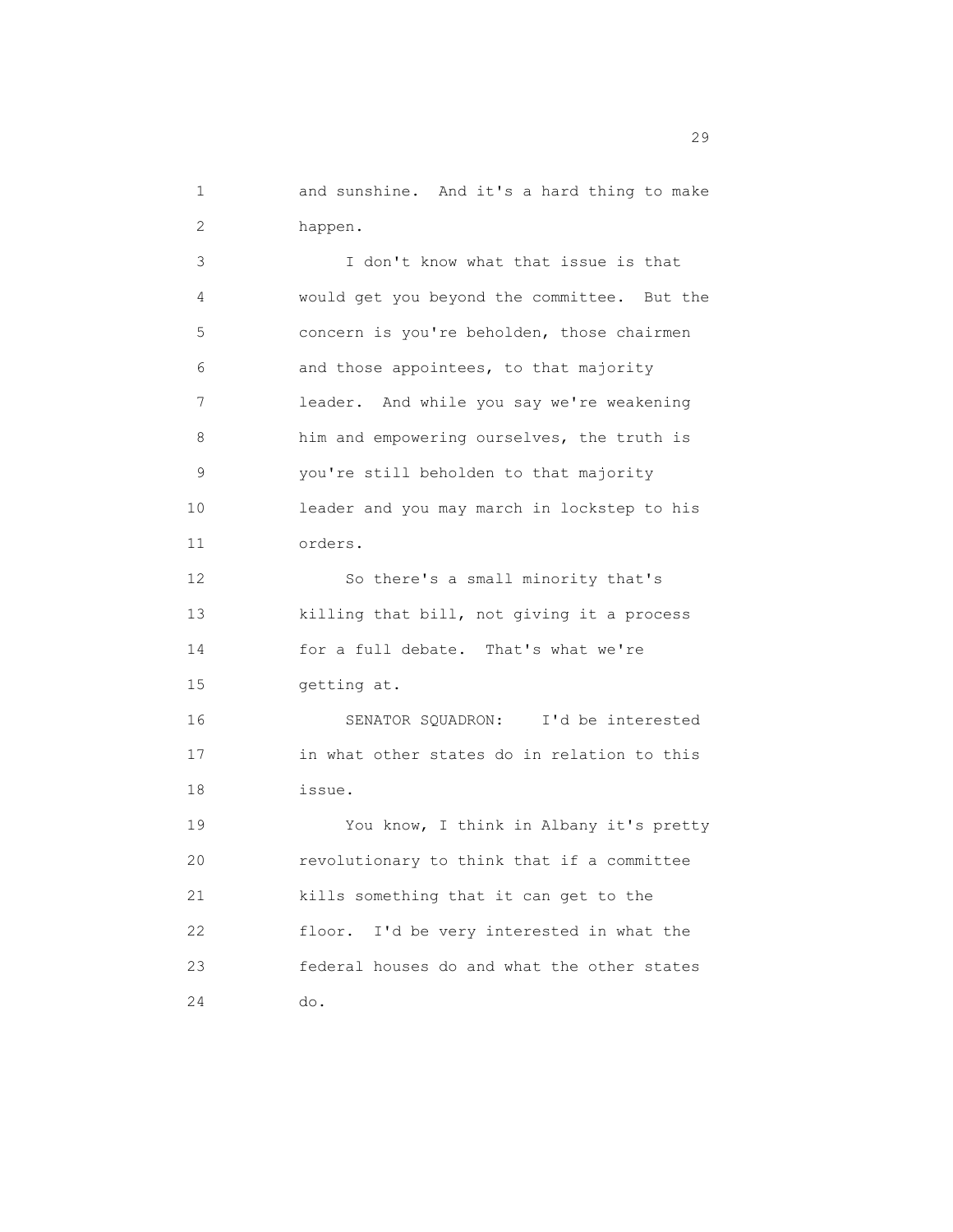1 SENATOR KLEIN: We should take a look 2 at this. Because, you know, clearly, I 3 mean, you know, we all agreed on committee 4 presentations, smaller committees, doing 5 away with a voting sheet, voting, amendment 6 process in committees. 7 So I think, you know, while what 8 Senator Bonacic raised may have been 9 something that was needed under the old 10 process, right now I think we're going to 11 have a fair airing, you know, of the 12 legislation and issues of the day, you know, 13 as these new committee -- the new committee 14 process that we're developing would 15 advocate. 16 So I think we should take a look and 17 see what other states -- 18 CHAIRMAN VALESKY: I was just going 19 to say that. Let's leave this as an open 20 issue, and let's go back to NCSL and look at 21 what other states and the Congress do and 22 see how they handle the issue of appeals 23 beyond the committee level. Okay? 24 CHAIRMAN BONACIC: Okay.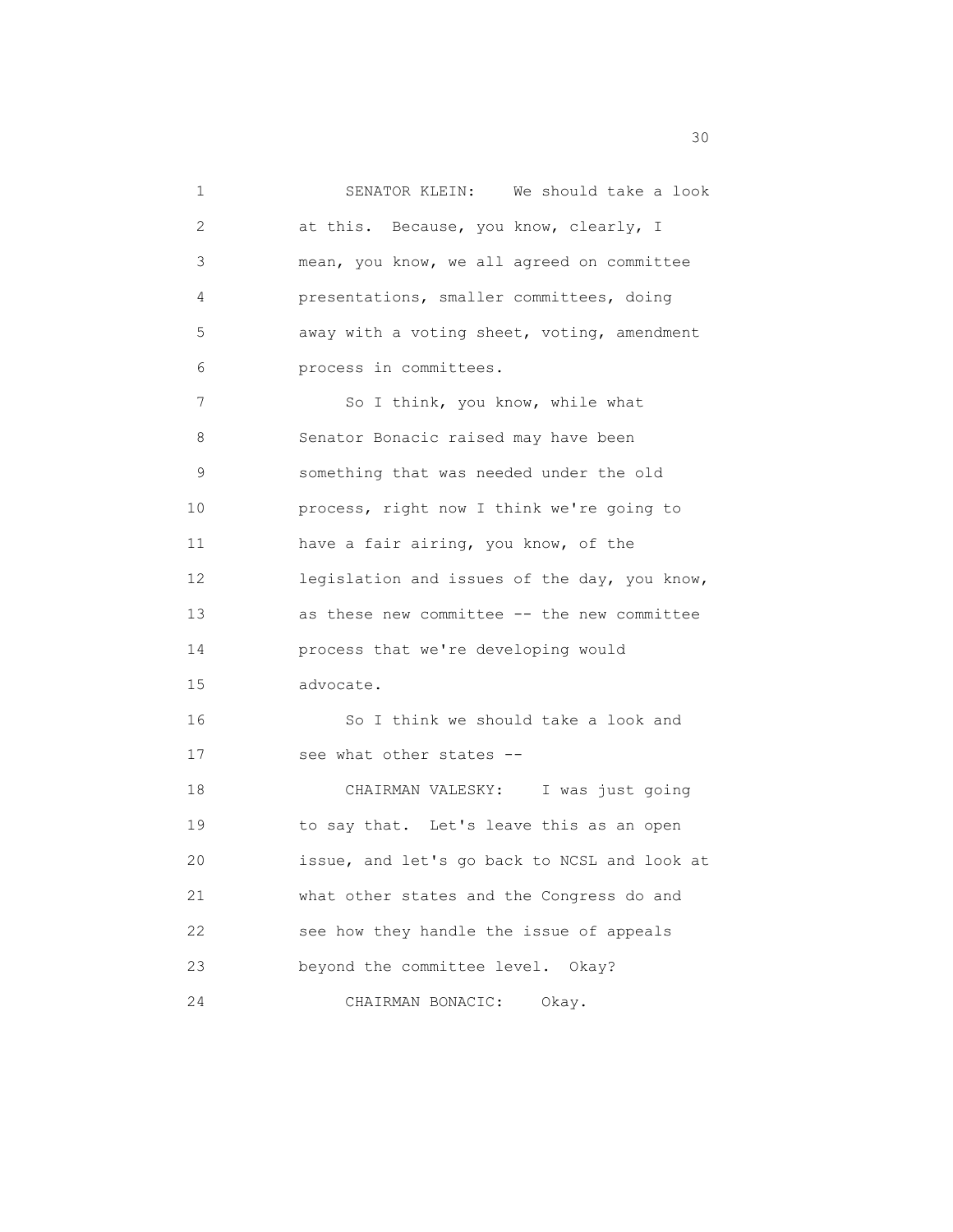| 1  | The other thing was the "99" process,        |
|----|----------------------------------------------|
| 2  | to make sure that it gets voted on in        |
| 3  | committee. My thinking on this one is it     |
| 4  | goes to Committee A -- only because I have   |
| 5  | now a little experience on how we're doing   |
| 6  | it with the Judiciary and Codes and Finance. |
| 7  | It goes to Judiciary, a 99 is filed by a     |
| 8  | member. It gets voted on, it passes, and     |
| 9  | the Judiciary chairman says now it goes to   |
| 10 | Codes because it has a financial impact --   |
| 11 | CHAIRMAN VALESKY: No, a penal                |
| 12 | impact.                                      |
| 13 | CHAIRMAN BONACIC: A penal impact.            |
| 14 | Okay, a penal impact. Well, both, penal or   |
| 15 | financial. And it could go to Finance. So    |
| 16 | it's possible it could go to three           |
| 17 | committees.                                  |
| 18 | I think that that member would have to       |
| 19 | file a 99 in each committee to get -- do we  |
| 20 | agree? Okay. I just want to make sure        |
| 21 | mechanically that --                         |
| 22 | SENATOR SQUADRON: I think we do want         |
| 23 | to make sure the timing on that is           |
| 24 | realistic, that we don't -- whatever the     |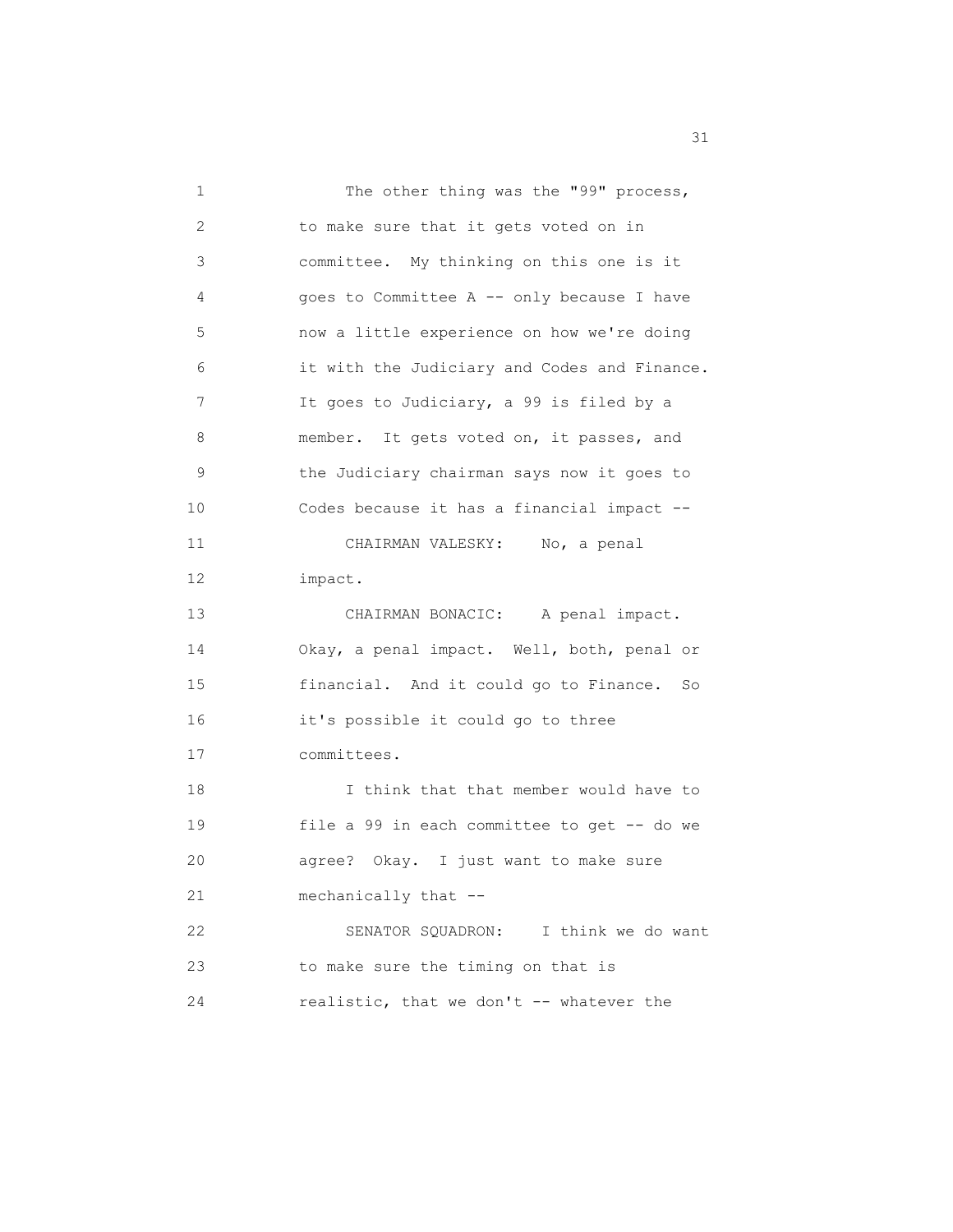1 delay period is, that it be -- you know, 2 that if it has to go to three committees 3 that there's enough time in the calendar for 4 that actually to move it forward with the 99 5 process. 6 Because we wouldn't want in effect to 7 have the time run out, the calendar run out 8 because the 99 process has to happen three 9 times. So I think it's very important that 10 it's for real. 11 CHAIRMAN BONACIC: Well, if our goal 12 is anything that gets passed through a 13 committee gets to the active list and voted 14 on, then it behooves those two other 15 chairmen in my example, Codes and Finance, 16 they have to move quickly to ensure an 17 active vote. Which is what you're 18 expressing your concern over. 19 SENATOR SQUADRON: Or the 20 alternative. I mean, that's right, that's 21 the reason. So we'd have to make sure the 22 99 process is timed appropriately. 23 CHAIRMAN BONACIC: Right. But if 24 we're all on the same page, that's a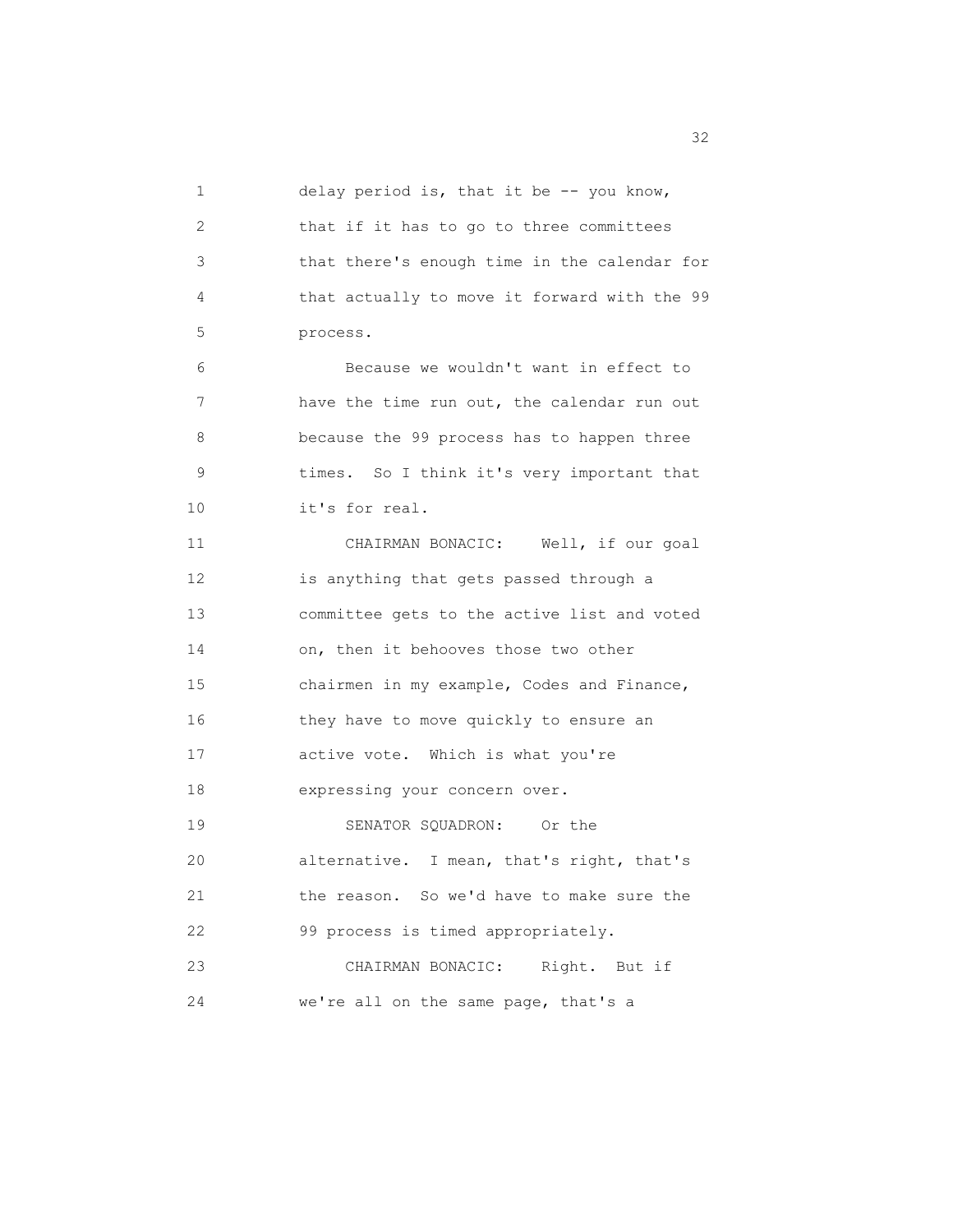| 1  | mechanical thing that can be worked out.    |
|----|---------------------------------------------|
| 2  | Anybody have a problem with any of          |
| 3  | that?                                       |
| 4  | CHAIRMAN VALESKY: I think we're all         |
| 5  | on the same page.                           |
| 6  | CHAIRMAN BONACIC: Okay. Oh,                 |
| 7  | budgets. Oh ho ho, this is I've been        |
| 8  | waiting for. Budgets and empowering members |
| 9  | to do the job. In committees, we're talking |
| 10 | about equal staffing for committees.        |
| 11 | And we would hope that you still enable     |
| 12 | funding for central staff at least at the   |
| 13 | same levels that you were funded. So that   |
| 14 | is important to us. In 2007, I tried to get |
| 15 | it done. I couldn't get it done, couldn't   |
| 16 | get it started. We had 10 Democrats on the  |
| 17 | bill of equal staffing, including you,      |
| 18 | Senator Valesky, and Senator Smith and      |
| 19 | others. And we're asking now, as part of    |
| 20 | the reform, that that be part of our        |
| 21 | agreement.                                  |
| 22 | SENATOR KLEIN:<br>I'd like to talk          |
| 23 | about this. And, you know, one of the       |
| 24 | things that Majority Leader Smith did even  |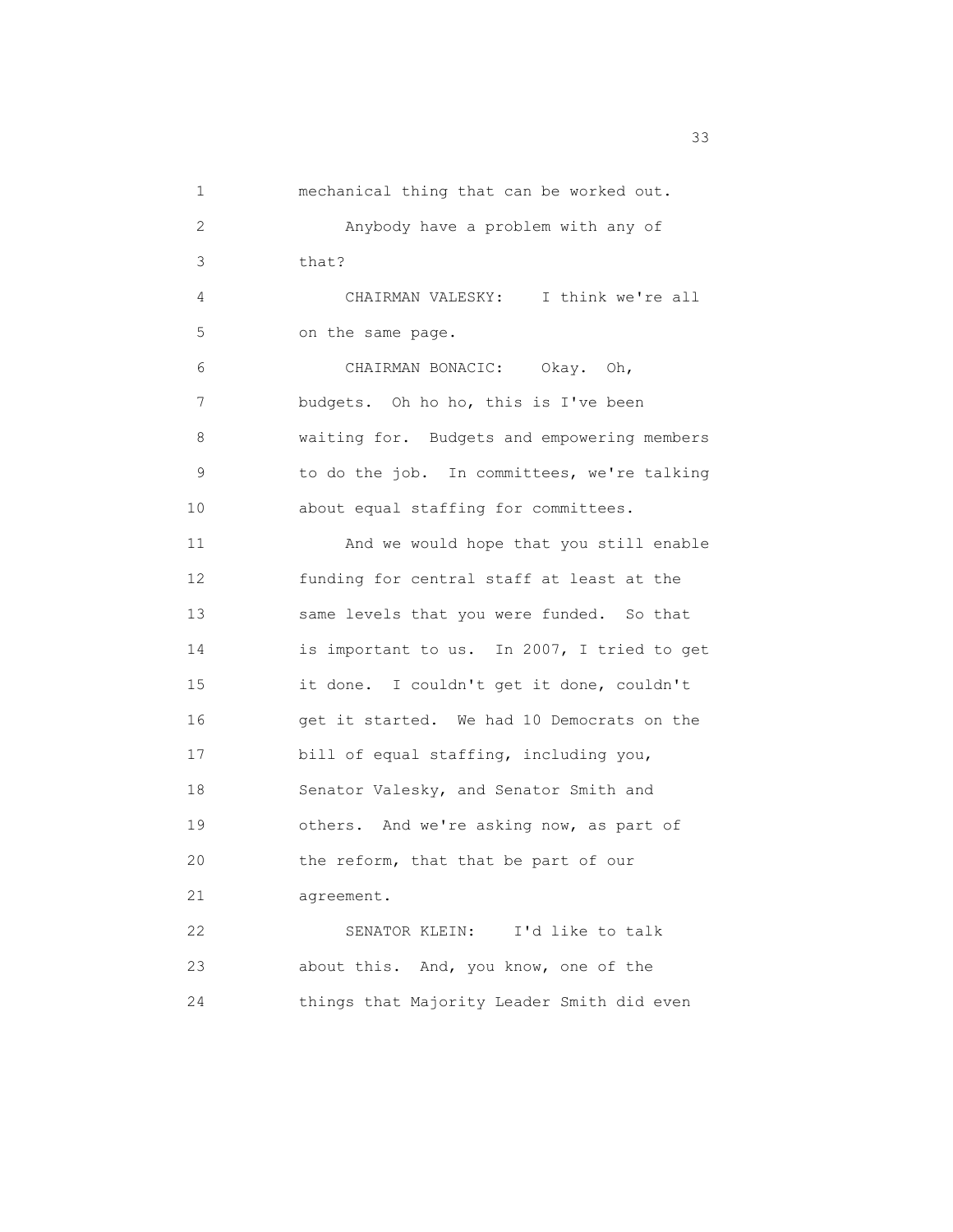1 before we did our earlier rule changes is 2 substantially increase the allocation for 3 individual members. It's now \$350,000. 4 I know when I was elected to the Senate 5 four years ago, I came from the Assembly 6 where I had 10 years ago of seniority, and 7 my allocation at the time was \$200,000, 8 actually about the same as I had when I was 9 an Assembly member. 10 So this is a substantial increase in 11 allowing individual rank-and-file members 12 to, I think, meet the needs of their 13 district by having adequate staff. 14 The other issue which I think is 15 important is I think, you know, we have to 16 look at the big picture. One of the things 17 we've done here and we attempt to do is, 18 again, getting back to opening up the 19 committee process. That's how we empower 20 rank-and-file members. 21 And one of the recommendations I'd like 22 to make, and we talked about it a lot, I 23 think if we're going to have a real 24 committee process, an open process where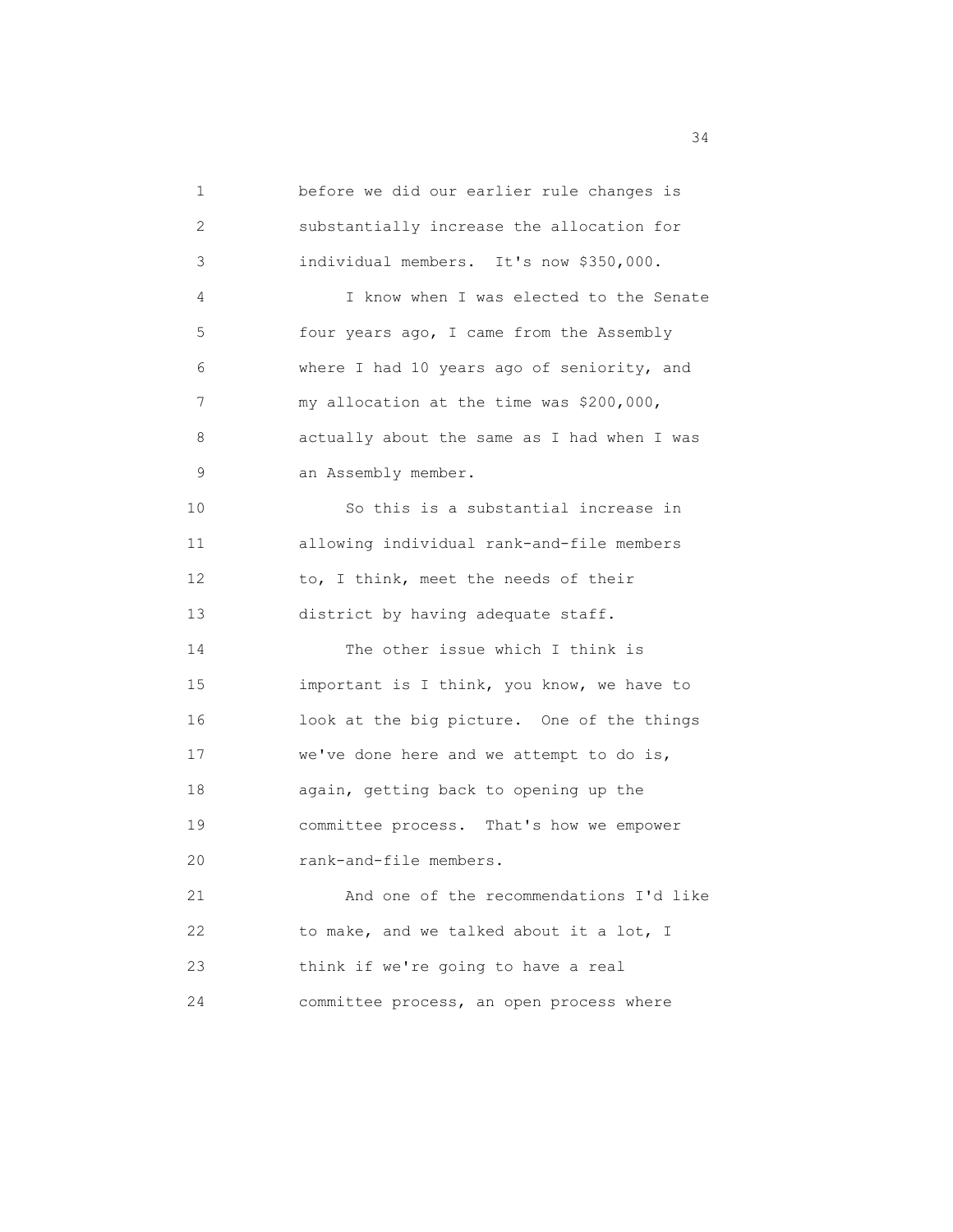1 we're going to be able to effectively debate 2 the issues of the day and both the ranker 3 and the chair have a say in this process, I 4 would say that now, as I mentioned last 5 week, Senator Smith I think changed the 6 committee process tremendously by allowing 7 individual chairs in the majority to pick 8 their committee staff -- the clerk, the 9 committee director as well as committee 10 counsel. So those members now are not 11 beholden to the majority leader, they're 12 beholden to the individual chair of the 13 committee.

 14 I would like to make a recommendation 15 that we allow the ranker on these committees 16 to be able to hire their own committee or 17 committee staff person, have a counsel as 18 well as a director, the same as the chair. 19 I guess in the course of cutting back, I 20 don't think we need two clerks of a 21 committee, that the majority member who 22 chairs the committee -- you know, the clerk 23 is the clerk in essence not only for the 24 majority member but for the entire

<u>35 States and the states and the states and the states and the states and the states and the states and the states and the states and the states and the states and the states and the states and the states and the states a</u>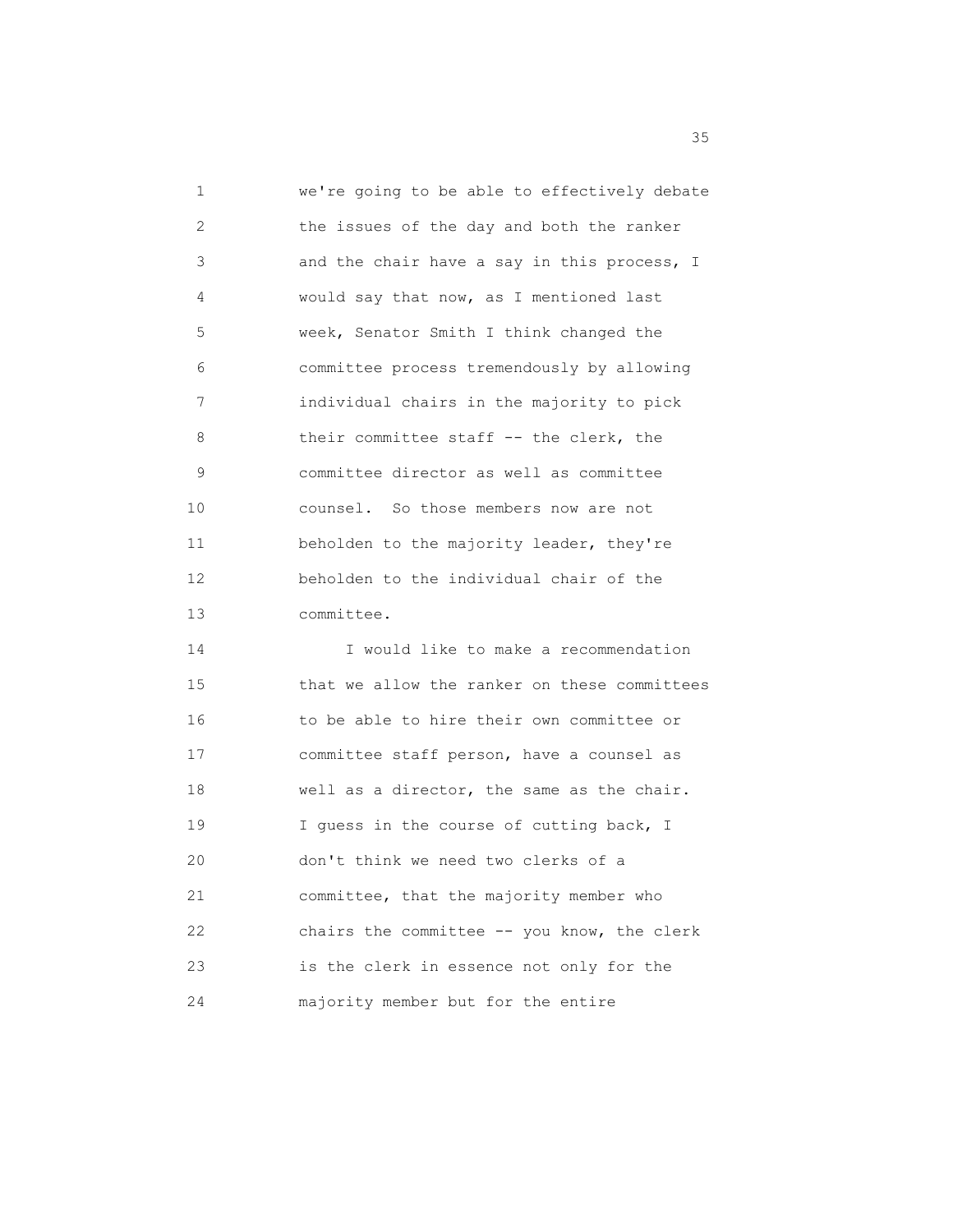1 committee.

 2 I think that's a way that there will 3 be, you know, adequate preparation on bills, 4 adequate hearings when we do have hearings, 5 when we invite our guest speakers is one of 6 the other recommendations. 7 And again, that's the way we take the 8 power away from the individual majority 9 leader and empower the chair or the ranker 10 and empower rank-and-file members. 11 SENATOR GRIFFO: I think you may be 12 moving in the right direction, Jeff, but 13 again, the numbers are what's important 14 here. We talk about equal resources are 15 essential, in my opinion, if we're going to 16 be true to reform and what this committee is 17 all about. And if we do believe, and we 18 should, that every member has the same role 19 and responsibilities commensurate with his 20 duties as a member of this legislature, 21 particularly as a senator, then we have to 22 empower them with the necessary resources to 23 do the job. So you have to look at the 24 total numbers, though.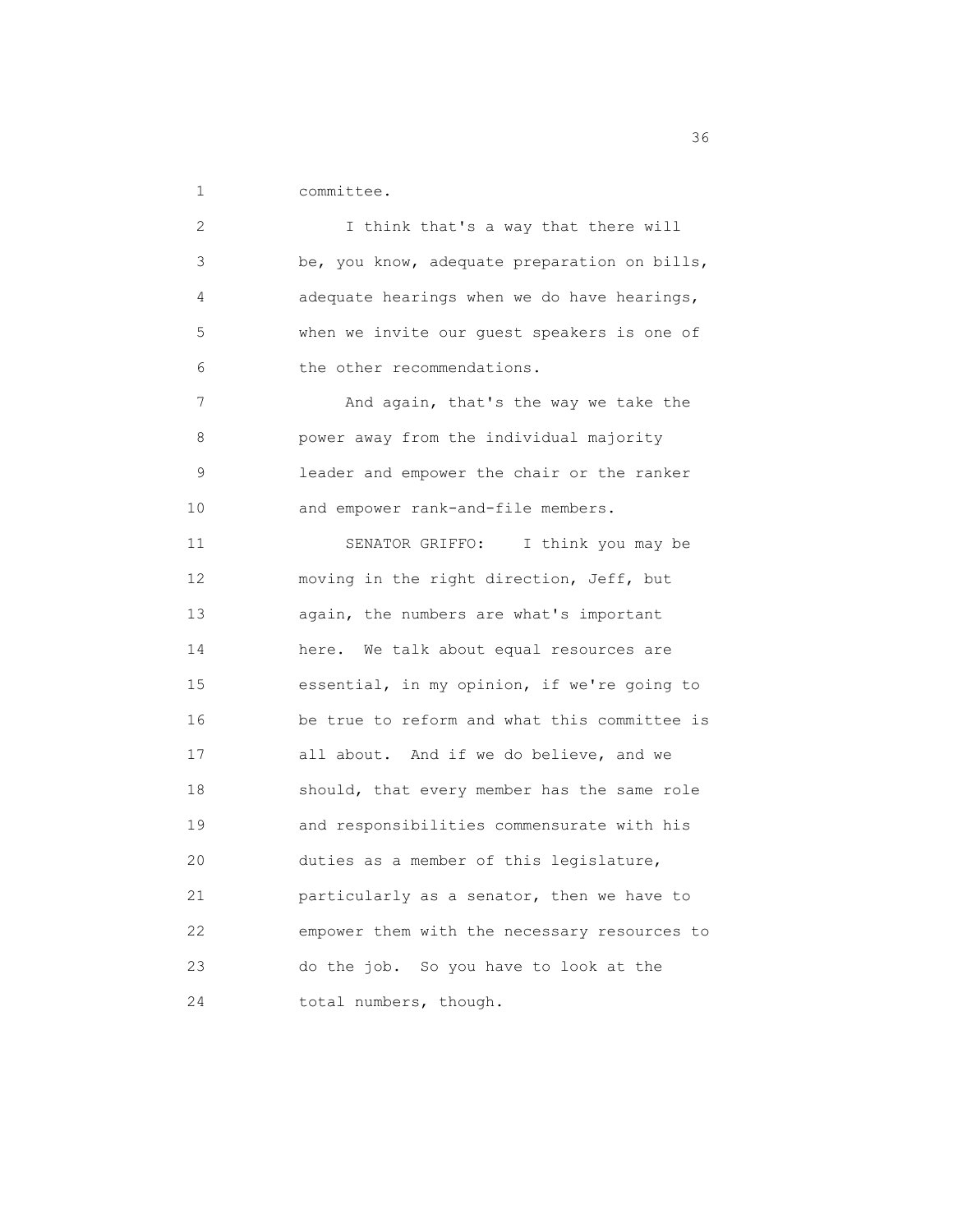| 1  | When you indicate this year, for             |
|----|----------------------------------------------|
| 2  | instance, that individual members received a |
| 3  | specific amount, that's a step in the right  |
| 4  | direction. But if that's at the expense of   |
| 5  | the central staff allocated to the minority  |
| 6  | or majority, then you have not moved         |
| 7  | forward. And I think --                      |
| 8  | SENATOR KLEIN: I disagree.                   |
| 9  | SENATOR GRIFFO: But that is true.            |
| 10 | SENATOR KLEIN: We had a whole                |
| 11 | discussion earlier, and Senator Bonacic      |
| 12 | brought it up, if you allow the majority     |
| 13 | leader to prevent a vote on a piece of       |
| 14 | legislation or pick specific members on      |
| 15 | committees to hold up bills, that's the way  |
| 16 | we don't empower rank-and-file members.      |
| 17 | What we're doing here is we're moving        |
| 18 | away from the concept of having the minority |
| 19 | leader, in your case, or the majority leader |
| 20 | tell you how much money you're getting for a |
| 21 | specific staff person on the committee or    |
| 22 | who that person will be.                     |
| 23 | So I think allowing an individual            |
| 24 | member to hire their own staff -- and yeah,  |

<u>37</u>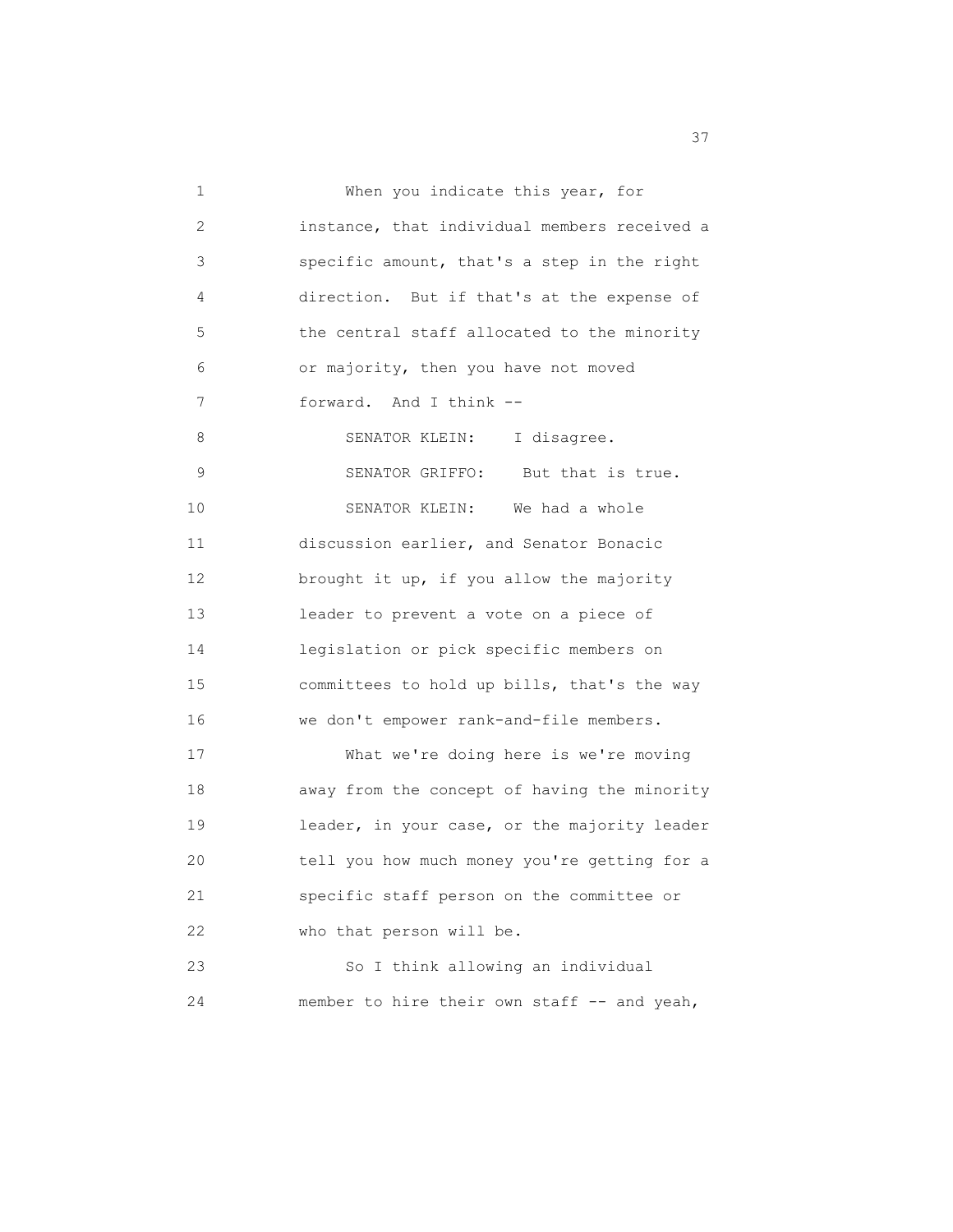1 for those specific staff people that I 2 talked about, the counsel and the director, 3 yeah, you need adequate resources to pay 4 that person. 5 SENATOR SQUADRON: And in all the

 6 ways large and small, the fundamental change 7 here is having members who have the 8 capacity, both because of their role in the 9 committee and because of their resource 10 protection, as it were, on both the majority 11 and minority sides, to be an independent 12 voice, to independently represent their 13 constituents and their own conscience. And 14 if you do that and you -- this is a move 15 away from centralization towards member 16 empowerment.

17 SENATOR GRIFFO: That's fine. But I 18 mean are you telling me that there would be 19 no disproportional percentages in central 20 staff for majority and minority, there would 21 be equal amounts given for communication, 22 for member services? 23 SENATOR KLEIN: I'm not even looking 24 at central staff. I'm looking at empowering

<u>38</u> September 2008 and 2008 September 2008 and 2008 September 2008 September 2008 September 2008 September 2008 September 2008 September 2008 September 2008 September 2008 September 2008 September 2008 September 2008 Sept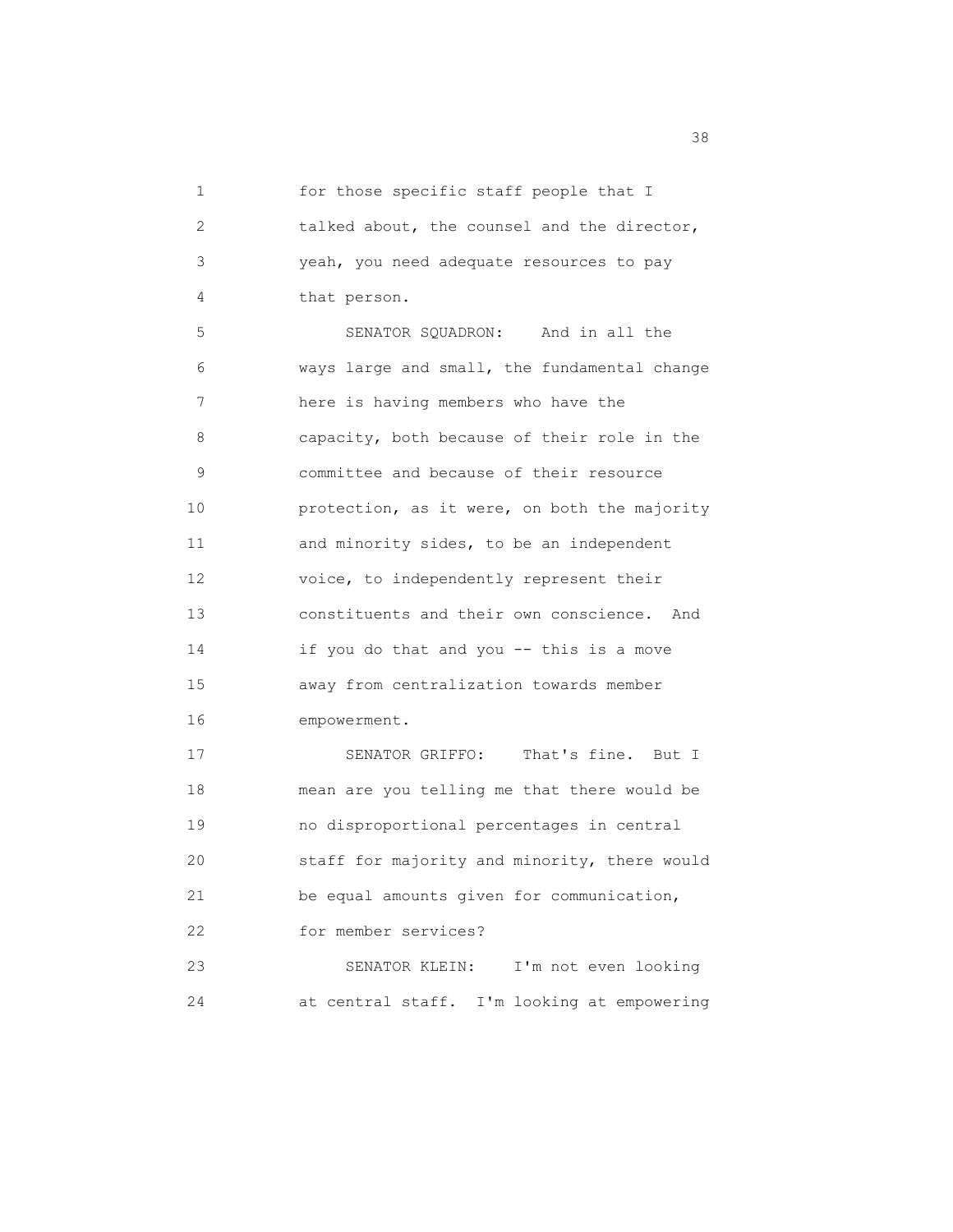1 individual members. And everything we've 2 talked about thus far, we've talked about 3 making sure that we have a strong committee 4 process, making sure we empower 5 rank-and-file members. 6 So if we want to be able to do that, 7 you as a ranker on a specific committee, you 8 need to have a counsel of your own. You 9 need to have a -- 10 CHAIRMAN VALESKY: It's not on 11 central staff. 12 SENATOR KLEIN: -- of your own. We 13 have to make sure the resources are there to 14 allow you to have that. 15 SENATOR GRIFFO: But what is going to 16 be the percentages between the chair of the 17 committee, what are they going to be able to 18 hire, as opposed to the ranker? 19 SENATOR KLEIN: Again -- 20 SENATOR GRIFFO: That's important, 21 though. It's got to be a part of the 22 discussion here. Because if we're talking 23 about, sure, a clerk -- if it's going to be 24 an attorney and a clerk and a research

39 and 2012 and 2012 and 2012 and 2012 and 2012 and 2012 and 2012 and 2012 and 2013 and 2013 and 2013 and 2013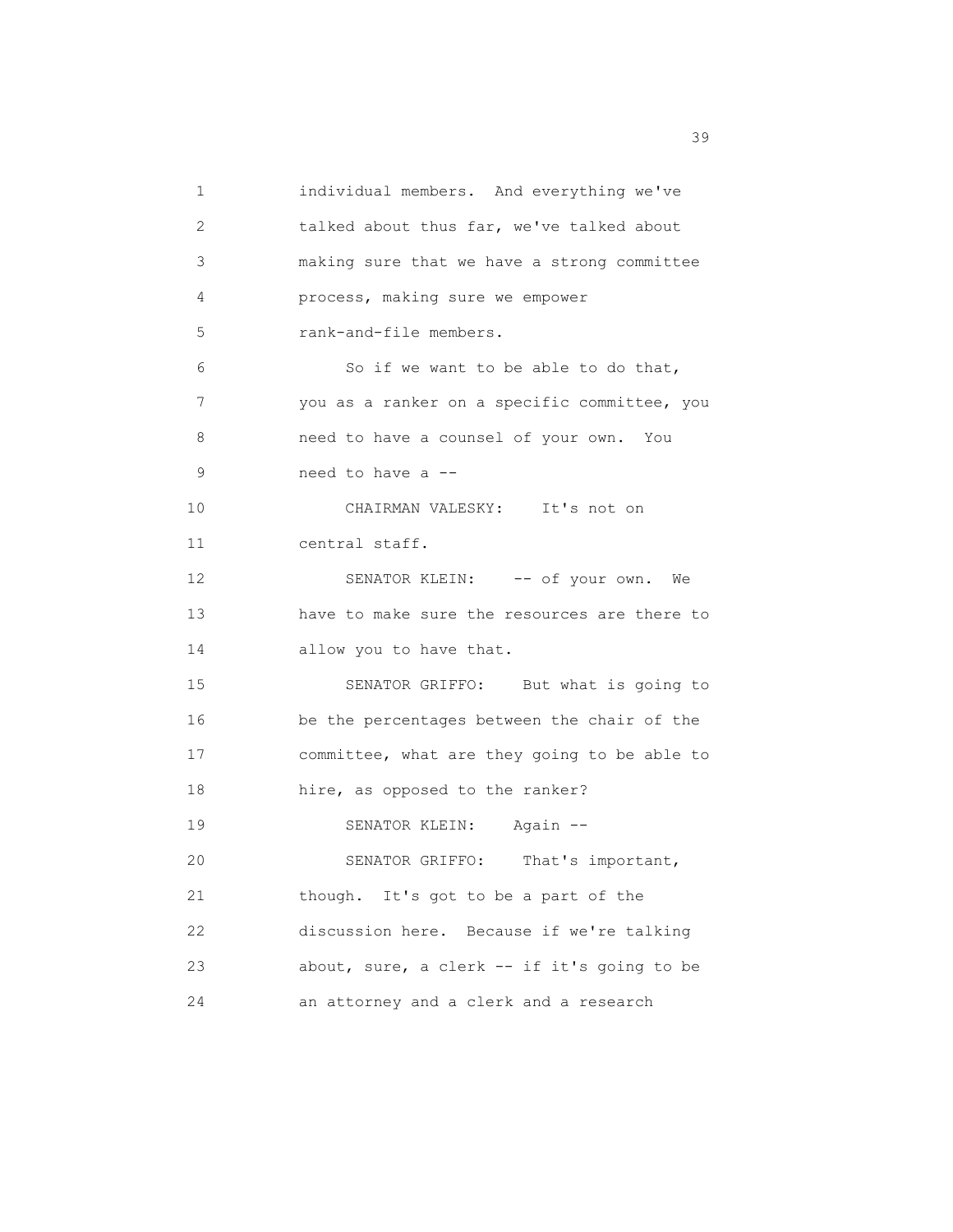1 analyst, say, for the majority, the chair, 2 then the minority would get a counsel, a 3 research person, but not a clerk, I'm 4 saying. 5 SENATOR KLEIN: Right now -- I don't 6 want to speak out of turn, because I'm not a 7 committee chair. But I believe they all 8 have a counsel, they have a director and a 9 clerk. 10 CHAIRMAN VALESKY: Can any of you 11 answer? 12 SENATOR STEWART-COUSINS: That's 13 essentially it, yeah. 14 SENATOR KLEIN: Well -- and again, as 15 I mentioned earlier, I think having two 16 clerks is just a waste of resources. 17 SENATOR GRIFFO: I agree. I agree. 18 SENATOR WINNER: But then would the 19 majority be having -- for your floor 20 operation, would then you be having a whole 21 counsel's office to be able to service the 22 majority's operations on the floor as it 23 relates to areas that are apart from the 24 committee structure?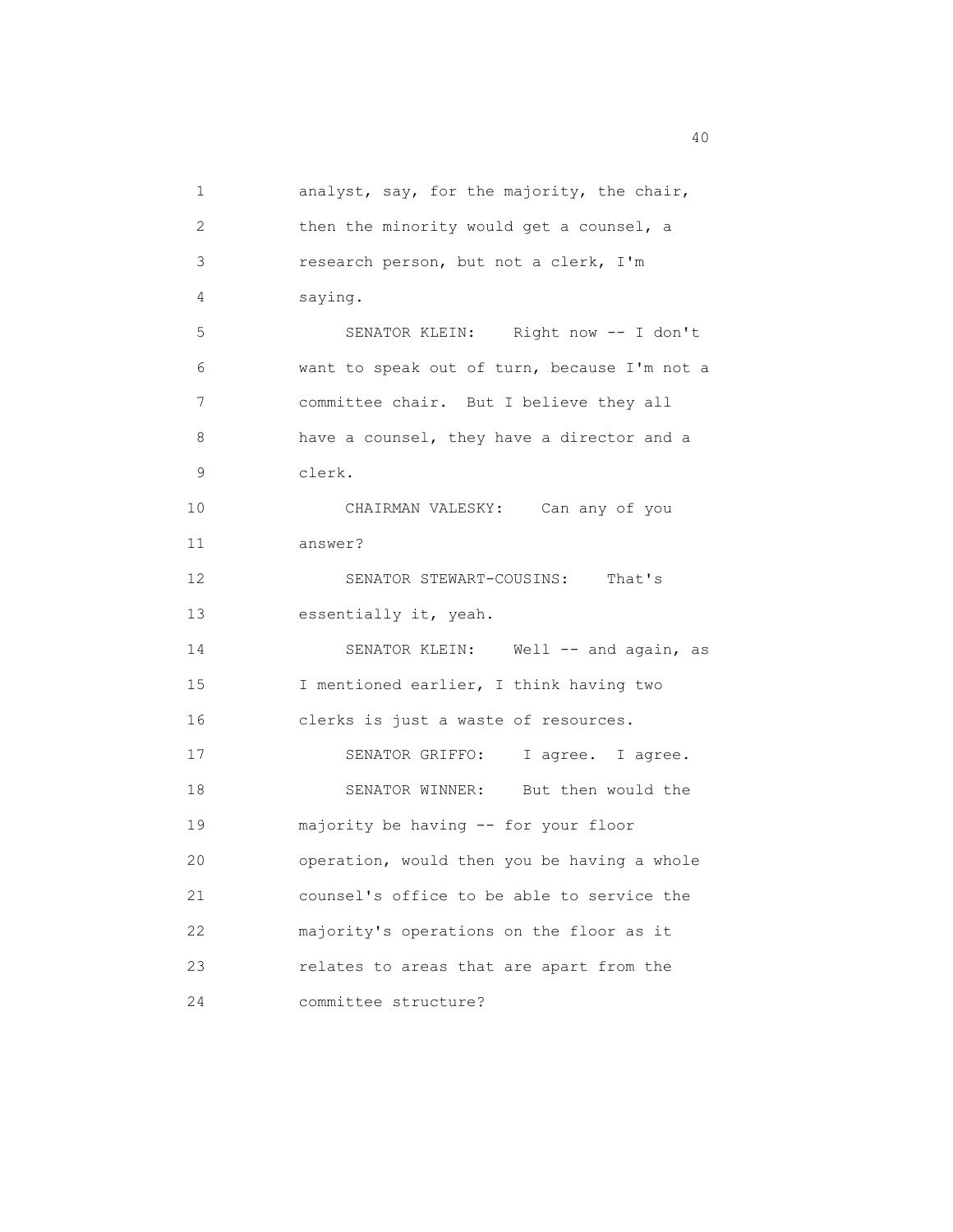1 I mean, the only problem with moving 2 entirely away from the central-staff type of 3 model like the Washington model is that they 4 don't deal with the volume of legislation or 5 the volume of bills that we do in the 6 regular course of business, and that we have 7 other members that the central staff has to 8 serve, rather than having just -- you know, 9 I mean I trust if John Bonacic is the ranker 10 on XYZ Committee that he's doing all right, 11 but we've got the rest of our members that 12 need to be briefed and knowledgeable as it 13 relates to the legislation that's coming 14 before us. 15 And so we still have to have a 16 reasonable central staff operation to be 17 able to take care of the overall conference 18 requirements. 19 SENATOR KLEIN: I understand. But 20 that's not what I brought up. 21 SENATOR WINNER: No, but I just don't 22 to say that you're going to give me, as 23 ranker on Investigations, a lawyer and maybe 24 a investigator or a research person and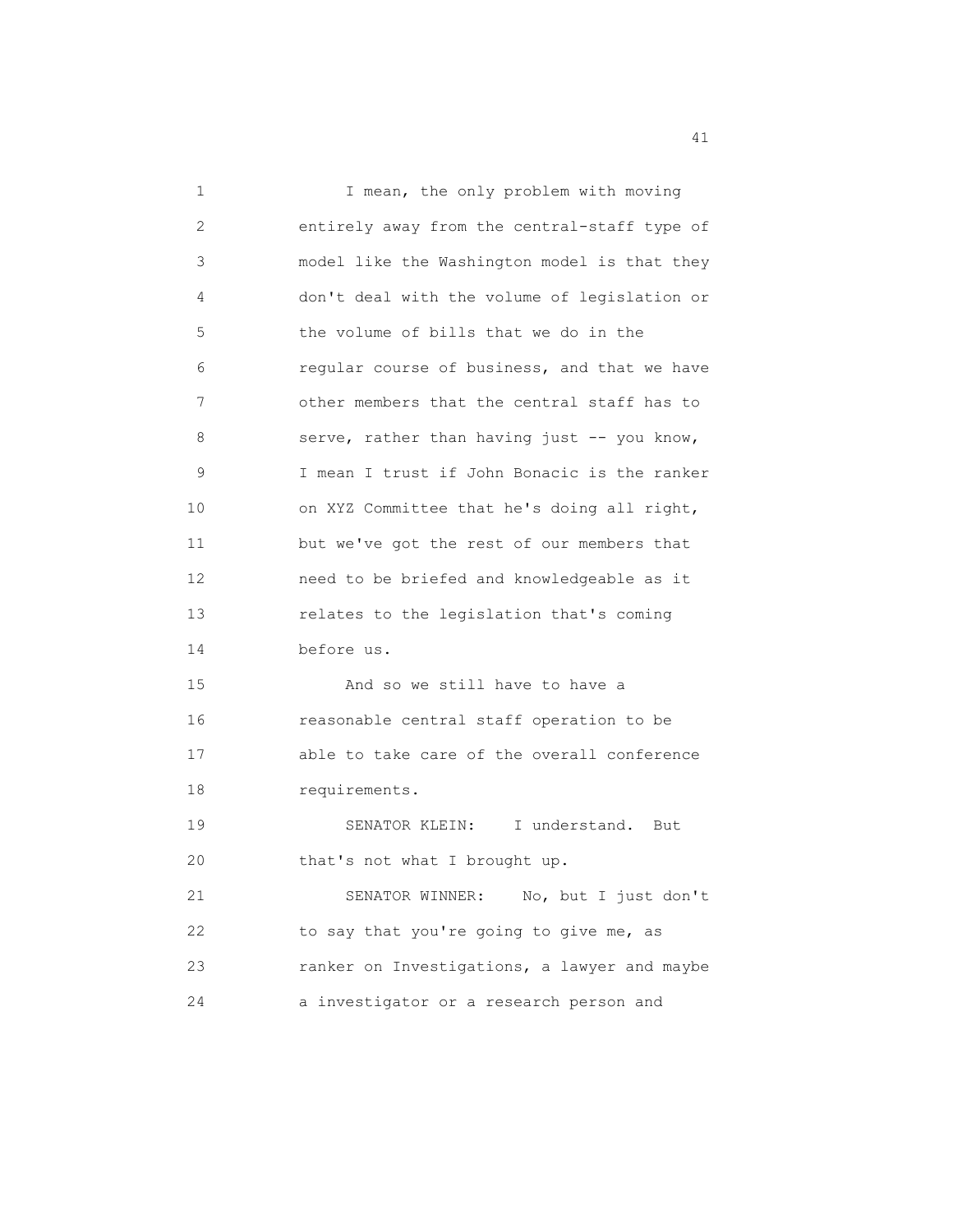1 then, you know, that's it. Or just deduct 2 that in its entirety from our central staff 3 operation.

 4 SENATOR KLEIN: I guess, you know, 5 Senator Winner, a case could be made that if 6 it's allowed to be under centralization or 7 centralized, as Senator Squadron said, and 8 up to the minority leader and majority 9 leader, you can have a member who's not in 10 good stead with the majority or minority 11 leader say, Hey, you know something, I don't 12 know if you really warrant a counsel, 13 maybe --

14 SENATOR WINNER: No, no, I think you 15 misunderstood. I just said that -- what I'm 16 saying is that if you're going to then have 17 no staffing, basically, for the central 18 operation, then you're leaving the rest of 19 the members that are not so well -- are not 20 going to be as well-informed who are on the 21 particular committees by being sort of out 22 in the dark as far as what's going on -- 23 SENATOR KLEIN: I understand -- 24 SENATOR WINNER: And also you've got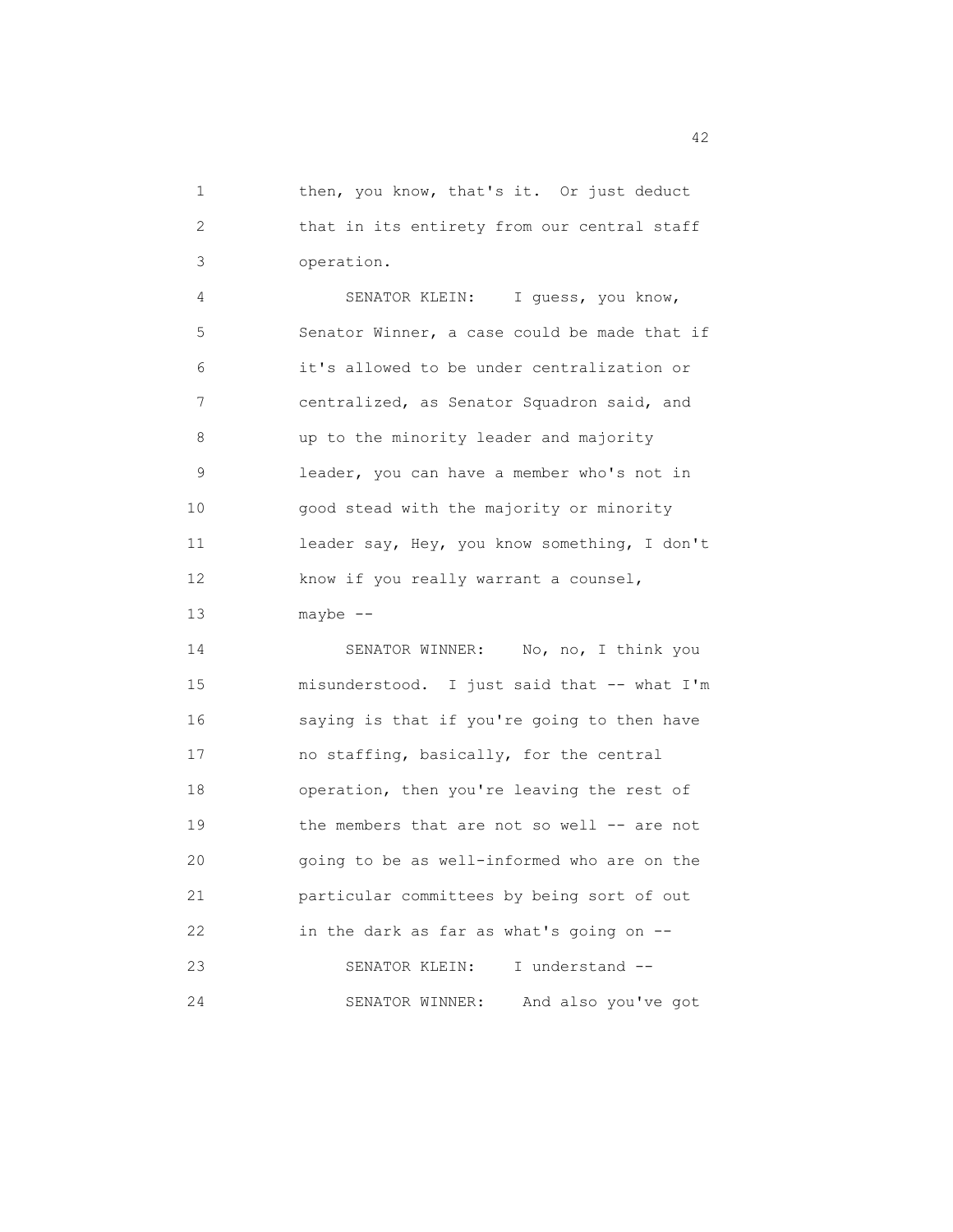| 1               | Senate Finance operations, you've got,       |
|-----------------|----------------------------------------------|
| 2               | obviously, you know, a number of other       |
| 3               | things that are --                           |
| 4               | SENATOR KLEIN: I understand                  |
| 5               | perfectly. But I don't think anyone here     |
| 6               | has said yet --                              |
| 7               | SENATOR STEWART-COUSINS: No, it's            |
| 8               | not either-or --                             |
| 9               | SENATOR GRIFFO: Here's what I would          |
| 10              | say to this. I think what you did say is     |
| 11              | that this is another issue. And I would say  |
| 12 <sup>°</sup> | all these issues are intertwined.<br>They    |
| 13              | should be dealt with collectively right now. |
| 14              | If we're going to talk about equal           |
| 15              | resources relative to, you know, staffing    |
| 16              | and the setup, we should look at the whole   |
| 17              | structure so that we don't get confused      |
| 18              | later. We look at everything right now, how  |
| 19              | it should be put together, look at it in     |
| 20              | some form of a chart, how it would work.     |
| 21              | And that would serve all of us to try to     |
| 22              | reach that objective of --                   |
| 23              | SENATOR KLEIN:<br>It should be               |
| 24              | something we have to discuss. But, you       |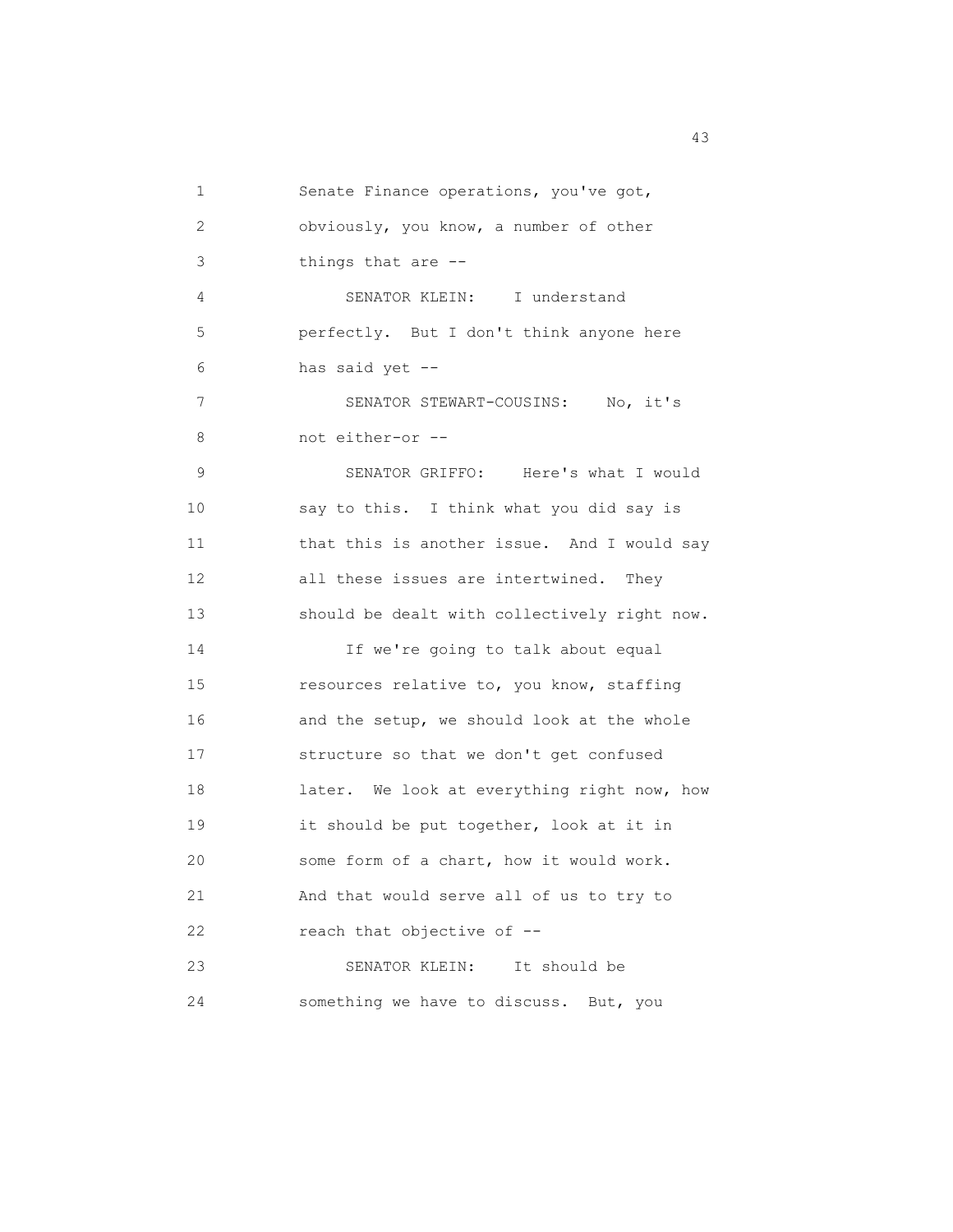| 1  | know, overall what I presented thus far is,  |
|----|----------------------------------------------|
| 2  | first, a larger resource allocation for an   |
| 3  | individual member -- which, by the way, has  |
| 4  | nothing to do with Majority Leader or        |
| 5  | Minority Leader. It's there, it's for        |
| 6  | everyone -- and then give individual         |
| 7  | members, rankers on committees and chairs,   |
| 8  | the opportunity to hire their own staff.     |
| 9  | SENATOR SQUADRON: And I think it's           |
| 10 | -- oh, go ahead.                             |
| 11 | SENATOR STEWART-COUSINS: And I just          |
| 12 | wanted to again just broaden this            |
| 13 | conversation in terms of resources, because  |
| 14 | it's not just necessarily a dollar amount.   |
| 15 | We are talking about what happens in         |
| 16 | people's district offices.                   |
| 17 | I have a desk in my district office now      |
| 18 | that doesn't have a phone. And the reason    |
| 19 | why it doesn't have a phone is because I was |
| 20 | only allocated three lines despite the fact  |
| 21 | that I had more people than lines. So        |
| 22 | because I'm not there, I don't have a phone. |
| 23 | If I want to use a phone, I have to go to my |
| 24 | secretary's desk to use a phone.             |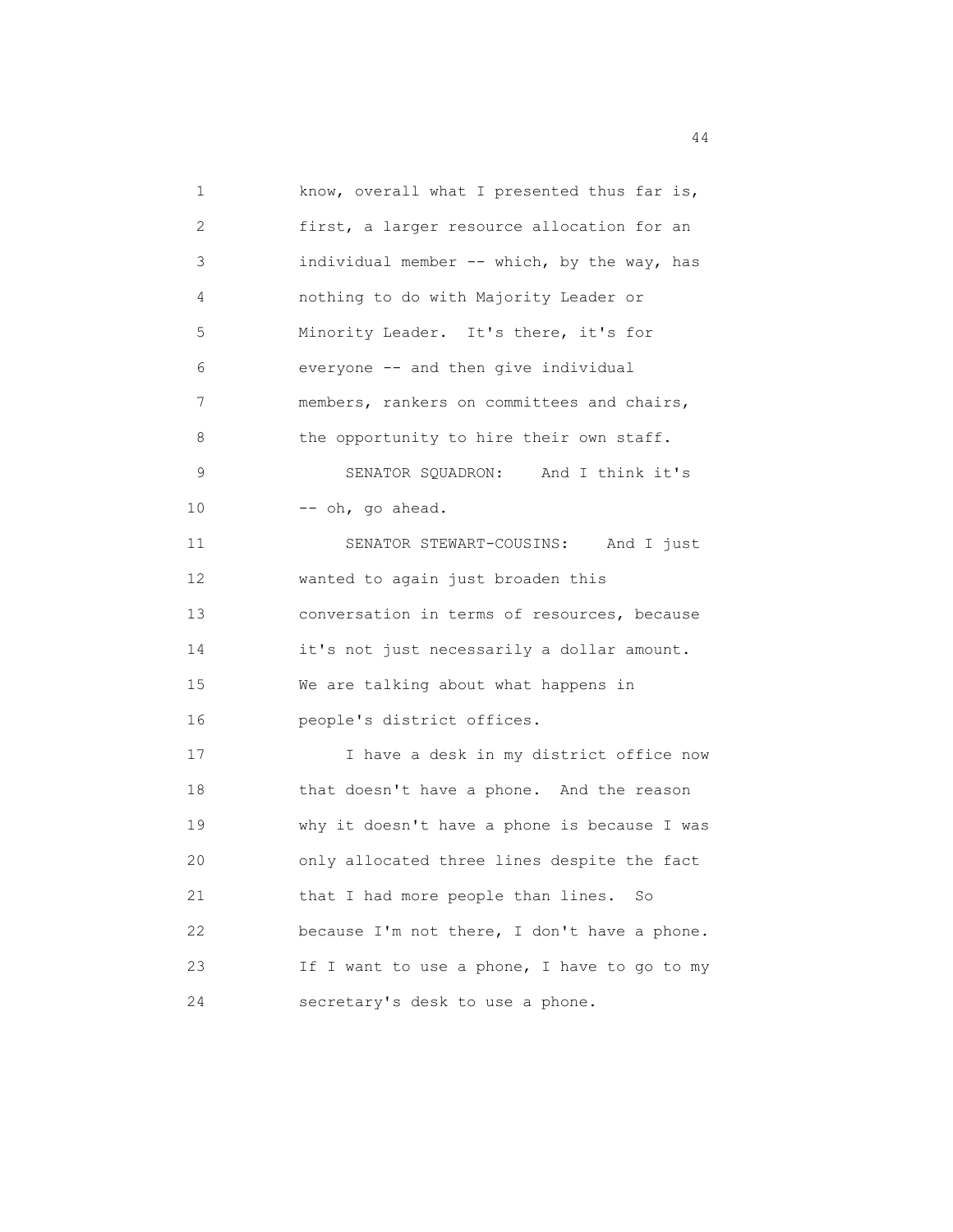| 1  | So I think that we need to really            |
|----|----------------------------------------------|
| 2  | look -- and I say this only because having   |
| 3  | served in the majority -- and I know you and |
| 4  | I came in in the same class, so you don't    |
| 5  | necessarily know. But having served in the   |
| 6  | majority for a long time, there are certain  |
| 7  | assumptions that you begin with when you     |
| 8  | create what the needs are. And I just --     |
| 9  | not that I want to live life looking         |
| 10 | backwards, but I want to tell you where we   |
| 11 | are.                                         |
| 12 | So that when we talk about resources,        |
| 13 | it's beyond necessarily what you think, it   |
| 14 | is things like making sure that you're not   |
| 15 | having a DOS application on your computer,   |
| 16 | it's about making sure you've got a Xerox    |
| 17 | machine, a copier machine that actually can  |
| 18 | do that.                                     |
| 19 | So when we say that we have to look at       |
| 20 | the whole, the totality, even on a chart, I  |
| 21 | think it's important that we look at the     |
| 22 | totality, that we see where it's been, where |
| 23 | we're going, and what the optimum --         |
| 24 | SENATOR GRIFFO:<br>And what it should        |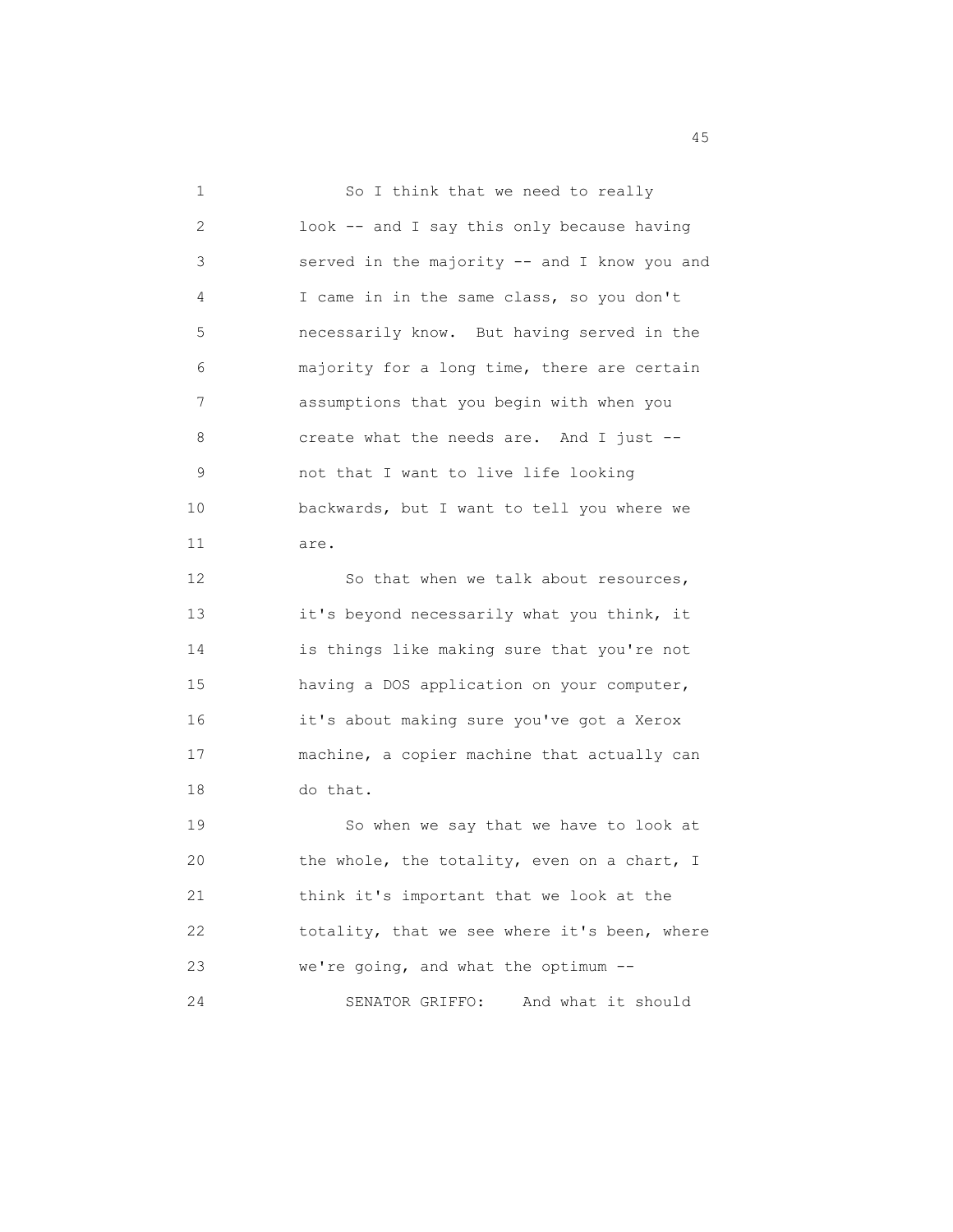1 be.

| 2  | SENATOR STEWART-COUSINS:<br>That's           |
|----|----------------------------------------------|
| 3  | right. And what are the optimum resources    |
| 4  | one needs in order to effectively serve your |
| 5  | 300,000-plus constituents.                   |
| 6  | And I think if we begin there, we have       |
| 7  | gone a far way.                              |
| 8  | SENATOR GRIFFO: I agree with Senator         |
| 9  | Stewart-Cousins.                             |
| 10 | SENATOR SQUADRON: There's a                  |
| 11 | fundamental principle here. And, you know,   |
| 12 | we've done a lot of good work, I think.      |
| 13 | These meetings, at least for me, are about   |
| 14 | as much fun as I've had since I've come here |
| 15 | in January. We're doing real work, and       |
| 16 | we're being honest about it.                 |
| 17 | And I do think it's very important that      |
| 18 | the fundamental principle doesn't get lost,  |
| 19 | and the fundamental principle is one that I  |
| 20 | think Senator Bonacic talked about pretty    |
| 21 | eloquently earlier, which is that members    |
| 22 | should have the ability to represent their   |
| 23 | constituents regardless of their             |
| 24 | relationship with leadership, committee      |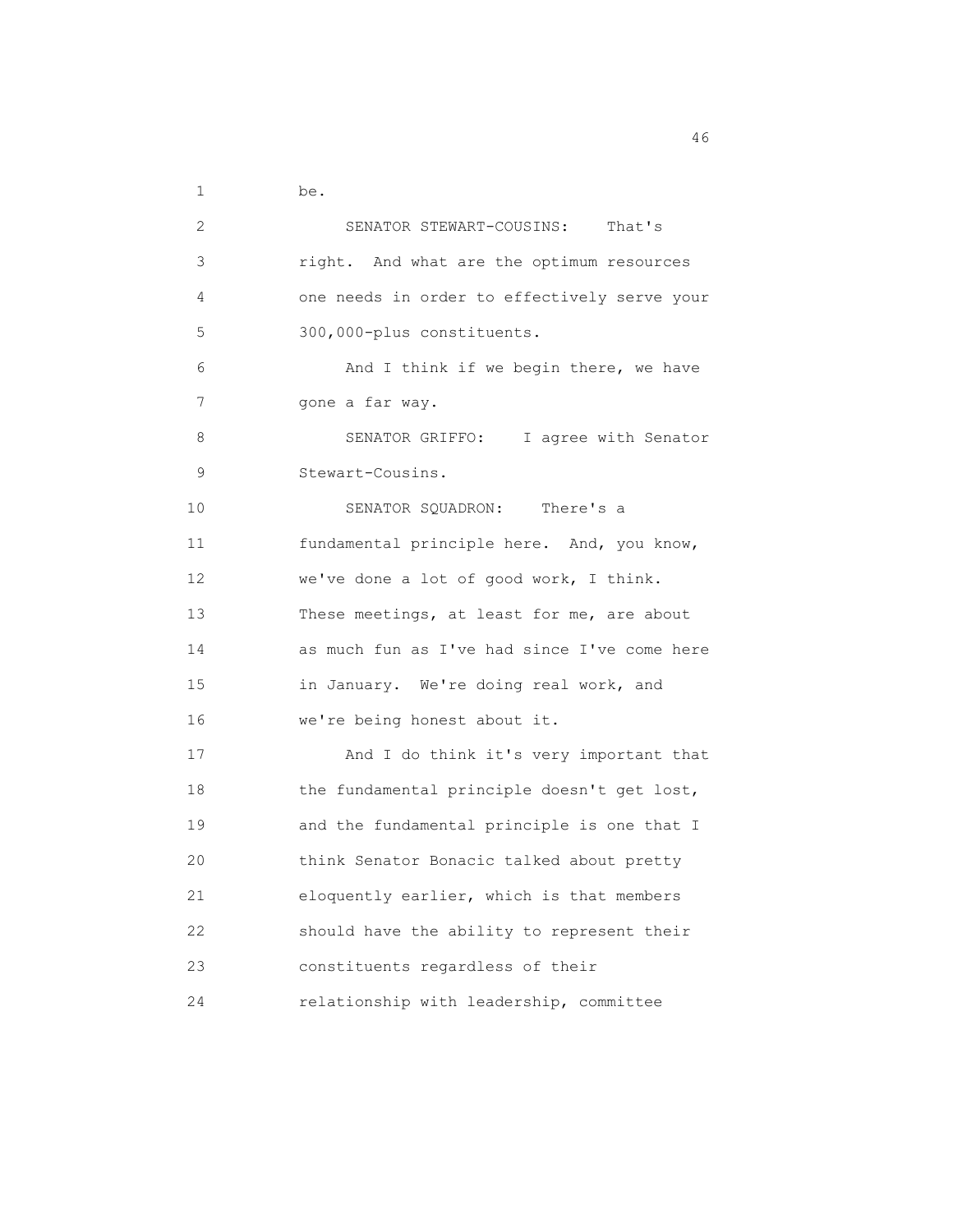1 chairs should have some ability -- committee 2 chairs and rankers should have some ability 3 to really drive the agendas of those 4 committees regardless of their relationship 5 with leadership. 6 Those principles can't be sacrificed to 7 this other thing. And this other thing is 8 an important discussion, but it's a 9 discussion that has to do with where this 10 body starts, with a history that's shameful 11 in this body, that I think we can all agree 12 is shameful in this body in terms of how 13 resources were dealt with and allocated and 14 the ability of members to do their job. 15 And to pretend that we're not driving 16 forward a really meaningful principle 17 because we have a baseline that's incredibly 18 problematic that we need to deal with 19 separately I think would really be a shame. 20 I think it would really undermine the 21 bipartisan work that we're doing in a 22 serious way on this committee. 23 SENATOR WINNER: But, Senator, in all 24 due respect, you know, I appreciate your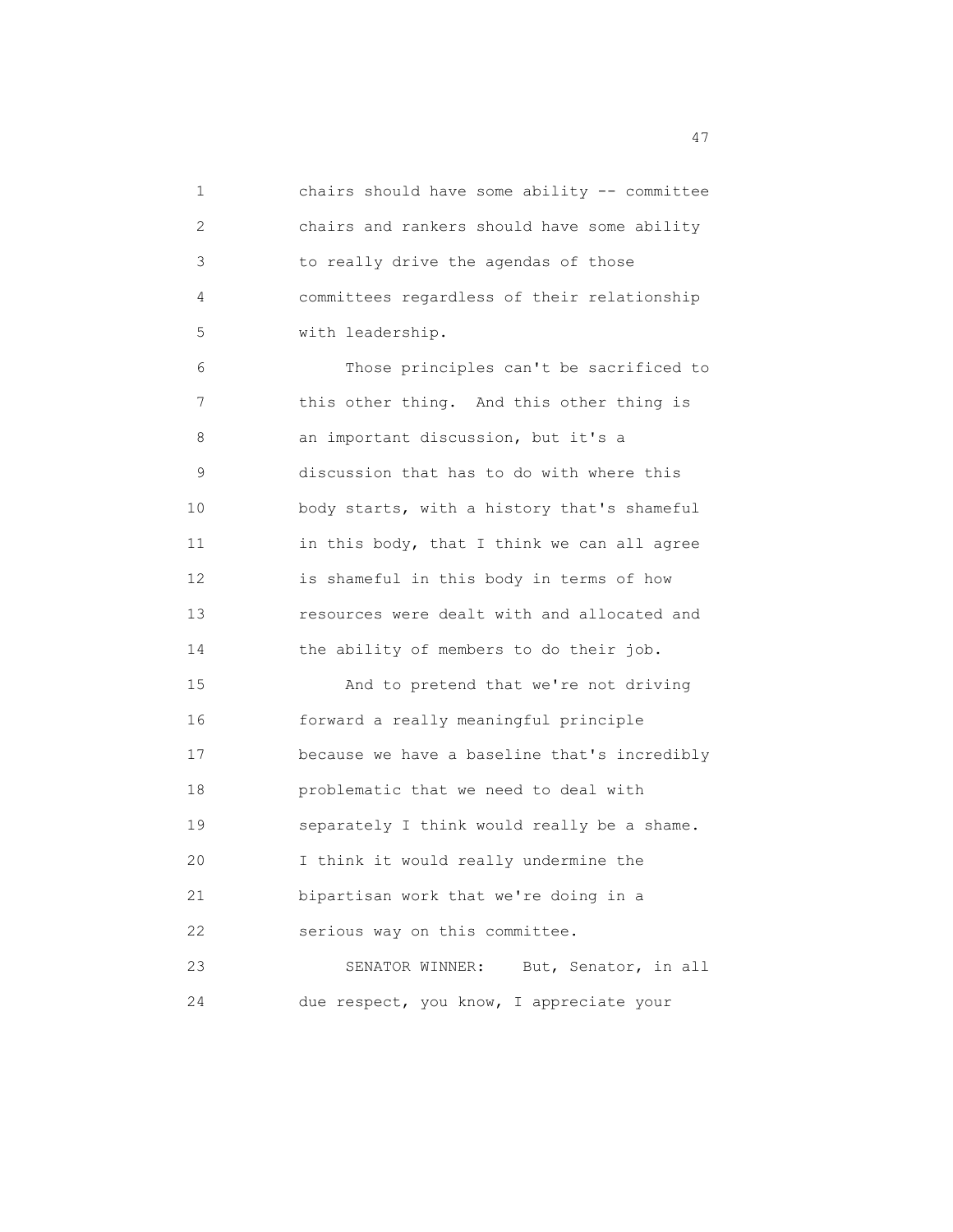1 characterization of the past as being 2 shameful. What we're concerned about is 3 that while we're dealing with a lot of 4 principle-type statements here and we're 5 hopeful that we're moving forward in good 6 faith here to accomplish the issue of equal 7 resources, please be -- you know, don't be 8 surprised that we're a little mistrustful. 9 Because the numbers that we have before 10 us to date that we're operating on, 11 notwithstanding Senator Klein's 12 representations, are not even as equal or as 13 fair as the so-called shameful numbers that 14 you were operating under in the past. So 15 we're a little distrustful that we're not, 16 in fact, going forward in a manner which the 17 reality is going to meet the rhetoric here. 18 SENATOR SERRANO: I've just got to -- 19 you know, I usually don't like to interject. 20 But if I could, I just think that that's a 21 very disingenuous statement, Senator. I 22 think -- 23 SENATOR WINNER: Well, Senator, why? 24 I mean, the fact --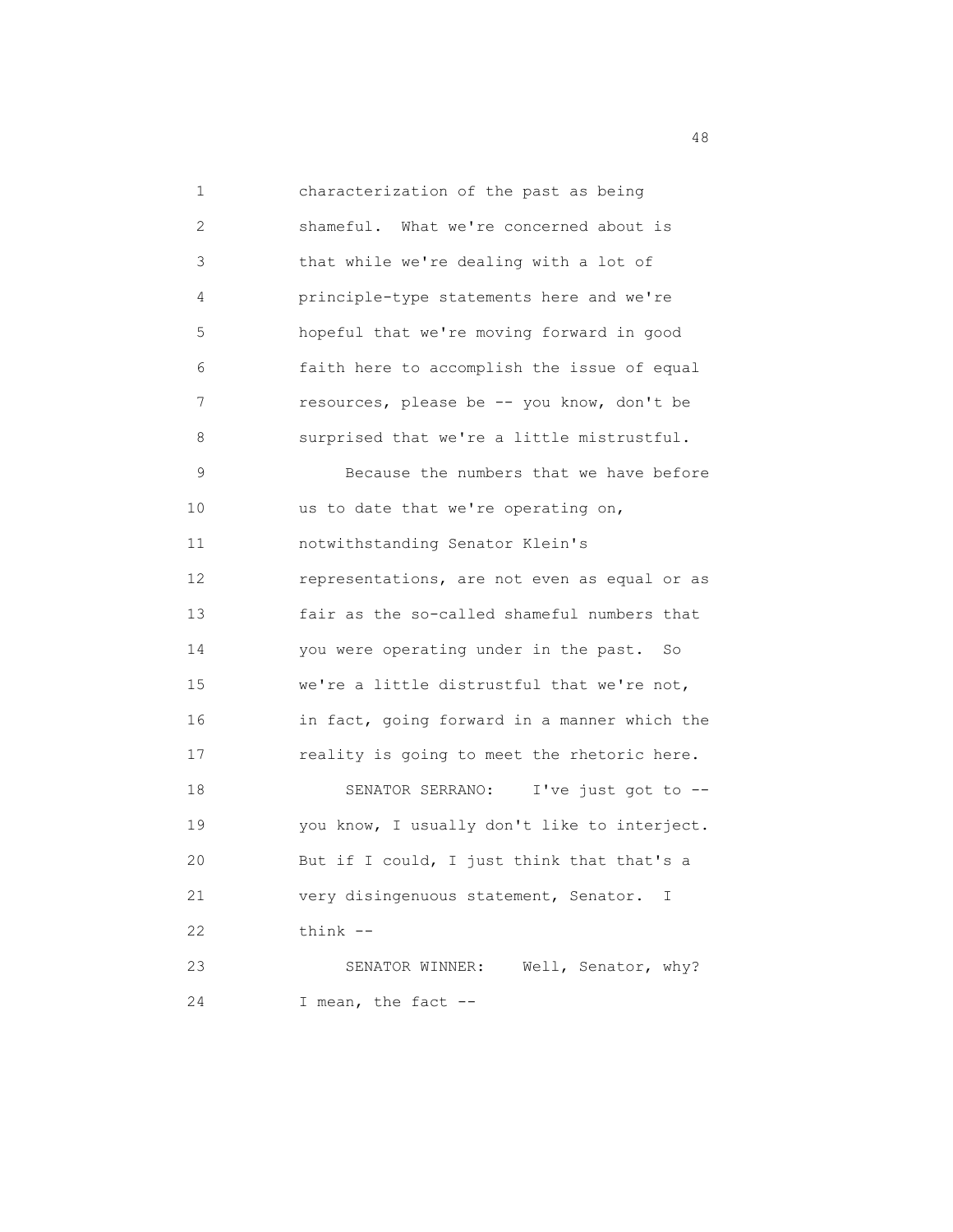| 1               | SENATOR SERRANO: I'm about to               |
|-----------------|---------------------------------------------|
| 2               | explain why.                                |
| 3               | SENATOR GRIFFO: The central staff           |
| 4               | allocations that were made --               |
| 5               | SENATOR SERRANO: Right out of the           |
| 6               | gate, right out of the gate, under the      |
| 7               | leadership of Malcolm Smith, we made        |
| 8               | significant changes in the way that         |
| 9               | resources were allocated. You did not serve |
| 10              | in the minority the way I did. We got       |
| 11              | nothing. We would -- they tried to grind us |
| 12 <sup>°</sup> | into the ground.                            |
| 13              | So I think it's important that we be        |
| 14              | cognizant of our tone in these meetings,    |
| 15              | because we lose credibility when we say     |
| 16              | things like, you know, it wasn't as bad as  |
| 17              | you're saying it was. It was pretty bad,    |
| 18              | and we're moving forward and we're not      |
| 19              | looking back. But we don't need to be       |
| 20              | lectured here on these types of things when |
| 21              | you consider what we've been through.       |
| 22              | CHAIRMAN BONACIC:<br>Thank you, Senator     |
| 23              | Serrano. I want you to know that Senator    |
| 24              | Winner has served in the Assembly           |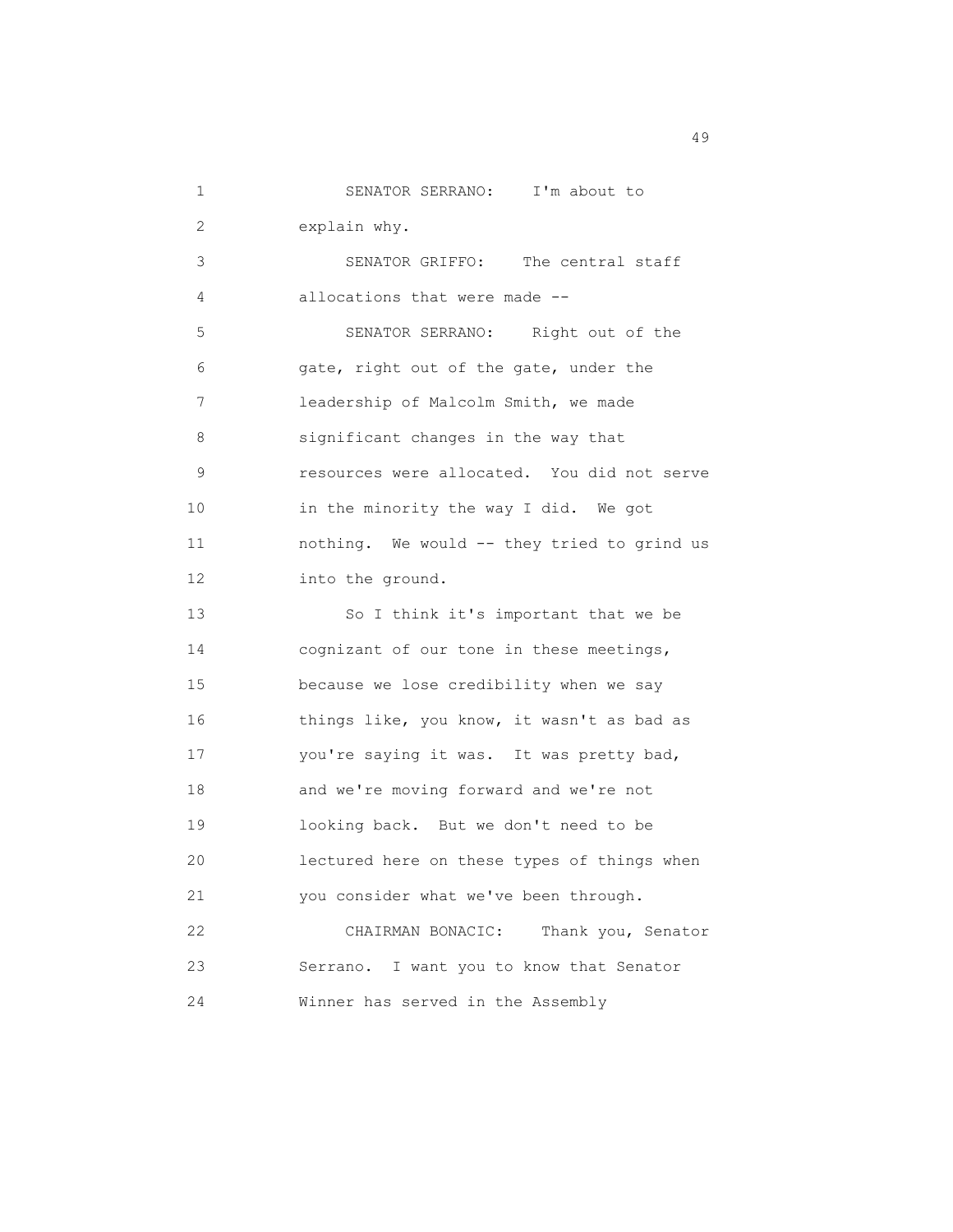1 minority -- how many years?

| 2  | SENATOR WINNER:<br>Twenty-six years.         |
|----|----------------------------------------------|
| 3  | I think he<br>CHAIRMAN BONACIC:              |
| 4  | $knows$ --                                   |
| 5  | SENATOR WINNER:<br>I think I know what       |
| 6  | it's like to serve in the circumstance       |
| 7  | whereby you're not being treated fairly,     |
| 8  | Senator.                                     |
| 9  | SENATOR SERRANO:<br>Okay.                    |
| 10 | SENATOR WINNER:<br>All I can say is I'm      |
| 11 | not casting aspersions on anything that      |
| 12 | we're doing here. What I'm merely pointing   |
| 13 | out is that I expect and you should expect   |
| 14 | that $--$ on both of us $--$ that we're not  |
| 15 | being misled by whoever is pulling the purse |
| 16 | strings here, that we actually have some --  |
| 17 | that our rhetoric is going to match the      |
| 18 | reality of this so-called equal allocation   |
| 19 | to have the resources that we're doing.      |
| 20 | Right now I'm merely pointing out the        |
| 21 | fact of the matter is that right now those   |
| 22 | allocations, with the sole exception of the  |
| 23 | individual-member type of allocations, are   |
| 24 | not necessarily that which you are           |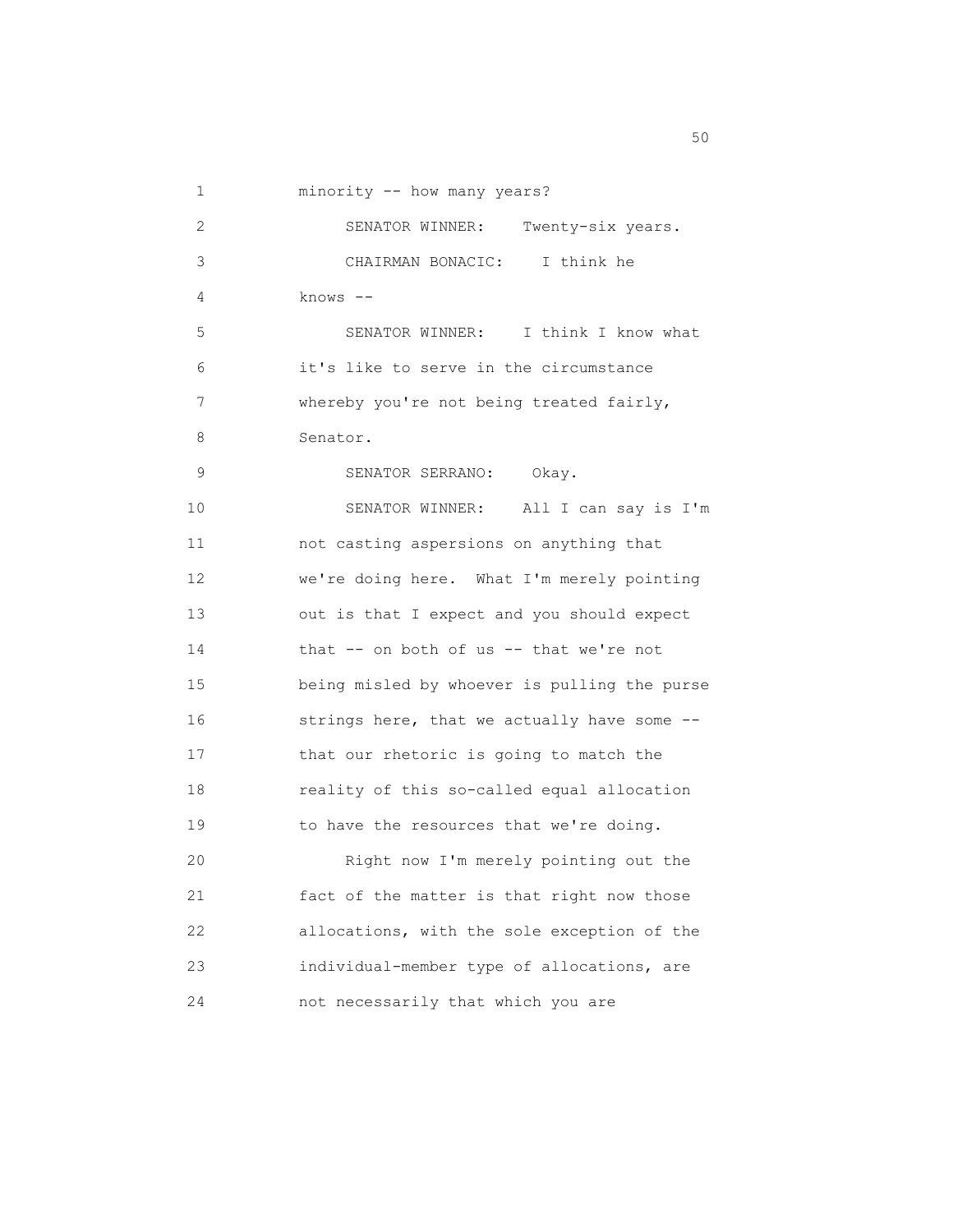1 representing them to be as far as moving 2 forward in a fair allocation of resources. 3 And we expect to articulate and defend 4 that position going forward because right 5 now, you know, you can call it whatever you 6 want, but the numbers are going to add up 7 and they're going to be right there and 8 everybody is going to be able to see them. 9 And I just want to make sure that we're 10 moving in that direction. 11 SENATOR SQUADRON: And, Senator, I 12 think we would agree that hopefully everyone 13 will be able to see them, and the 14 transparency with those numbers moving 15 forward is a key baseline to any of this 16 discussion. 17 CHAIRMAN BONACIC: Let me just tone 18 the rhetoric down a little bit and just -- I 19 want to get back to a principle. The 20 principle, as I understood it, is last 21 year -- we're talking of numbers. These are 22 the facts; we've looked at them before we 23 came here. I don't want to get into the 24 numbers game, but it's to Senator Winner's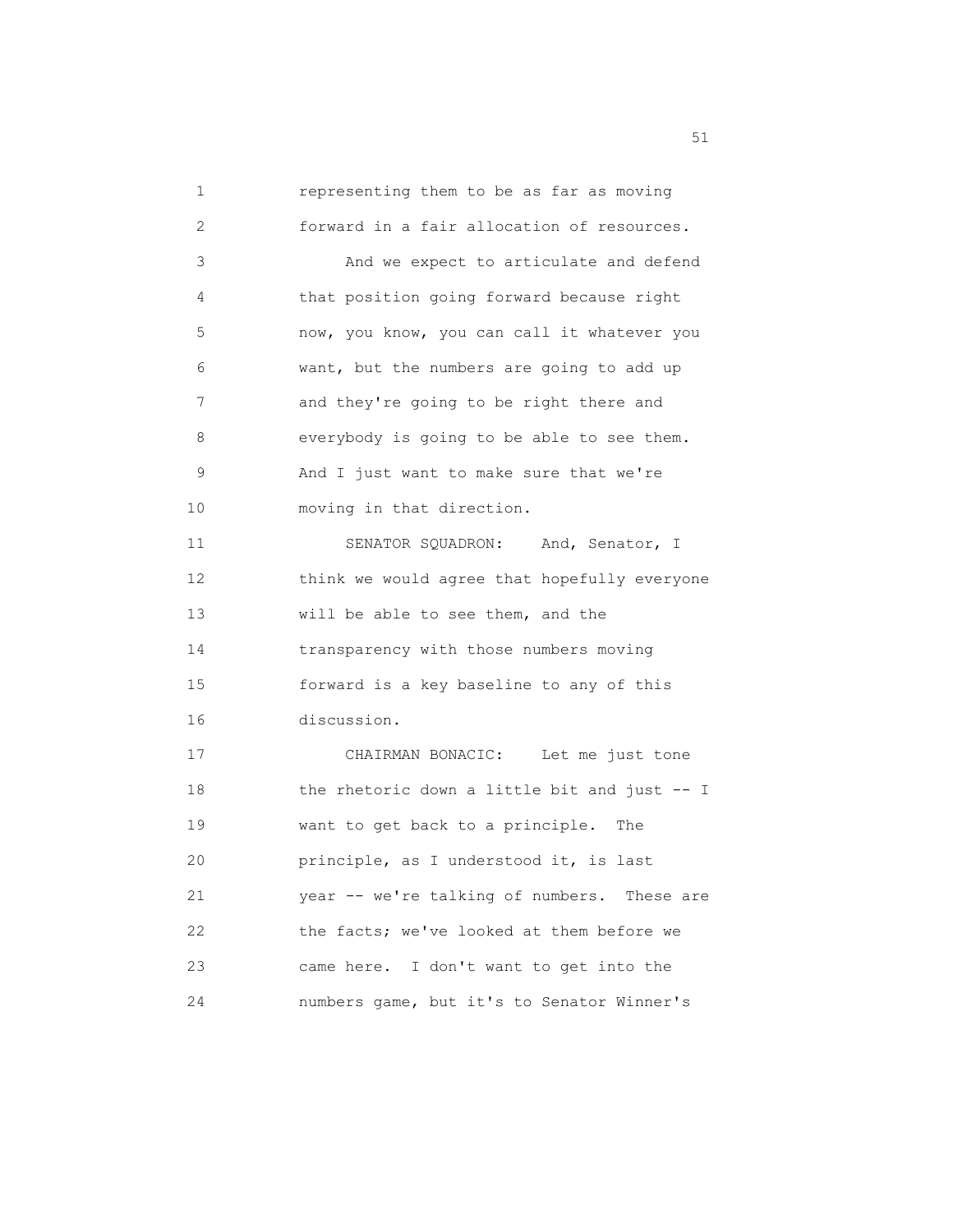1 point.

| 2  | There was \$14 million allocated to          |
|----|----------------------------------------------|
| 3  | Senator Smith in the minority for            |
| 4  | operations. Senator Smith made the           |
| 5  | determination how much would be allocated    |
| 6  | per member, how much would be kept for       |
| 7  | central staff. And the fact that Senator     |
| 8  | Smith may have allocated -- and these        |
| 9  | numbers are not accurate, but I'll just say  |
| 10 | approximately -- \$250,000 per minority      |
| 11 | Senate office. Because I've spoken to a lot  |
| 12 | of the Senators; this is what is they said   |
| 13 | their allocation was.                        |
| 14 | And then when Senator Smith is now in        |
| 15 | the majority, and he gives $$350,000$ -- he  |
| 16 | decides -- to each Republican office, he has |
| 17 | shortchanged central staff still by          |
| 18 | approximately a million and a half dollars.  |
| 19 | So that discretion given to the minority     |
| 20 | leader, making it 250, 300, 350.             |
| 21 | So when I hear, you know, press              |
| 22 | comments at conferences that we gave --      |
| 23 | meaning Malcolm Smith -- gave the Republican |
| 24 | minority more than they got, that's not      |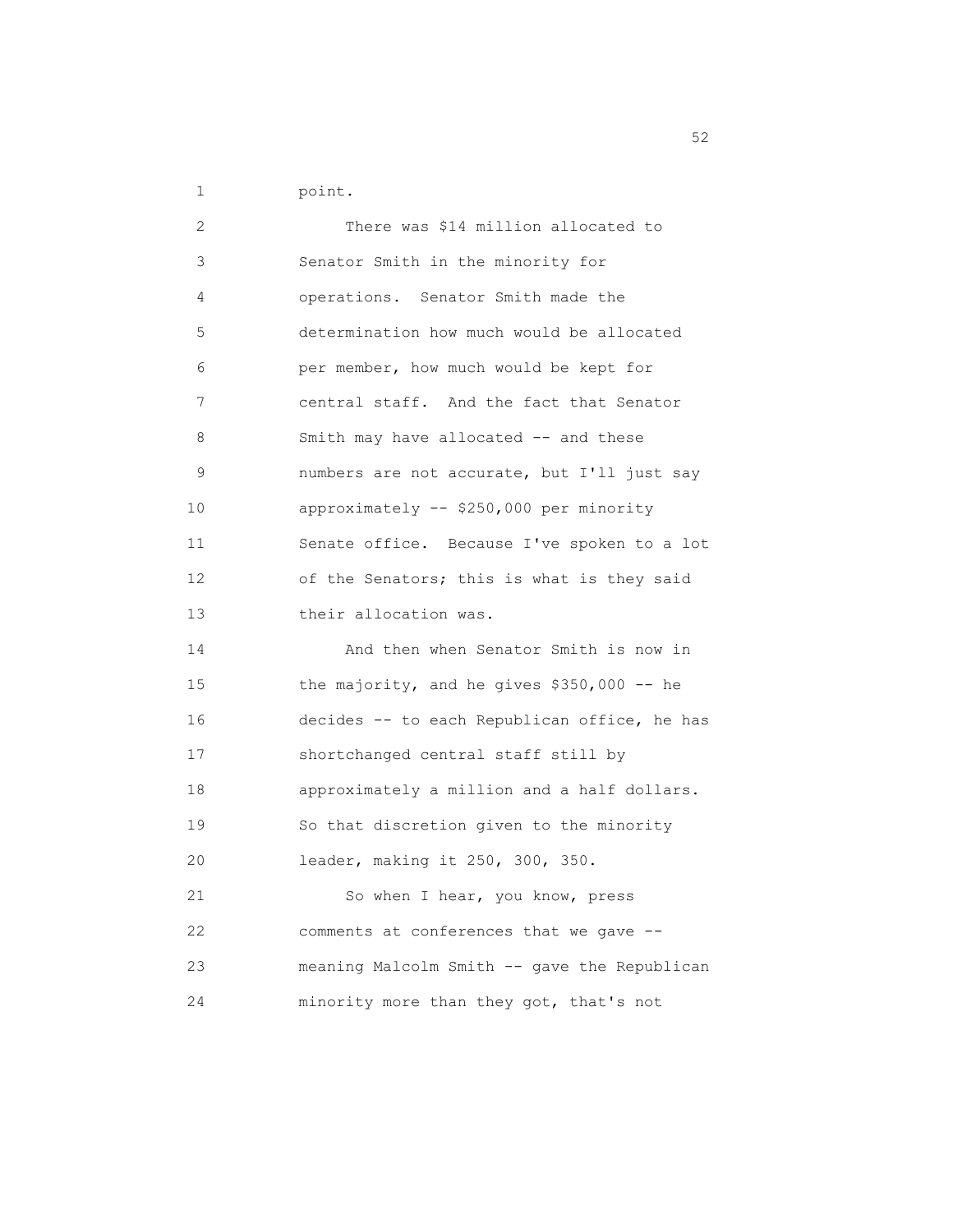1 necessarily true. It's the total picture. 2 We're getting less, but how it was broken 3 down. Okay? That's just how it happened. 4 CHAIRMAN VALESKY: Let me just try to 5 make a few points of -- I don't know, of 6 where I think we're at or maybe where we're 7 going. 8 First of all, and I don't know the 9 specific numbers, but I can assure you that 10 the central staff of the new majority is 11 significantly smaller than the central staff 12 of the old majority in terms of dollars, in 13 terms of people. I don't have the figures 14 off the top of my head, but I can assure you 15 that's that the case. So both central 16 staffs are smaller than they used to be, 17 majority and minority. 18 It just seems to me that we're dealing 19 with two issues here. The issue of \$350,000 20 per member, all 62 members, is to run our -- 21 and to serve our 300,000 constituents, to 22 run our district office operations to be 23 able to provide constituent services, which 24 I think is the bread and butter of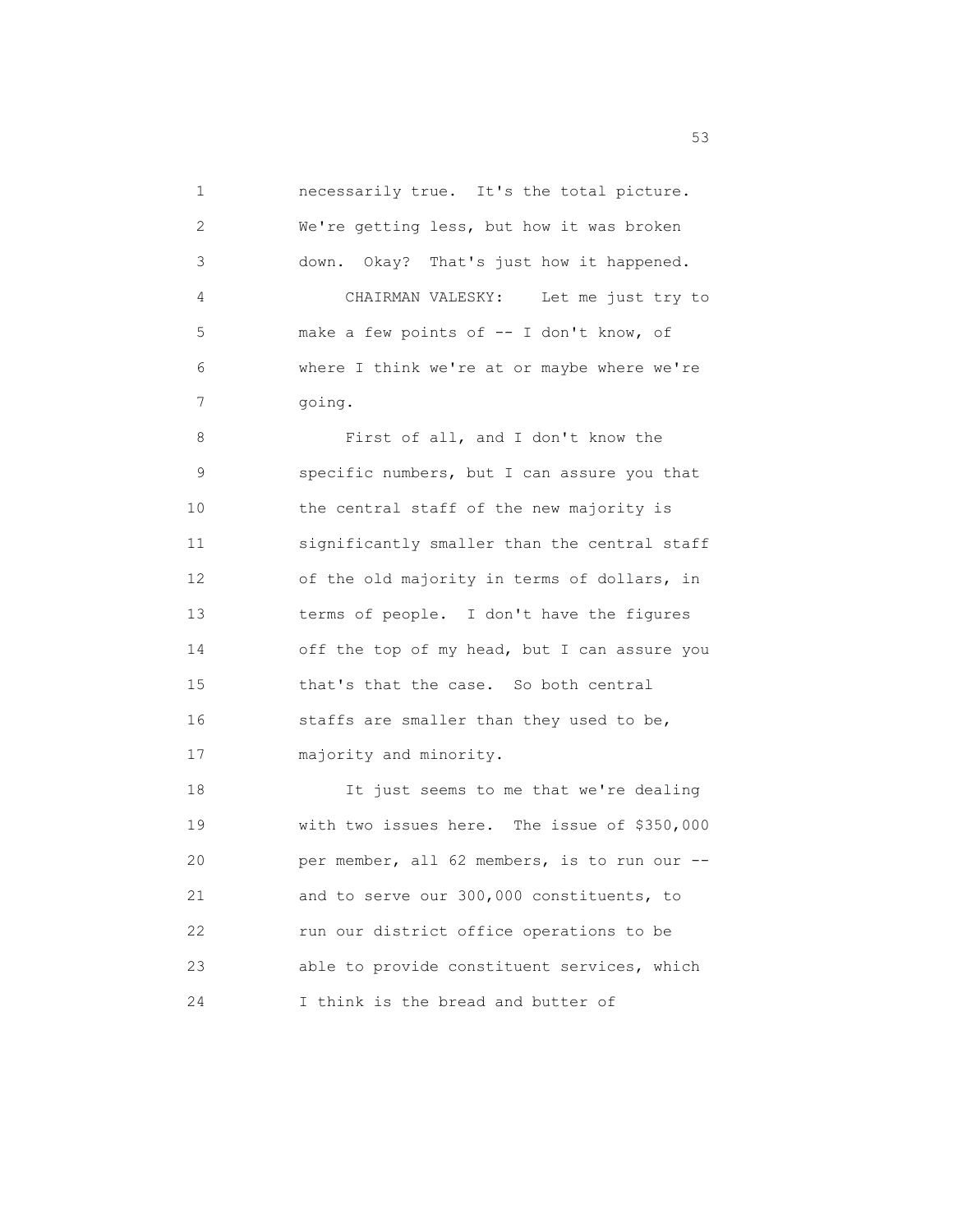| 1  | everything we do. I don't think that has     |
|----|----------------------------------------------|
| 2  | anything to do with central staff.           |
| 3  | In other words, we all have been given       |
| 4  | a \$350,000 allocation to use as we will in  |
| 5  | terms of hiring, of putting a staff          |
| 6  | together, to run our constituent services    |
| 7  | operation.                                   |
| 8  | On top of that, back to our committee        |
| 9  | discussion, the issue of -- and I think      |
| 10 | Senator Klein's suggestion is right on       |
| 11 | point -- of providing allocations on top of  |
| 12 | those base allocations for constituent       |
| 13 | services, which has nothing to do with the   |
| 14 | committee process. In my mind, that has to   |
| 15 | do with the operations that each of us do as |
| 16 | Senators in our districts. On top of those   |
| 17 | allocations are additional allocations for   |
| 18 | chairs, directly to chairs of committees to  |
| 19 | hire their committee staff -- as we are      |
| 20 | doing as our chairs -- and to Senator        |
| 21 | Klein's suggestion, directly to ranking      |
| 22 | members to hire their counsel and however    |
| 23 | else -- I don't know what the number is, but |
| 24 | the ranker takes that -- so that neither     |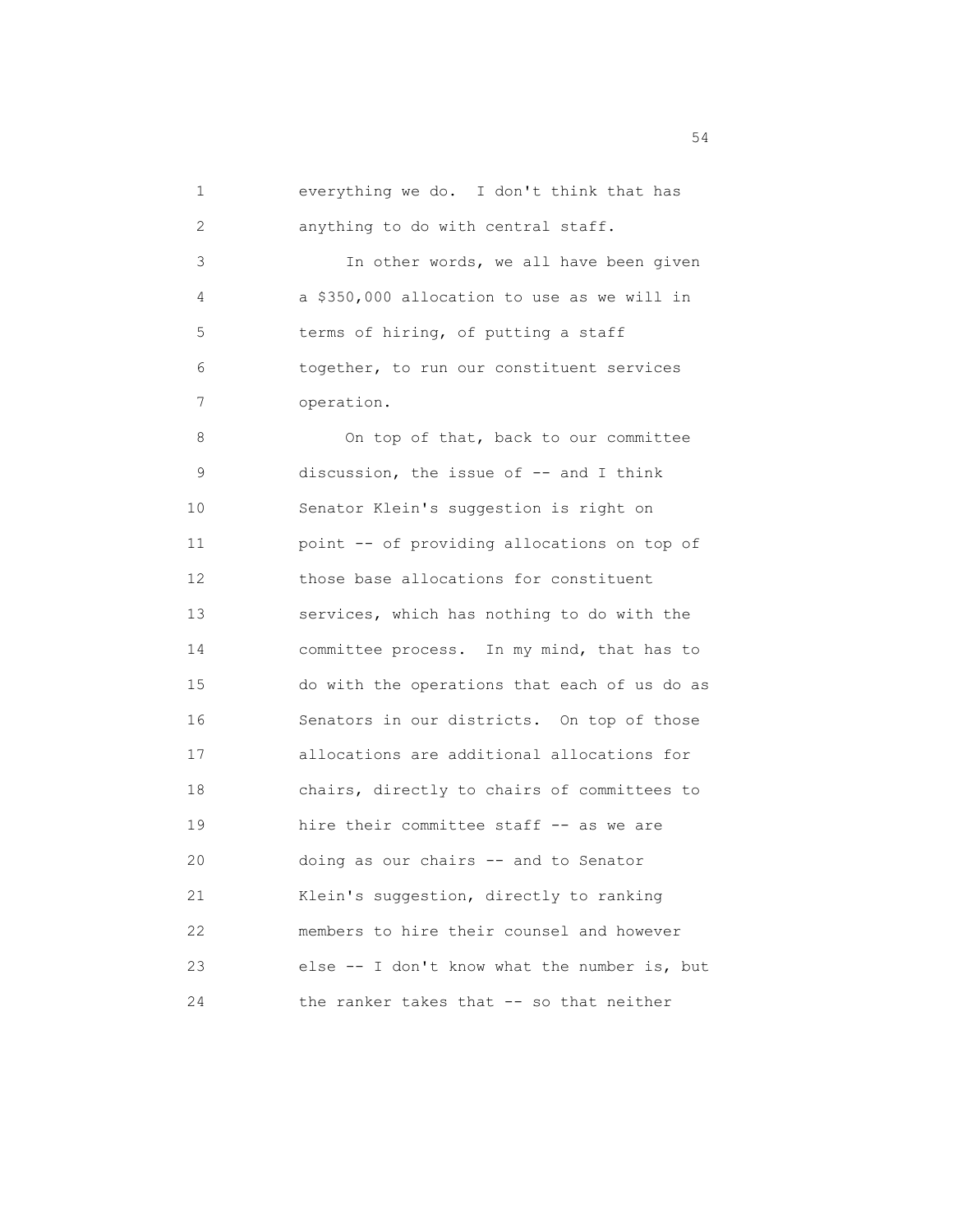1 conference, neither leader -- if part of 2 what we're trying to do is diffuse power 3 from the two leaders, majority and minority, 4 isn't that the way that we all ought to be 5 heading, monies directly to the chairs and 6 rankers to hire their own staff? 7 SENATOR GRIFFO: David, I want to see 8 this, though. We need to look at this. I 9 mean, with all due respect, I think all of 10 this is intertwined. And you're moving 11 perhaps in the right direction by saying 12 that if you look at the committee structure, 13 the chair will have this and the ranker will 14 have this. But I think it all has to be put 15 together, minimum base for your Senate 16 offices. 17 You heard Senator Stewart-Cousins talk 18 about the type of equipment that's given. I 19 just think this is all intertwined. We 20 can't go about this individually now. It 21 can't be itemized anymore. This has got to 22 be looked at in total concept. 23 SENATOR KLEIN: Again, I just want 24 to -- I had the opportunity to both serve in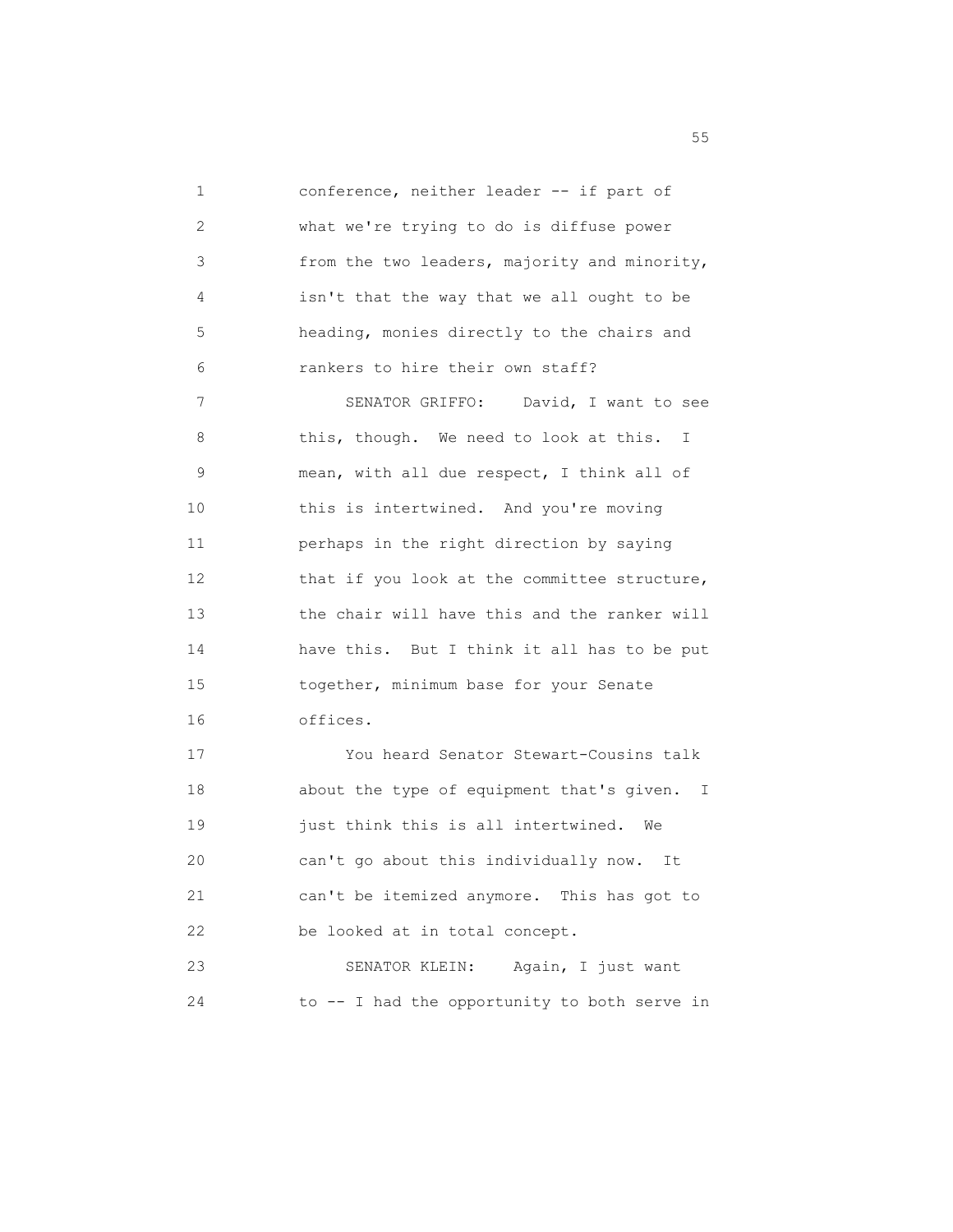1 the majority and in the minority, as Senator 2 Winner did. And again, I think we're all 3 talking about -- and I don't want to be 4 repetitious, but the committee process I 5 think is very, very important. 6 I remember from my days in the Assembly 7 where you could not tell the difference 8 between the central staff and whoever the 9 chairman's staff was of the committee. I 10 mean, there was nobody you could talk to -- 11 the committee chair, you know, was really 12 beholden in many cases to central staff, 13 because those people were far more powerful 14 and far better paid than the individual 15 committee chair staff. 16 So again, getting back to what I said 17 before -- and I think if you took a private 18 poll of all of us, Democrat and Republican, 19 I think they would all agree that they'd 20 rather have the allocations given directly 21 to them, the \$350,000, to be able to service 22 their district and to be able to hire their 23 own individual counsels and committee

24 directors so they can get the job done and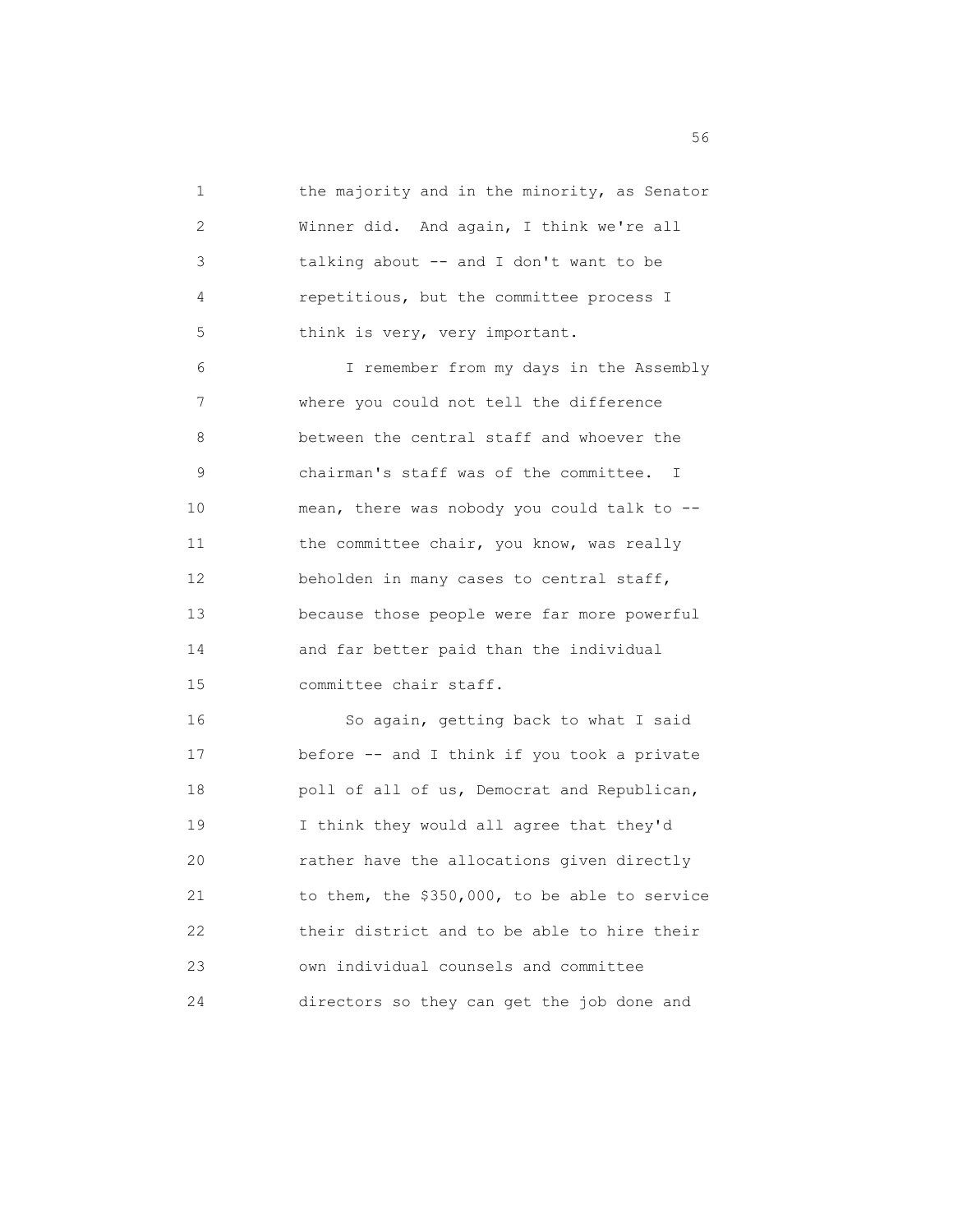| $\mathbf 1$ | they can do what the residents of their      |
|-------------|----------------------------------------------|
| 2           | district sent them to Albany to do.          |
| 3           | That's all I'm saying. I'm not saying        |
| 4           | we shouldn't do a breakdown of central staff |
| 5           | versus individual staff. But I think the     |
| 6           | first step that we have to do if we're       |
| 7           | really going to have a real committee        |
| 8           | process and really empower rank-and-file     |
| 9           | members is to do the things that I said.     |
| 10          | CHAIRMAN BONACIC: Okay, I want to            |
| 11          | comment on Senator Klein. Having served in   |
| 12          | the Assembly for nine years, in the          |
| 13          | minority, staff had more power than chairmen |
| 14          | and members. And he is absolutely correct.   |
| 15          | And it should never be that way.             |
| 16          | I think what -- I like the direction         |
| 17          | that Senator Klein and Senator Valesky and   |
| 18          | all of us are going to empower more members  |
| 19          | and strengthen their muscle to debate merits |
| 20          | of bills in committee. It's a good thing.    |
| 21          | I think we all agree to that.                |
| 22          | But -- and equal resources to run your       |
| 23          | No senator should be punished if<br>offices. |
| 24          | they're in a minority, because you're        |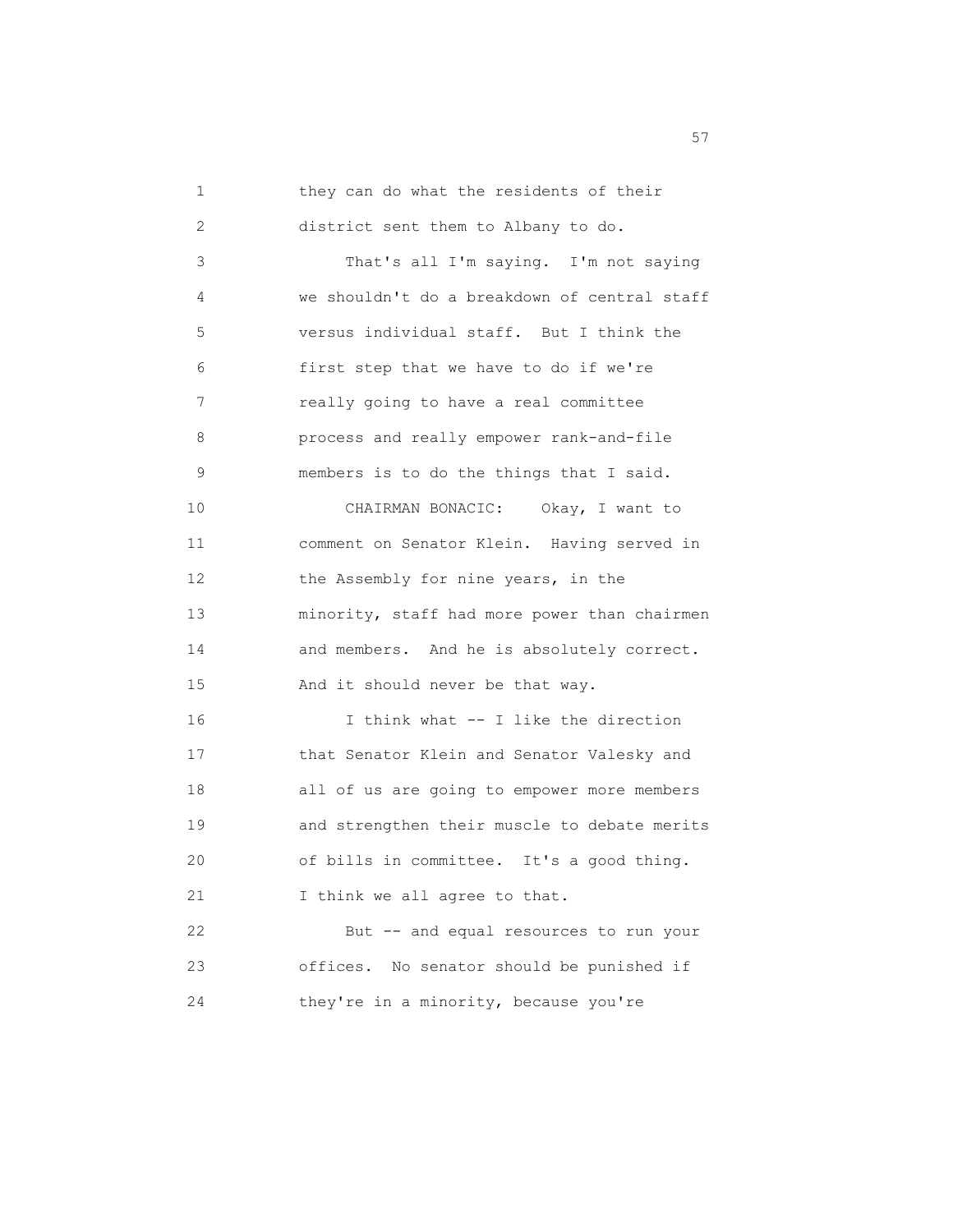1 shortchanging their constituents. I mean, 2 that's crazy. That's dysfunction at its 3 worst. And that's what's the Albany 4 culture. 5 And there's no way we should ever allow 6 that to happen. You deserve the respect and 7 dignity. If you can get elected to be a 8 senator, you should have the resources, like 9 every other senator, to take care of your 10 constituents. I think we -- 11 CHAIRMAN VALESKY: Well, we do now, 12 John. That's what the 350 is. That's what 13 the 350 is for each of us. 14 CHAIRMAN BONACIC: Well, I've lost 15 four employees since -- with the new method. 16 SENATOR SQUADRON: My concern here is 17 because the principle you're talking about 18 is so important, it's very easy to say, 19 Well, look at how much Senator Bonacic or 20 central -- you know, the majority has lost 21 going to the minority. 22 But when you're talking about a 23 baseline of that sort, that's not really the 24 question. The question is, is it now, do we

the state of the state of the state of the state of the state of the state of the state of the state of the state of the state of the state of the state of the state of the state of the state of the state of the state of t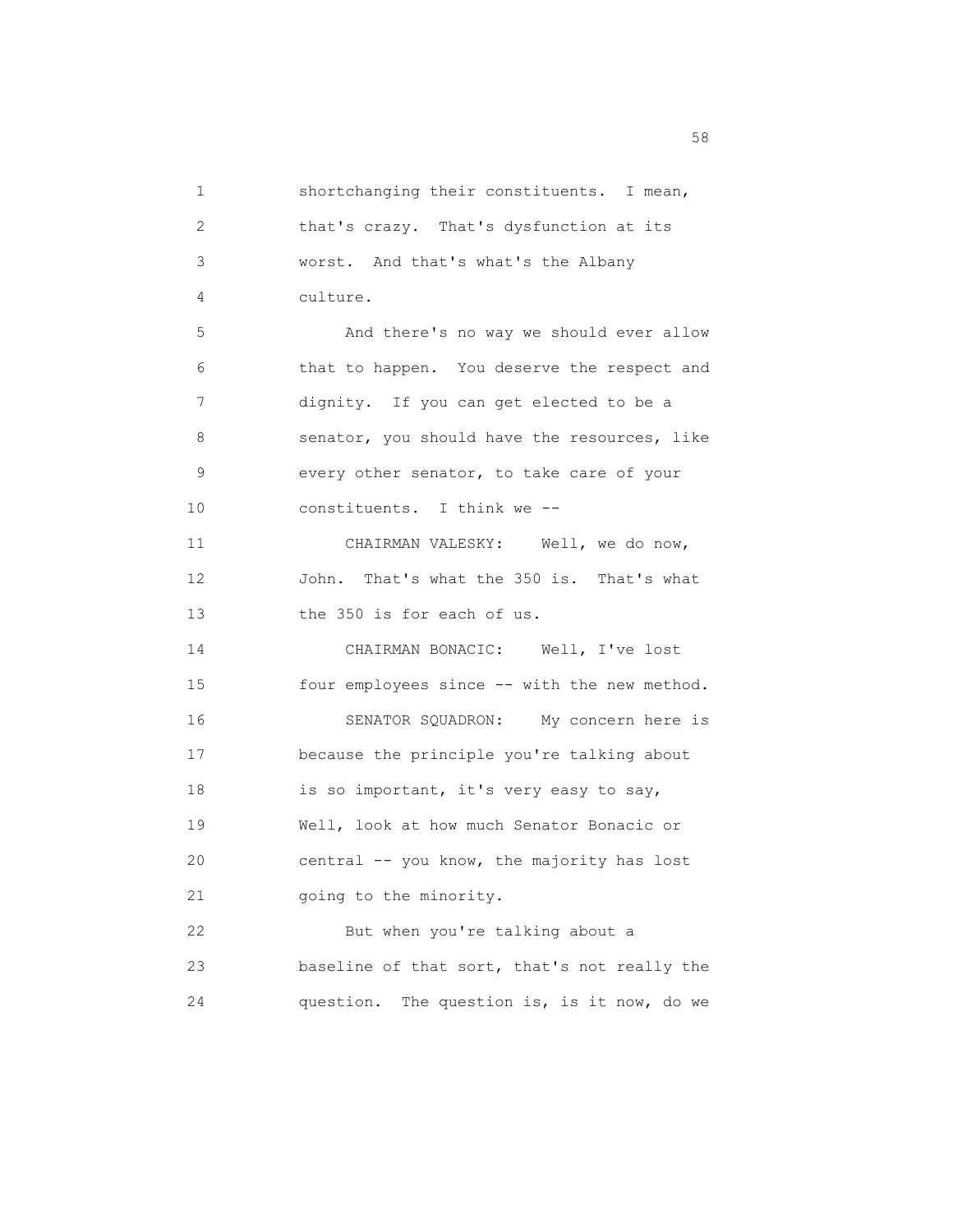1 now have the kind of baseline ability to 2 represent our constituents.

 3 SENATOR SERRANO: It was an 4 unrealistic amount that you were getting 5 before. I'm sorry, it was just way too 6 high, and we were getting way too little. 7 So now as we bring it back into balance, 8 you're going to see a reduction, because it 9 could never be what it was, 85/15, going 10 forward.

 11 SENATOR SQUADRON: While I think 12 Senator Griffo's point is important, and I 13 think Senator Klein agreed with it, we 14 should look at this broadly. Looking at it 15 against last year as if last year was 16 somehow sane or somehow met any of these 17 principles I think wouldn't be honest, 18 wouldn't be legitimate.

 19 CHAIRMAN BONACIC: Okay. I think 20 right now the majority central staff is 21 twice the amount for the minority central 22 staff. And all I think Senator Winner was 23 saying is that there are government 24 operations that a central staff takes care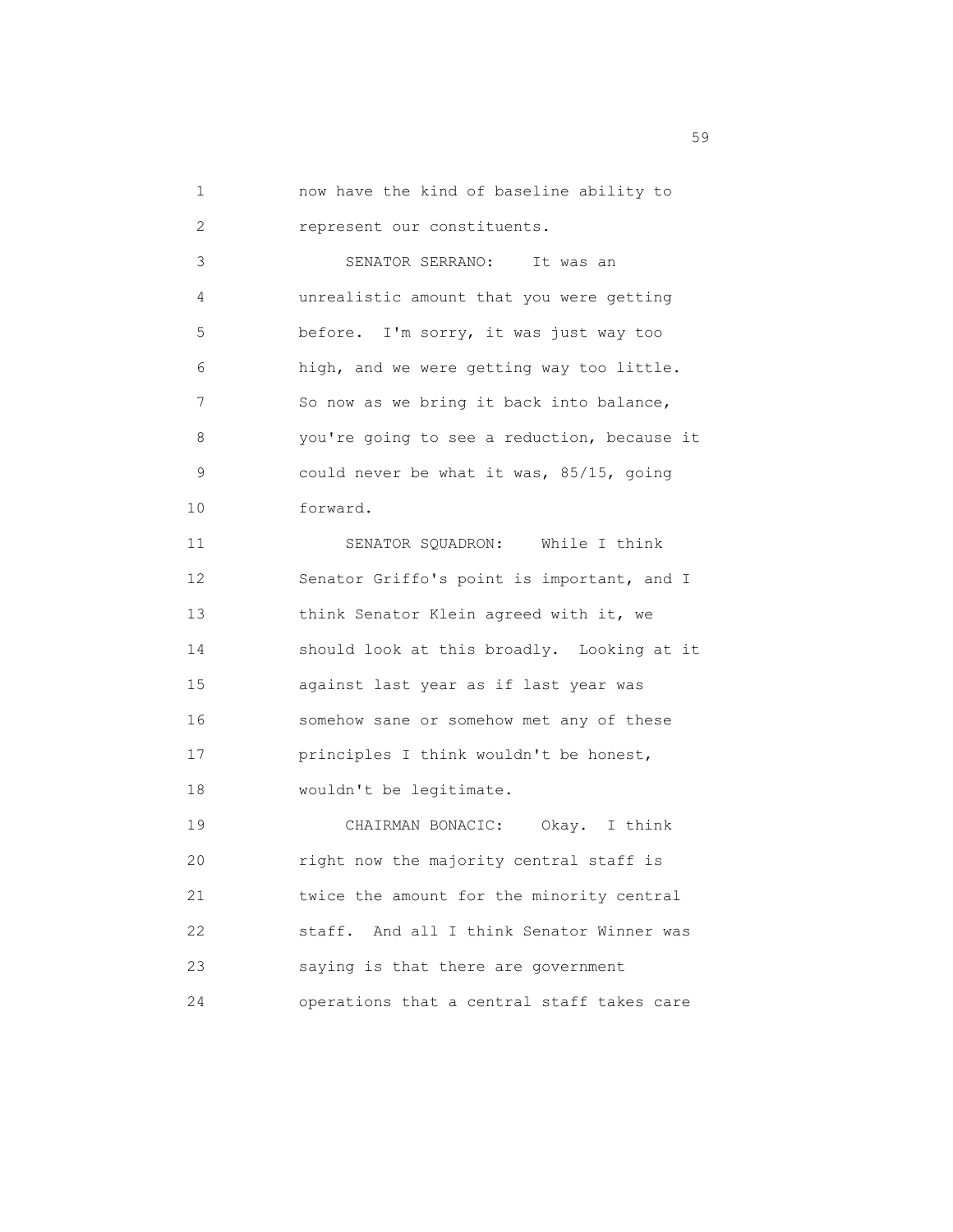1 of that a ranker or a chairman in committee 2 would not be involved in.

 3 And there has to be a reasonable 4 allocation to central staff. Where we land, 5 I'll leave that to reasonable minds acting 6 in good faith. I'm not here to give quotas. 7 But if we can move in that direction, I just 8 need you to think that we need a central 9 staff and we need to empower members 10 wherever we settle on. And when we empower 11 members to represent their constituents, 12 there should be equality.

 13 SENATOR SQUADRON: I think it's just 14 important, the acknowledgment of what 15 Senator Smith did do in January to the 16 baseline allocation. That is a significant 17 difference in terms of every one of the 62 18 of us, each of our 62 members' abilities 19 to --

 20 SENATOR KLEIN: It's another 21 \$100,000.

 22 SENATOR SQUADRON: So I think it's 23 important to acknowledge that as something 24 that's real and does matter. In terms of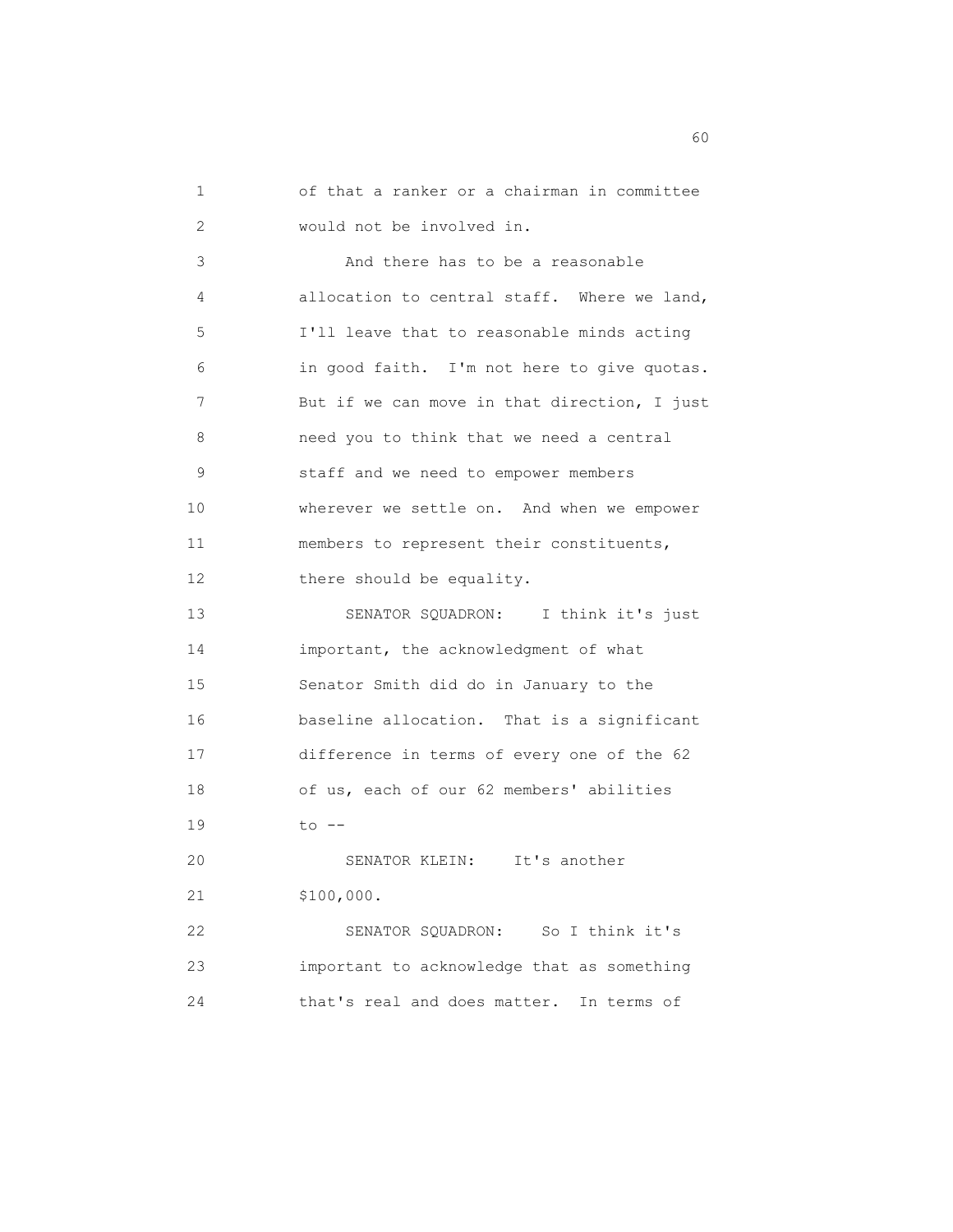1 the principle we're talking about, it's 2 important.

 3 And I think, similarly, it's important 4 on the committee level. That is a big 5 principle.

 6 CHAIRMAN BONACIC: You know, Senator 7 Squadron, I guess it's the eyeglasses that 8 you wear. When Santa comes and you're only 9 used to getting one gift and somebody else 10 is used to getting 10 gifts and then Senator 11 Smith comes and he gives everybody three 12 gifts, you say "Wow." And the one that had 13 10 says, "Boy, did I get shortchanged."

14 But I respect what you're saying. 15 We're trying to get an equilibrium here 16 that's fair, knowing we need a central 17 staff. And we certainly want to empower 18 members. And I like where Senator Klein is 19 going and Senator Valesky on this issue -- 20 we've talked about it privately -- to 21 empower members. Okay? 22 SENATOR GRIFFO: What I am suggesting

 23 is we can't go there until you look at the 24 whole package. And I think -- hopefully,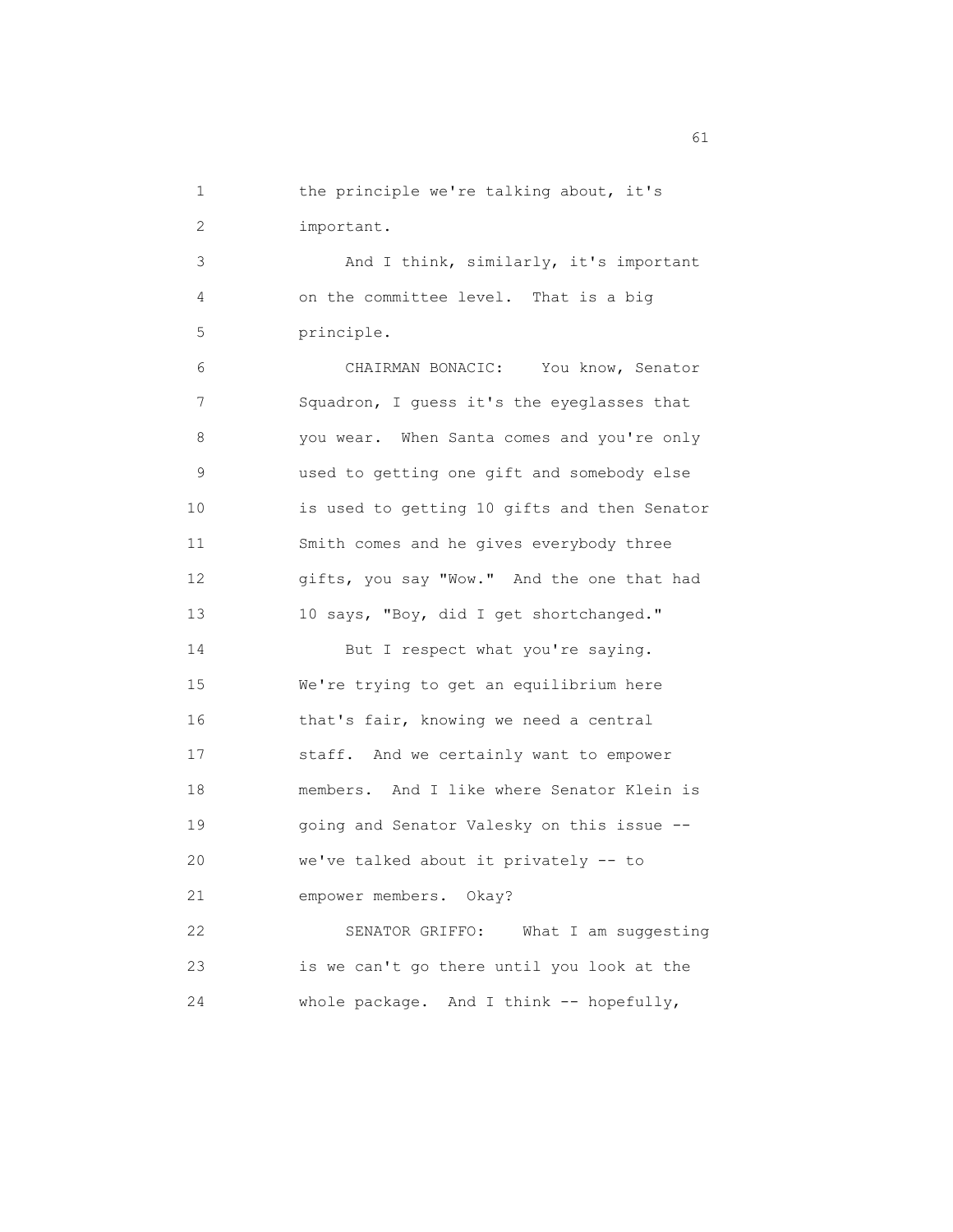1 Senator Klein, you agree with that now. 2 There are disproportionate resources here 3 based on not only majority/minority but even 4 seniority. And the key is we need to 5 examine that disparity, and we need to 6 determine now how can we be better, how can 7 we change this culture truly. If we're 8 committed to changing the culture here, what 9 can we do in total context? 10 Some of the illustrations that Senator 11 Stewart-Cousins brought up, let's look at 12 each and every aspect and let's make a 13 determination of how that construct should 14 work with member individual base salaries, 15 with empowerment, with staff for committees, 16 how the central staff would be designed and 17 dedicated. Let's set that. Let's be really 18 innovative and courageous here. This is a 19 unique opportunity. I hope we just don't 20 falter in that regard. 21 SENATOR SERRANO: Just one final 22 comment on Senator Griffo. I think he makes 23 a great point, as well as Senator Bonacic, 24 about changing the culture in Albany.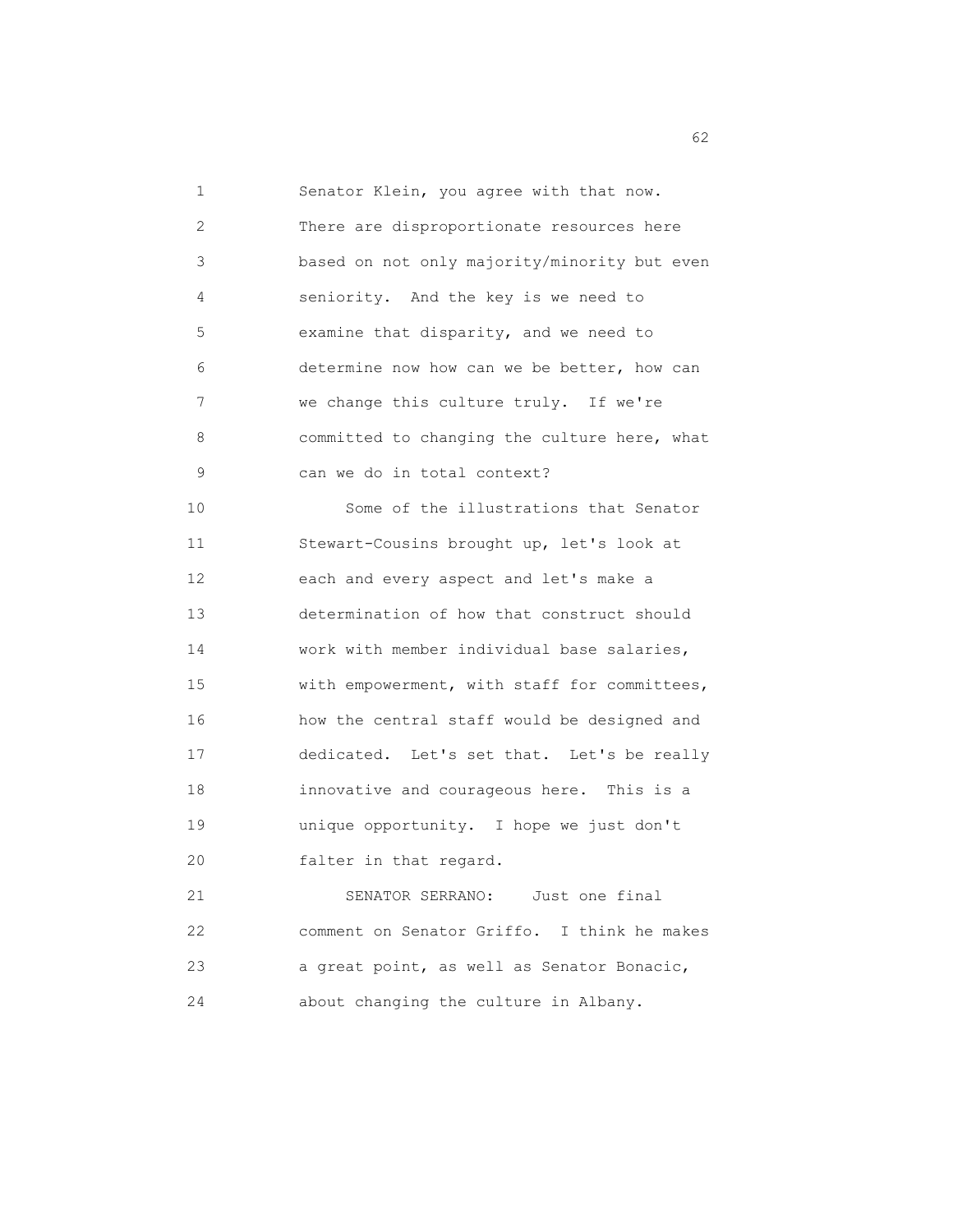| 1  | I think -- I mean from my own personal       |
|----|----------------------------------------------|
| 2  | experience, I've had staff members who, when |
| 3  | we as Democrats came into the majority,      |
| 4  | thought that we were going to have           |
| 5  | everything that the Republicans had formerly |
| 6  | when they were in the majority. And I had    |
| 7  | to inform them, no, we're doing things       |
| 8  | differently. We're going to take a lot less  |
| 9  | in order to create the reforms that we think |
| 10 | are important.                               |
| 11 | We're definitely not there yet, not          |
| 12 | even close. But I think that we're           |
| 13 | definitely trying to change people's         |
| 14 | attitudes about majority versus minority and |
| 15 | have it more like the congressional model,   |
| 16 | which I think is a lot fairer and it brings  |
| 17 | about a lot more bipartisanship.             |
| 18 | SENATOR KLEIN:<br>Senator Griffo,            |
| 19 | Senator Serrano I think makes an excellent   |
| 20 | point. I mean, you know, first of all, one   |
| 21 | of the things that Majority Leader Smith did |
| 22 | was keep the same allocation of central      |
| 23 | staff until March 31st, which I think was a  |
| 24 | very important thing to do because there's a |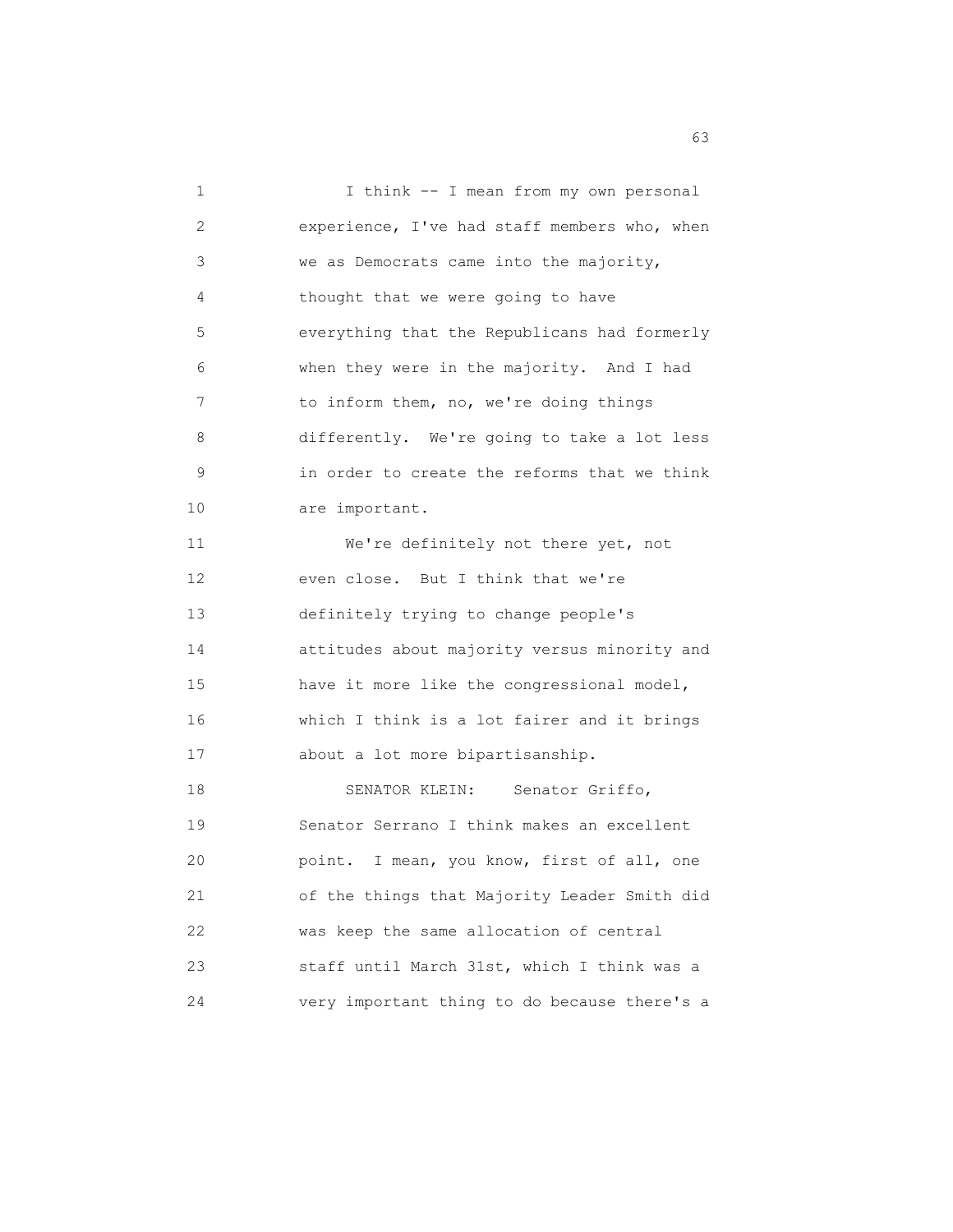1 transition taking place.

| 2  | But, you know, I think a lot of what        |
|----|---------------------------------------------|
| 3  | we're doing here is really what we're       |
| 4  | supposed to be doing as far as empowering   |
| 5  | rank-and-file members. And again, I agree,  |
| 6  | we have to look at the big picture. As you  |
| 7  | said, that's something that's very          |
| 8  | important. But I still want to say we're    |
| 9  | making, you know, major strides just that   |
| 10 | we're sitting here talking about this. So I |
| 11 | $don't --$                                  |
| 12 | CHAIRMAN VALESKY: In public, by the         |
| 13 | way.                                        |
| 14 | SENATOR KLEIN: And I was never              |
| 15 | one -- and I quess this is another personal |
| 16 | experience -- you know, to complain about   |
| 17 | allocations. I mean, you know, I got        |
| 18 | elected, I worked hard to get elected, I    |
| 19 | worked hard in my district. But I think if  |
| 20 | you're really new -- and again, we don't    |
| 21 | want to get into that here because I don't  |
| 22 | think it's forward and we want to move      |
| 23 | forward in a positive way -- the disparity  |
| 24 | was huge. And to now move forward and       |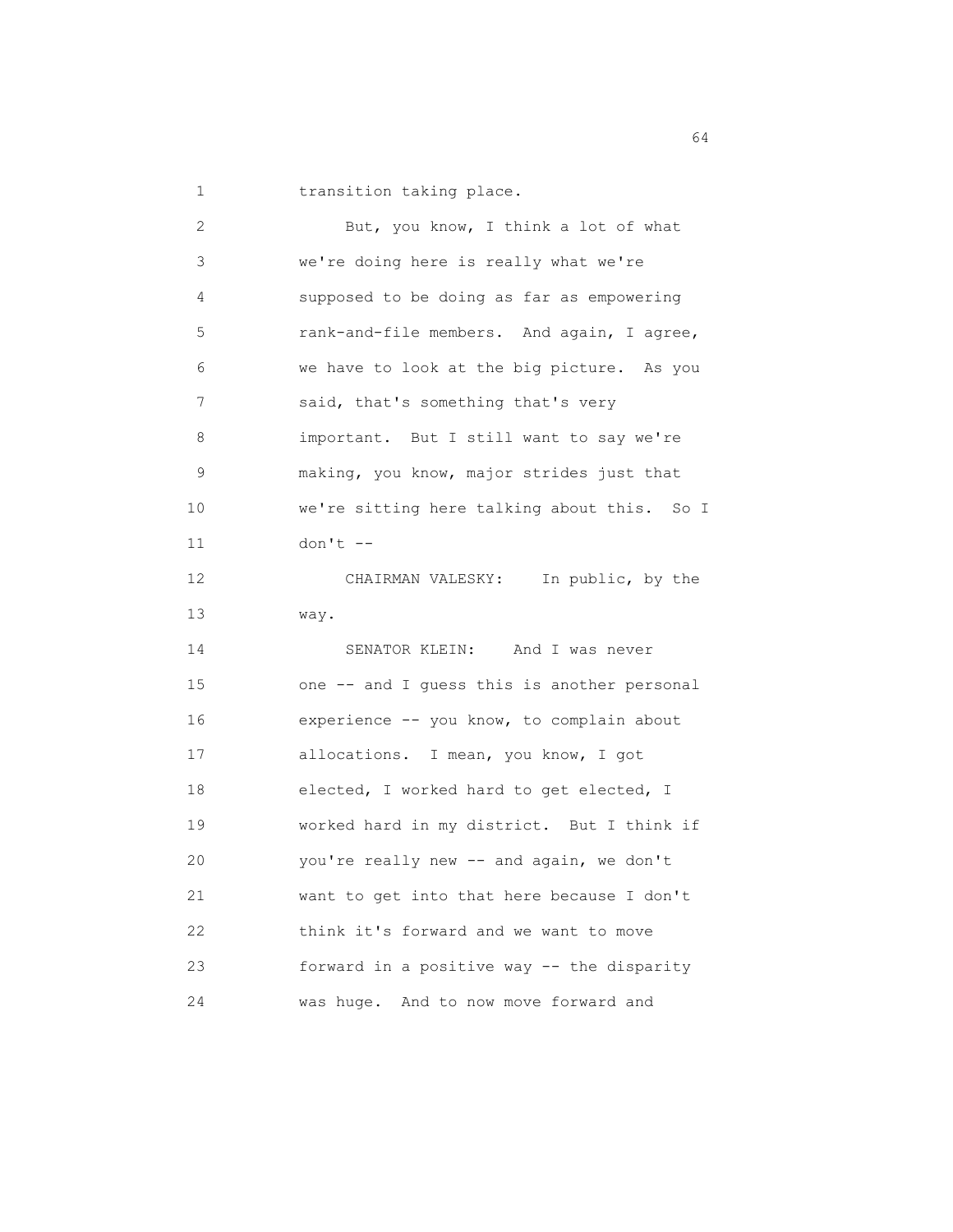1 correct that disparity is going to take some 2 time. 3 And that's why I think what we're 4 talking about now is a very, very important 5 issue for us. 6 CHAIRMAN BONACIC: If I just -- as a 7 corollary to what we're discussing, you 8 know, we have two sets of printers, two sets 9 of photographers, two sets of research, two 10 sets of media. Why? 11 I mean, my thinking is we should get an 12 independent group, professionals, that serve 13 us equally on services that are 14 nonpolitical, and it would save the taxpayer 15 money. That's something we should think 16 about. 17 CHAIRMAN VALESKY: I agree. 18 CHAIRMAN BONACIC: And in keeping -- 19 this is not political, you know, and it 20 would -- everybody gets treated equally. 21 And with newsletters, you know, those 22 services that we need in common. Like the 23 Congress. 24 SENATOR KLEIN: I believe that's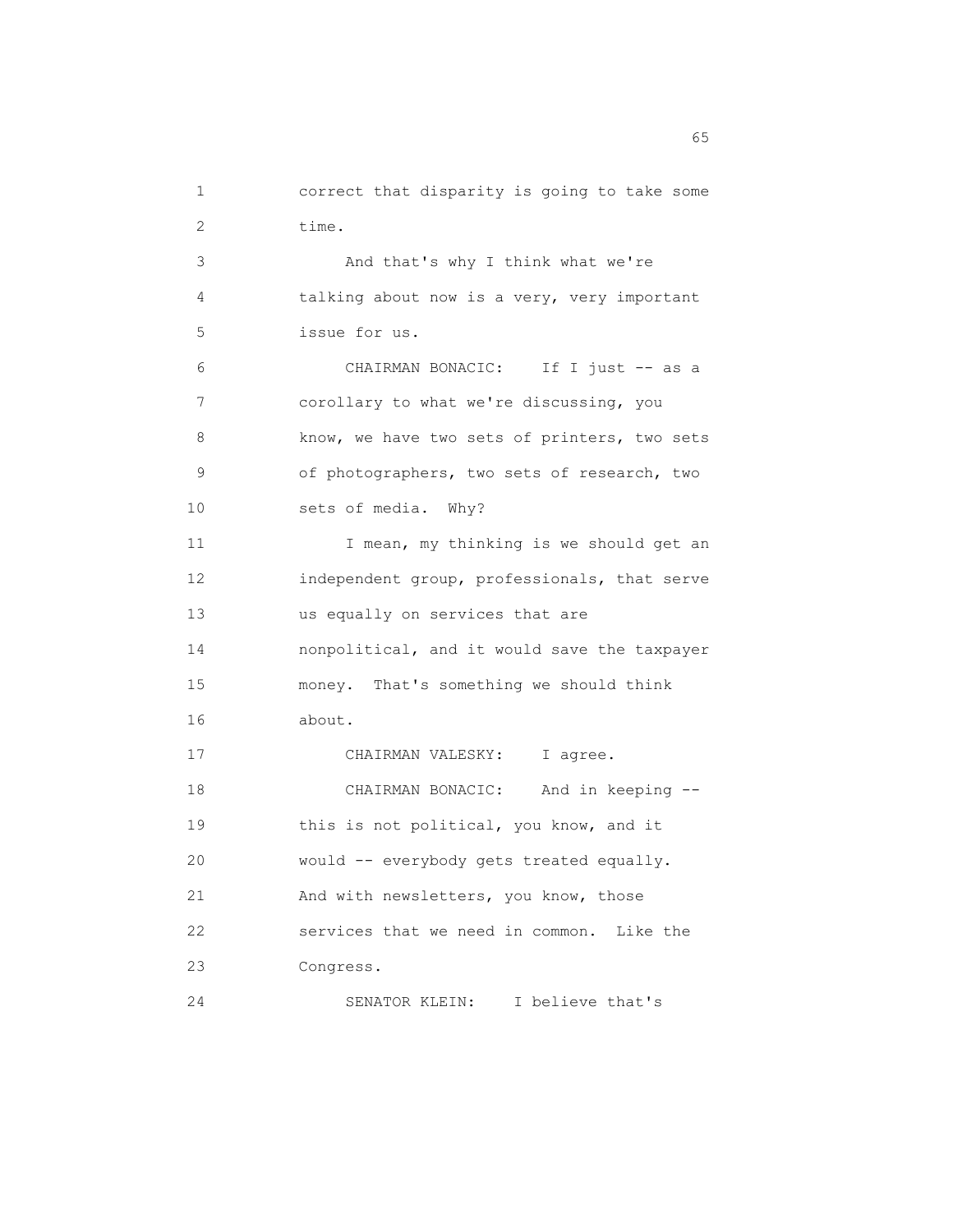1 what's happening now, actually. I mean, you 2 know, talk about one of the disparities that 3 took place, you know, something as simple as 4 having a newsletter printed in the same -- 5 SENATOR SERRANO: In color. 6 SENATOR KLEIN: -- as far as majority 7 versus minority, never took place in the 8 **past.** Right now I believe that everyone, 9 you know, has the same printing allocation 10 done at the same central office. 11 So, you know, things like that are 12 taking place. I don't know how many people 13 want to get involved in the minutiae but, 14 you know, the graphics that we were able to 15 use in the minority were ancient. I mean, 16 it was absolutely ridiculous. And right now 17 I think everyone is using the same, you 18 know, very nice graphics, things that people 19 actually want to read when they get it in 20 their mailbox. So that's already been 21 taking place. 22 As far as radio and TV, and I know many 23 of us do our own TV shows that aired in our

24 districts on various cable access channels,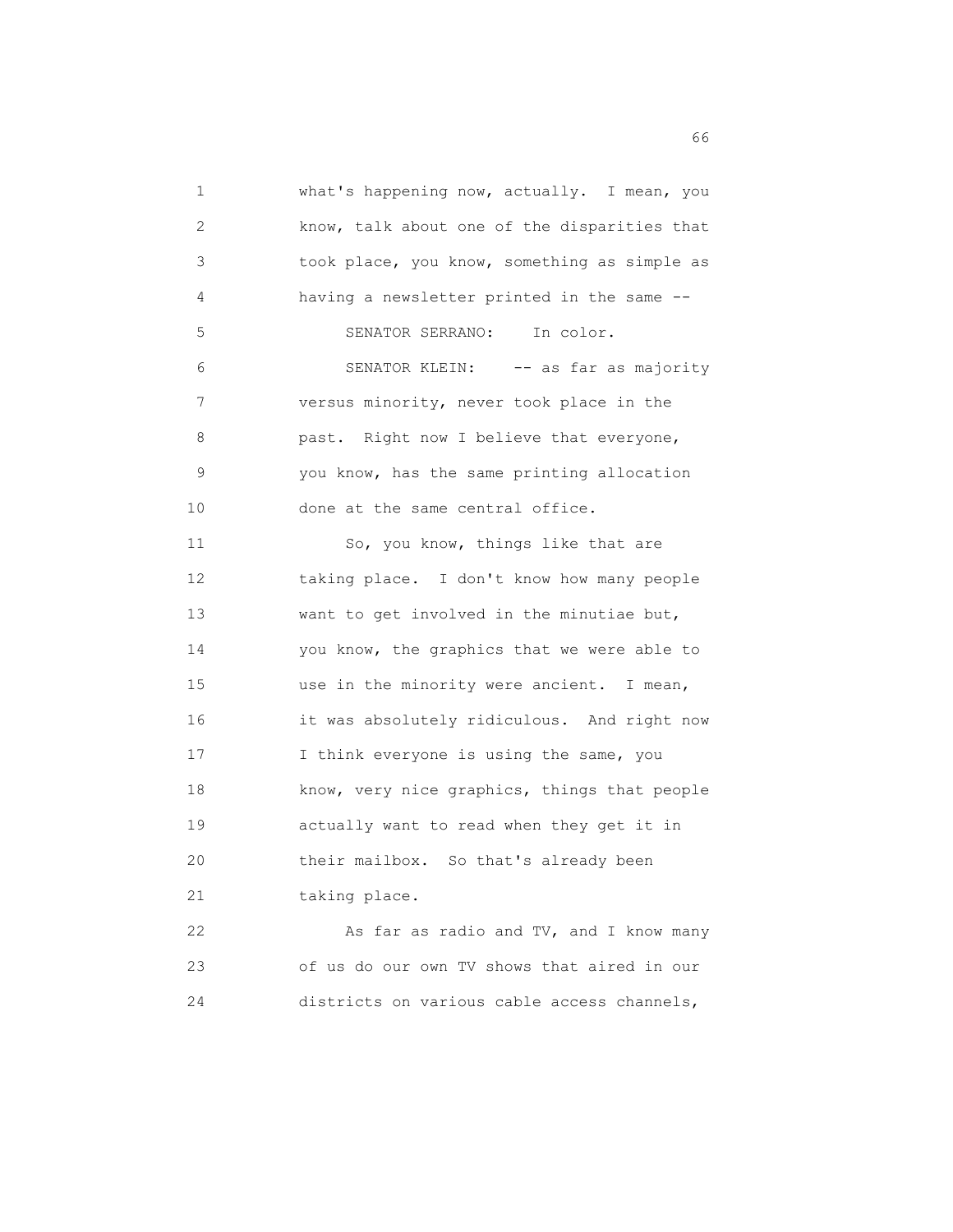1 I know personally, you know, I always like 2 to do one at least every two weeks. The 3 ability to have that accomplished was 4 ridiculous. I mean, you know, I used to 5 have a time frame from 2:30 to 2:45 on 6 Tuesday afternoons. And if I was five 7 minutes late, I couldn't do the show. 8 Again, that's not taking place right now. 9 So I think on those little things that 10 in many cases the public doesn't know about, 11 I think, you know, we're accomplishing that 12 equality, which is something that's very, 13 very important. 14 SENATOR GRIFFO: Jeff, Senator Klein, 15 would you believe that if you're looking to 16 approach that equality that we could set 17 standards of how that's done? Perhaps maybe 18 it could be done on seniority as opposed to 19 political affiliation as to the best times 20 that are available. 21 SENATOR KLEIN: Well, I don't think 22 it should be done by seniority at all. I 23 think something as simple as printing 24 newsletters --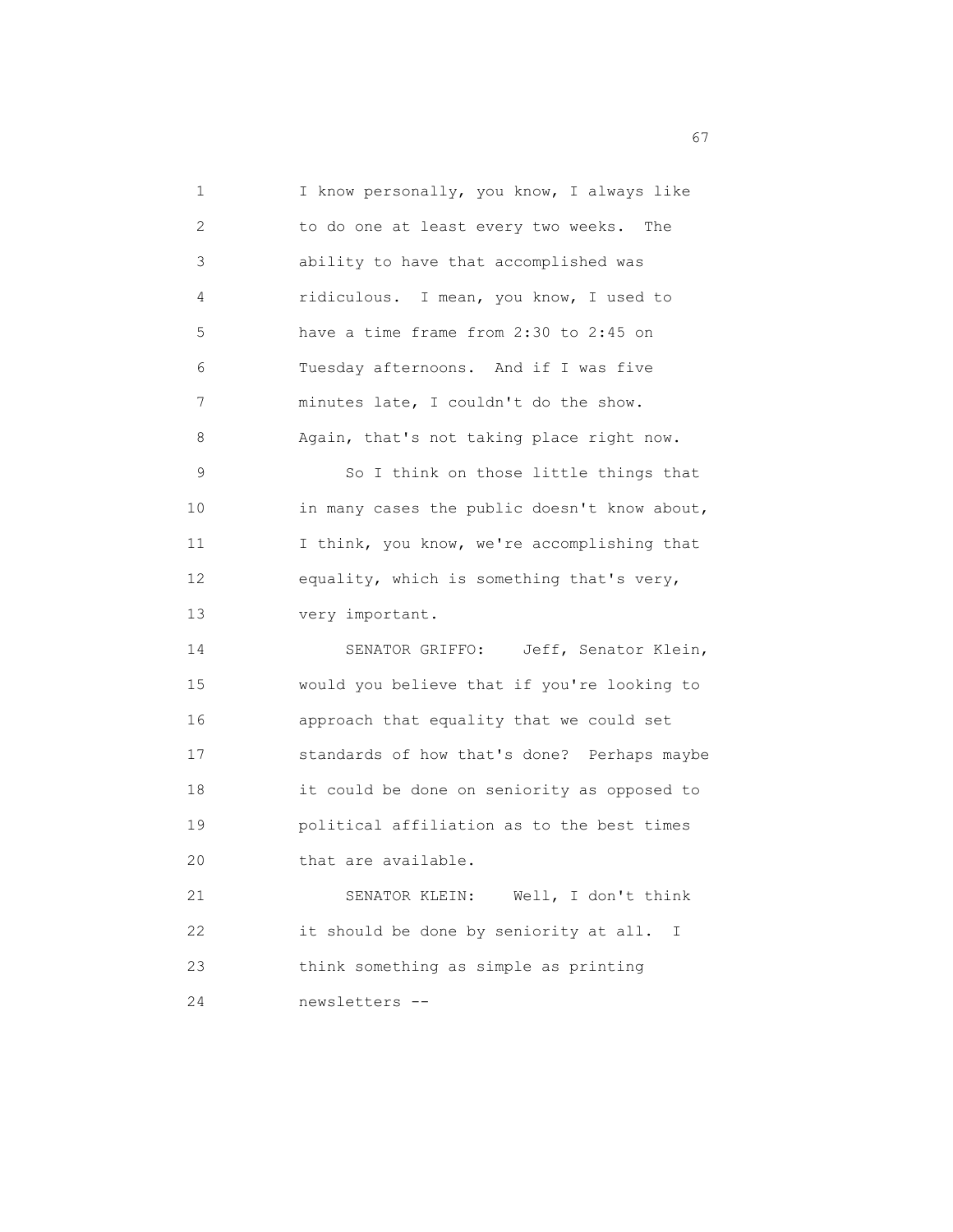| 1  | SENATOR GRIFFO: No, no, not                   |
|----|-----------------------------------------------|
| 2  | newsletters. But appearing on --              |
| 3  | SENATOR KLEIN: -- in your district,           |
| 4  | the access to the radio and TV, that should   |
| 5  | be done equally across the board.             |
| 6  | SENATOR SQUADRON: As someone who's            |
| 7  | run against an incumbent, I think it would    |
| 8  | be --                                         |
| 9  | SENATOR KLEIN: The young woman that           |
| 10 | you used for the TV shows is still there,     |
| 11 | you know, interviewing us as she interviewed  |
| 12 | you in the past.                              |
| 13 | SENATOR GRIFFO: I'm not proposing             |
| 14 | that you use seniority, I'm just saying that  |
| 15 | I'm not sure that what you're saying is       |
| 16 | actually taking place right now. I mean       |
| 17 | that's the point, that people are even being  |
| 18 | given bad time slots, like you said.          |
| 19 | So I'm saying what type of a mechanism        |
| 20 | would you put in place to ensure that         |
| 21 | there's equal access at reasonable times and  |
| 22 | things of that nature? I even question        |
| 23 | whether or not we should be in some of this   |
| 24 | business.<br>I don't know why the legislature |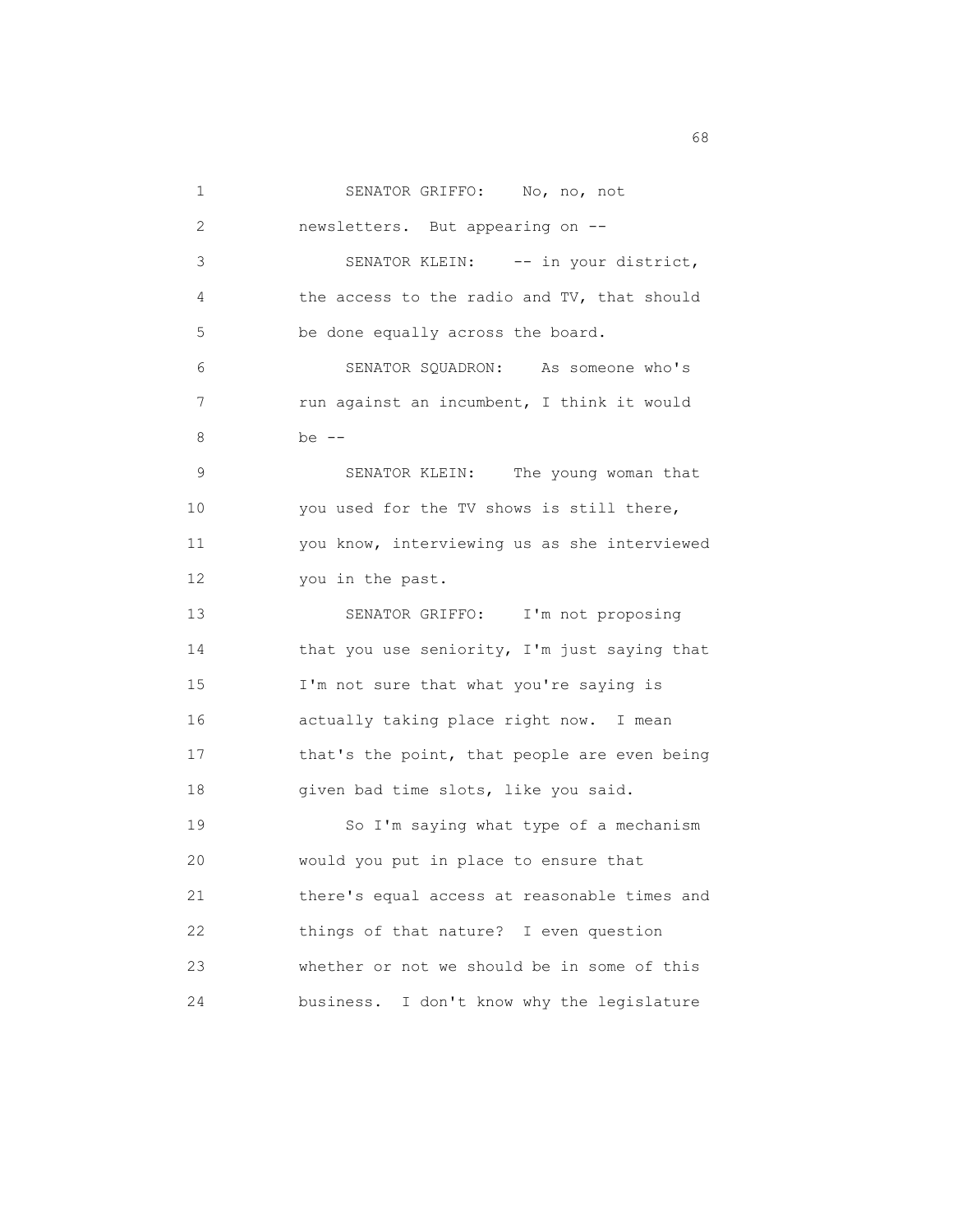1 should have a TV studio, to be quite honest 2 with you. These are things that, you know, 3 maybe don't need to be here. 4 And if we do have these things, then we 5 should be moving towards a nonpartisan model 6 and developing some type of a process where 7 each member can know how they can access 8 this so that nobody can say that they're 9 being discriminated against based upon 10 their -- 11 SENATOR KLEIN: I think that's very 12 easy to accomplish by, you know, adequate 13 scheduling, have someone, you know, on the 14 minority side and the majority side just 15 coordinating schedules. 16 CHAIRMAN BONACIC: Just so you know, 17 that there are things going on that are very 18 punitive, whether it's a philosophy imparted 19 to staff -- it's not in the spirit of our 20 discussions. And I think -- I can give you 21 personal experiences of where we don't have 22 access to TV and where they don't send the 23 things out and where -- but I'm not 24 criticizing. It takes a while to educate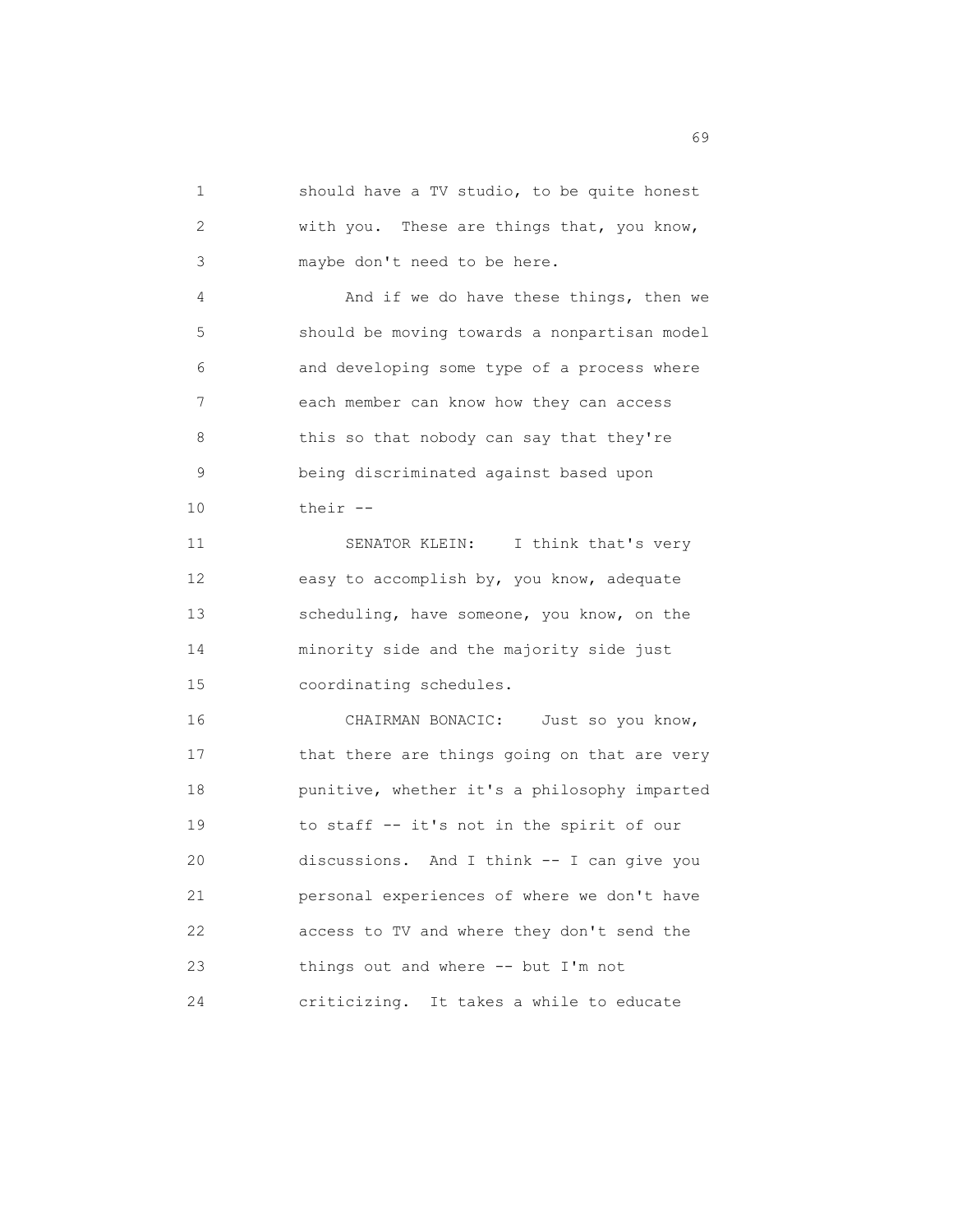1 all of the people under the new majority. 2 And the mentality is still there. This 3 is payback time, baby. And it's vindictive 4 and punitive -- not all, but that stuff is 5 still going on. And you're probably not 6 even aware of this stuff because you're not 7 affected by it. And that's something if we 8 can get agreement and move forward, that's a 9 reeducation process. 10 SENATOR STEWART-COUSINS: You know, I 11 just -- I don't know how long this sort of 12 thing -- but I think on some levels it's 13 important because, again, it's our 14 opportunity to talk about not only the 15 future but the present and the past. But 16 the reality is is that not only -- it's not 17 always about being vindictive. It's about 18 what people know. 19 When I first came -- and I keep going 20 back to my life, you know, because it was 21 interesting, as you might expect. But when 22 I first came to get a head shot, we did a 23 head shot in a closet. I had no background 24 choices. We had, you know, a closet.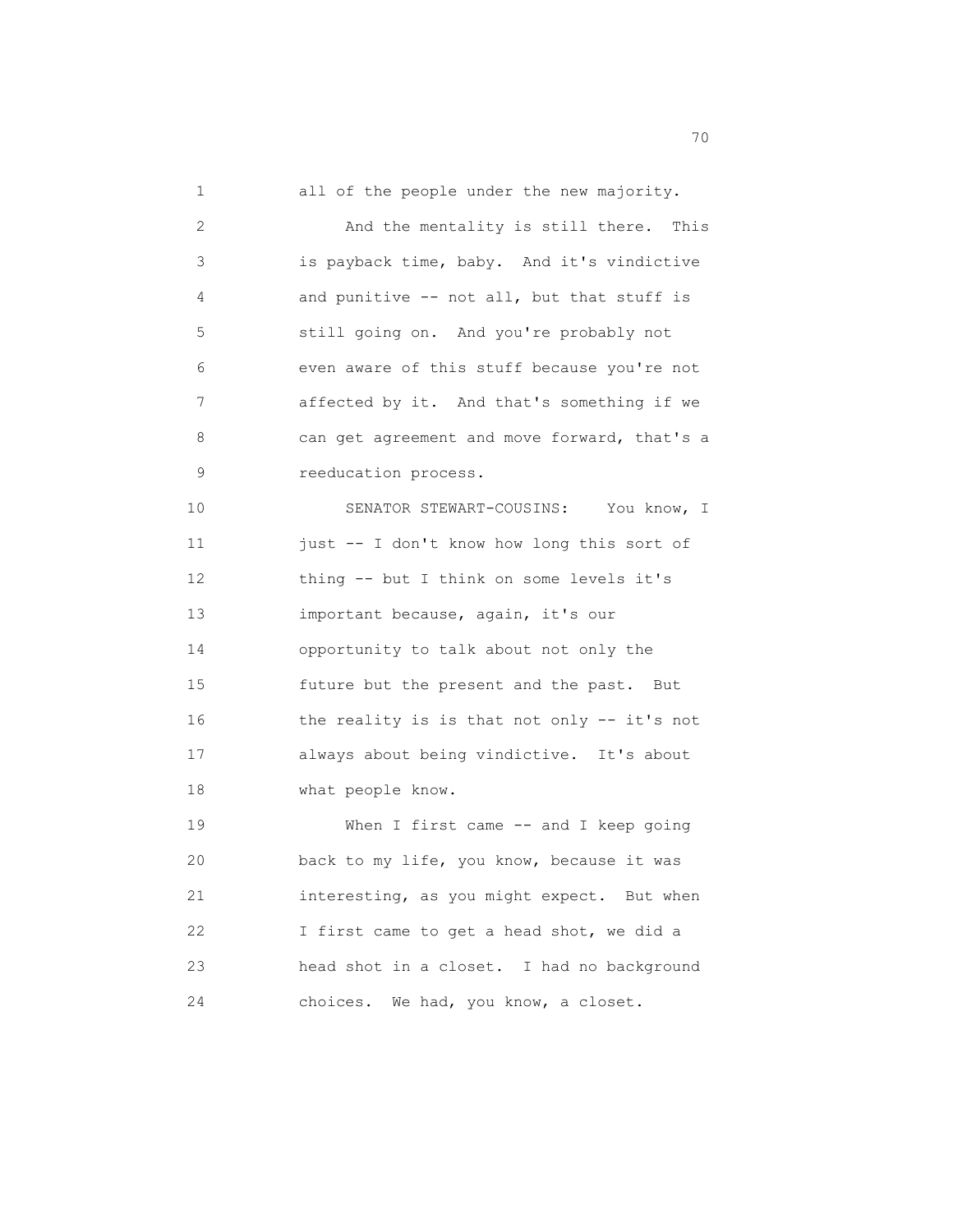1 When I went to get my head shot this 2 time, not only did I go into a photography 3 studio that I didn't know existed, but I had 4 someone holding a reflector to make sure the 5 light hit my face properly. 6 I didn't know that existed. So 7 therefore I didn't know what I missed. A 8 lot of people didn't know what they missed 9 because a lot of people didn't know it 10 existed. We didn't know what others had. 11 So a lot of it is not necessarily being 12 vindictive, a lot of is realizing what the 13 resources are available and what the 14 opportunities could have been and then 15 finding a way, which doesn't necessarily 16 happen instantaneously, to right those 17 things that should be righted. 18 And yes, I think that there may be a 19 third people who want maybe revenge, there's 20 a third who are like, well, let's see where 21 we go, and there's a third who are real 22 reformers. And I think that if we again set 23 the stage and the groundwork appropriately 24 and let people know the realities from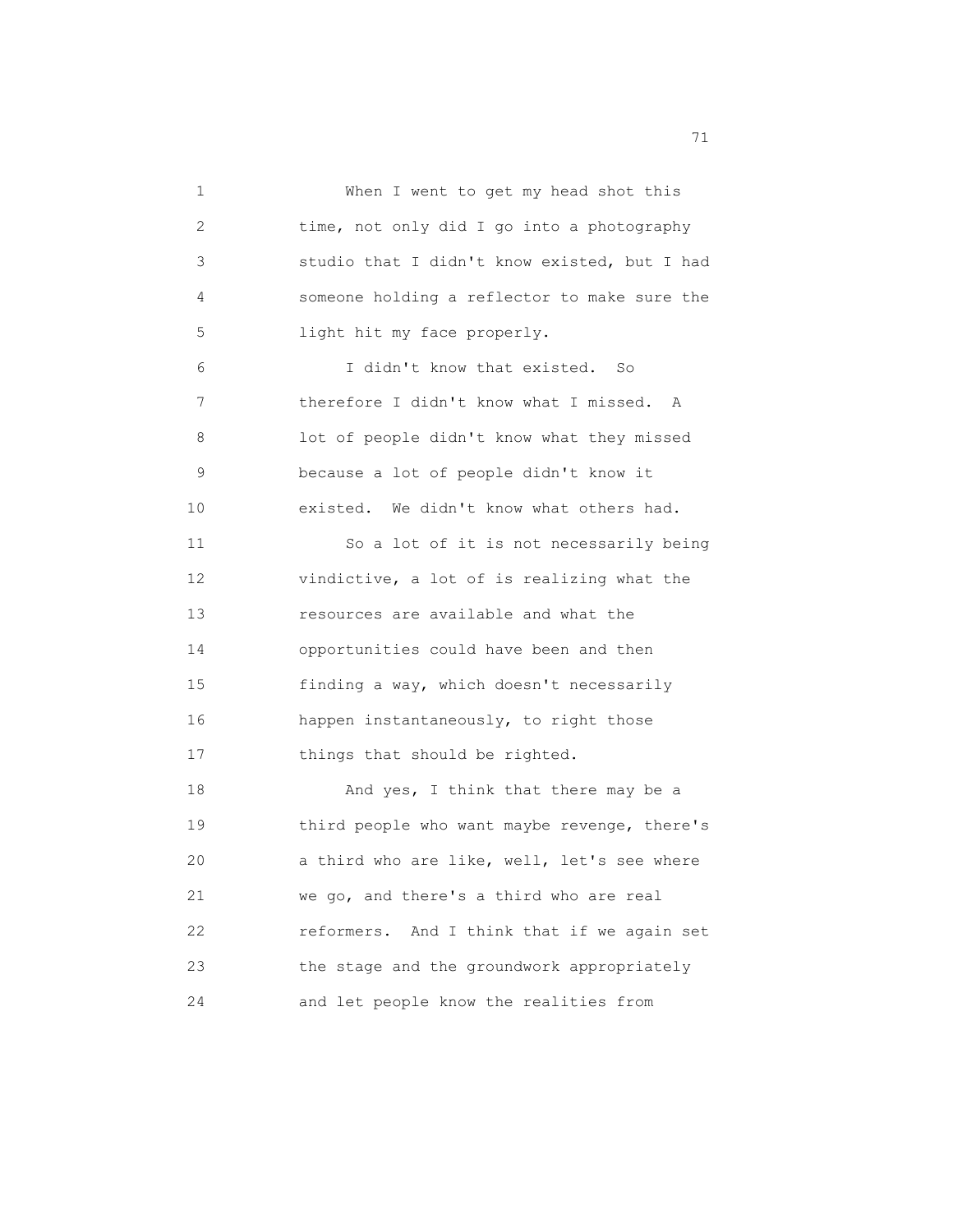1 whence we came -- I mean, it's not going to 2 change for them, because a lot of stuff we 3 didn't even know existed. 4 When you were at one of our hearings 5 and you were saying, "Well, gee, I had an 6 opportunity to did a stand-up and I couldn't 7 talk about the things that I wanted to talk 8 about," there were people on our side who 9 were like, "I never knew what you guys were 10 doing when I walked by. I didn't know you 11 were doing stand-ups, because nobody ever 12 invited me to do one." 13 So please understand that it might be 14 in some cases vindictiveness, but a lot of 15 thing is just the natural by-product of 16 finding for the first time what the 17 resources really are, and then we can find a 18 way to really distribute them in a way that 19 makes sense. 20 SENATOR KLEIN: I just want to state

 21 on the record that Senator Stewart-Cousins 22 doesn't need any help in lighting; she is 23 picture perfect.

24 (Laughter.)

ли в село в село в село в село в село в село в село в село в село в село в село в село в село в село в село в<br>22 de enero de 1920 e 1920 e 1920 e 1920 e 1920 e 1920 e 1920 e 1920 e 1920 e 1920 e 1920 e 1920 e 1920 e 1920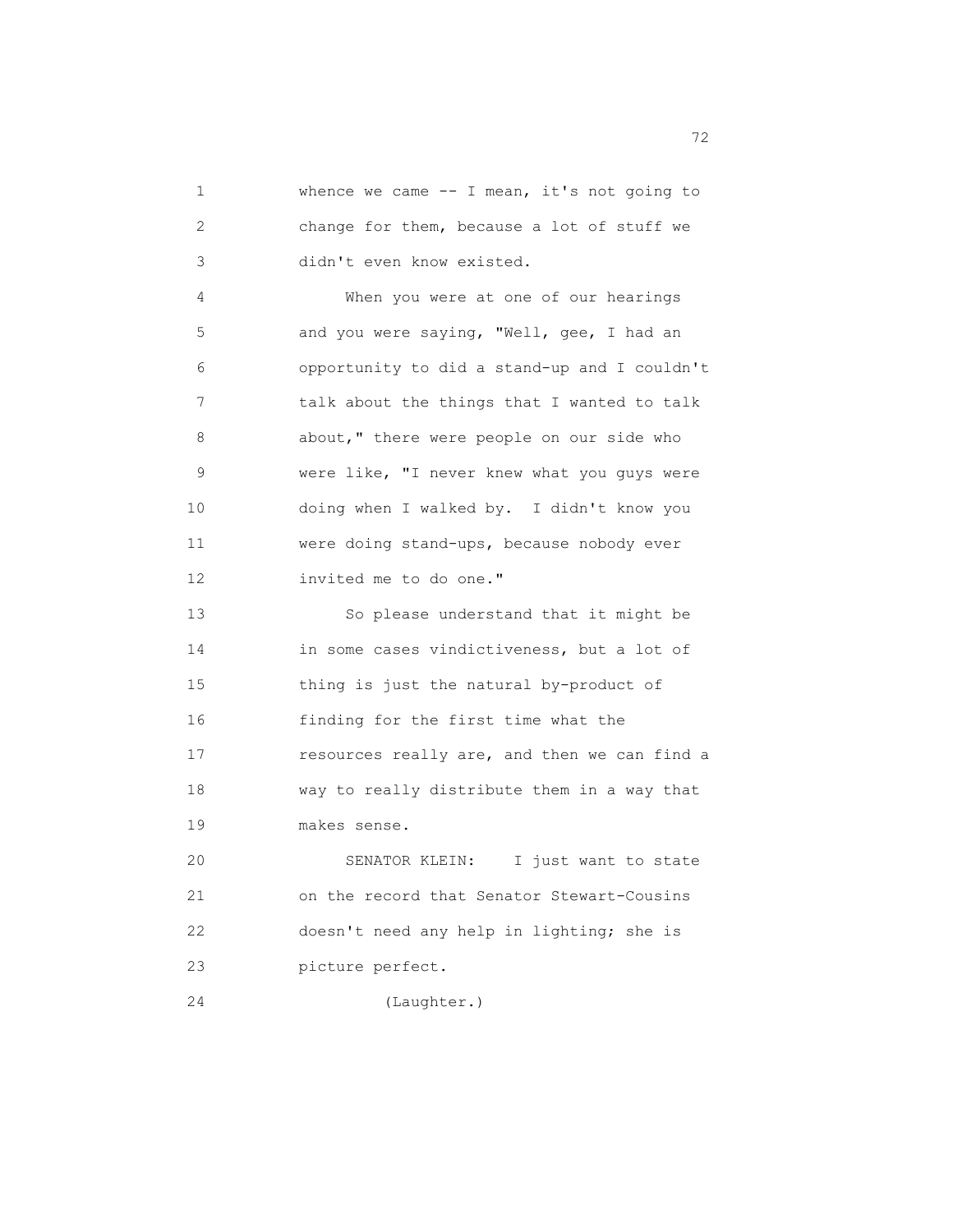| $\mathbf{1}$ | SENATOR SQUADRON: In fact, my photo         |
|--------------|---------------------------------------------|
| 2            | was an hour after yours, Senator            |
| 3            | Stewart-Cousins, and I was told, "Senator   |
| 4            | Stewart-Cousins is really good at this."    |
| 5            | SENATOR STEWART-COUSINS: I was              |
| 6            | shocked. And, you know, I was really        |
| 7            | shocked. When I saw the little reflector, I |
| 8            | was like, wow, you know, I must really be a |
| 9            | Senator now. You know, I mean, I had no     |
| 10           | idea. So --                                 |
| 11           | CHAIRMAN BONACIC: And we all concur         |
| 12           | with Senator Klein.                         |
| 13           | SENATOR STEWART-COUSINS: Thank you.         |
| 14           | All right, thank you. Enough of that.       |
| 15           | Thank you.                                  |
| 16           | CHAIRMAN BONACIC: Should we get into        |
| 17           | member items? Only because we're talking    |
| 18           | about equal resources. And we'll only have  |
| 19           | 15 more minutes, because of the schedule.   |
| 20           | Again, the concept of member items,         |
| 21           | when you give peanuts to the minority --    |
| 22           | which the Republicans have in the Senate,   |
| 23           | and vice versa in the Assembly -- and the   |
| 24           | lion's share to the majority, who are you   |

<u>73</u>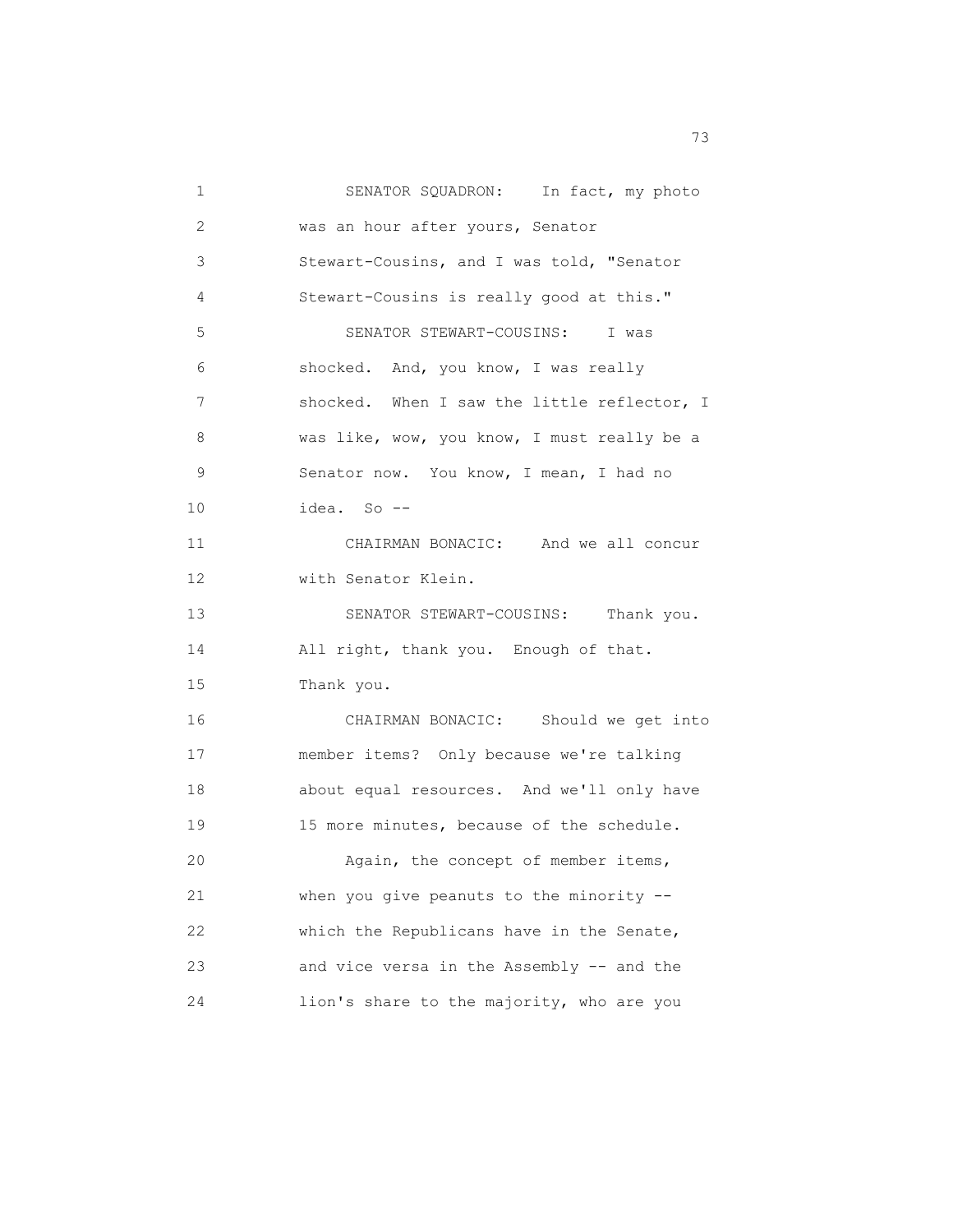1 hurting?

| 2  | SENATOR STEWART-COUSINS: The people.         |
|----|----------------------------------------------|
| 3  | CHAIRMAN BONACIC: You're hurting the         |
| 4  | constituency, again.                         |
| 5  | And I think that it does a disservice        |
| 6  | to the process and the institution when you  |
| 7  | favor constituents from a majority. And now  |
| 8  | I understand, saying this, it may sound      |
| 9  | disingenuous for being under a leader for    |
| 10 | 14 years who did this. And I didn't see      |
| 11 | many Republicans standing up condemning it.  |
| 12 | And I don't see many Assembly Democrats      |
| 13 | standing up in the Assembly condemning it.   |
| 14 | But it's wrong. We know it's wrong.          |
| 15 | It's unfair. And it's going to be hard for   |
| 16 | the majority in this room to do the right    |
| 17 | thing and sell your colleagues on doing      |
| 18 | what's right for the constituents in         |
| 19 | democracy. And that's all I'll say on this   |
| 20 | issue. Because there are those that Senator  |
| 21 | Stewart-Cousins talked, a third are          |
| 22 | reformers, a third payback, and a third just |
| 23 | happy to be here.                            |
| 24 | (Laughter.)                                  |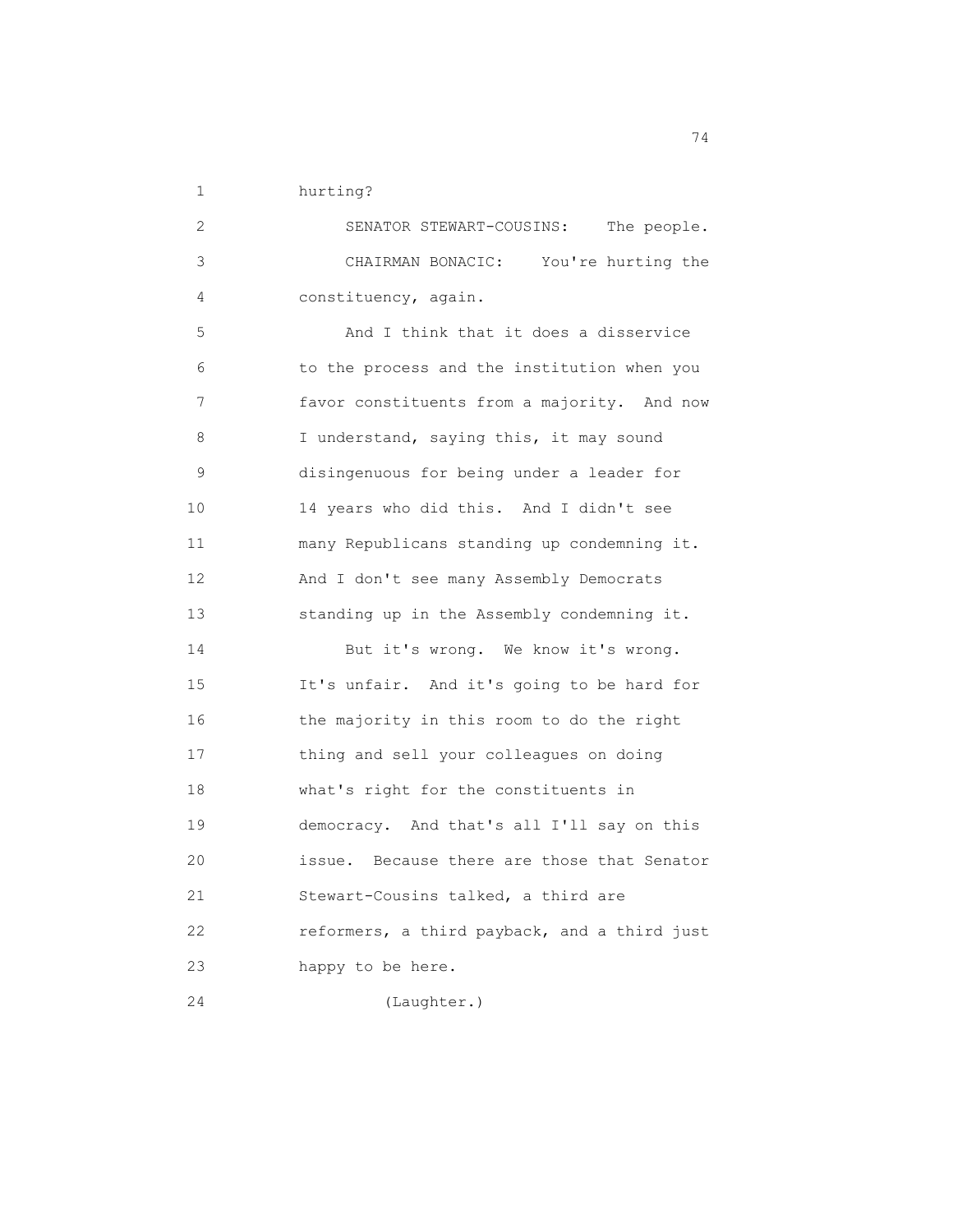1 CHAIRMAN BONACIC: You know, you'll 2 have forces working against you to do the 3 right thing. 4 SENATOR STEWART-COUSINS: But there's 5 a difference, again, between the Santa 6 Claus -- and then I'm going to leave because 7 I actually have to be in EnCon. But there's 8 a Santa Claus analogy, when Santa Claus 9 could not get down the chimney because there 10 were so many goodies, and then the other 11 people had the coal. 12 So I think what you'll see is less of a 13 resistance to, again, the way member items 14 come, because I guess the most of the media 15 here remembers a report about the year where 16 there were like \$88 million in member items 17 in the Republican and about \$8 million in 18 the -- you know, half of the state got less 19 than \$10 million as opposed to almost the 20 other half getting \$100 million. 21 I don't think anybody thinks that's 22 okay. And I don't think anybody wants to 23 see anything like that perpetuated. But 24 again, you know, I think you'll see

na matsay na matsay na katalog as na mga 1950. Ang isang mga 1950 na mga 1950 na mga 1950 na mga 1950 na mga 1<br>Mga 1950 na mga 1950 na mga 1950 na mga 1950 na mga 1950 na mga 1950 na mga 1950 na mga 1950 na mga 1950 na mg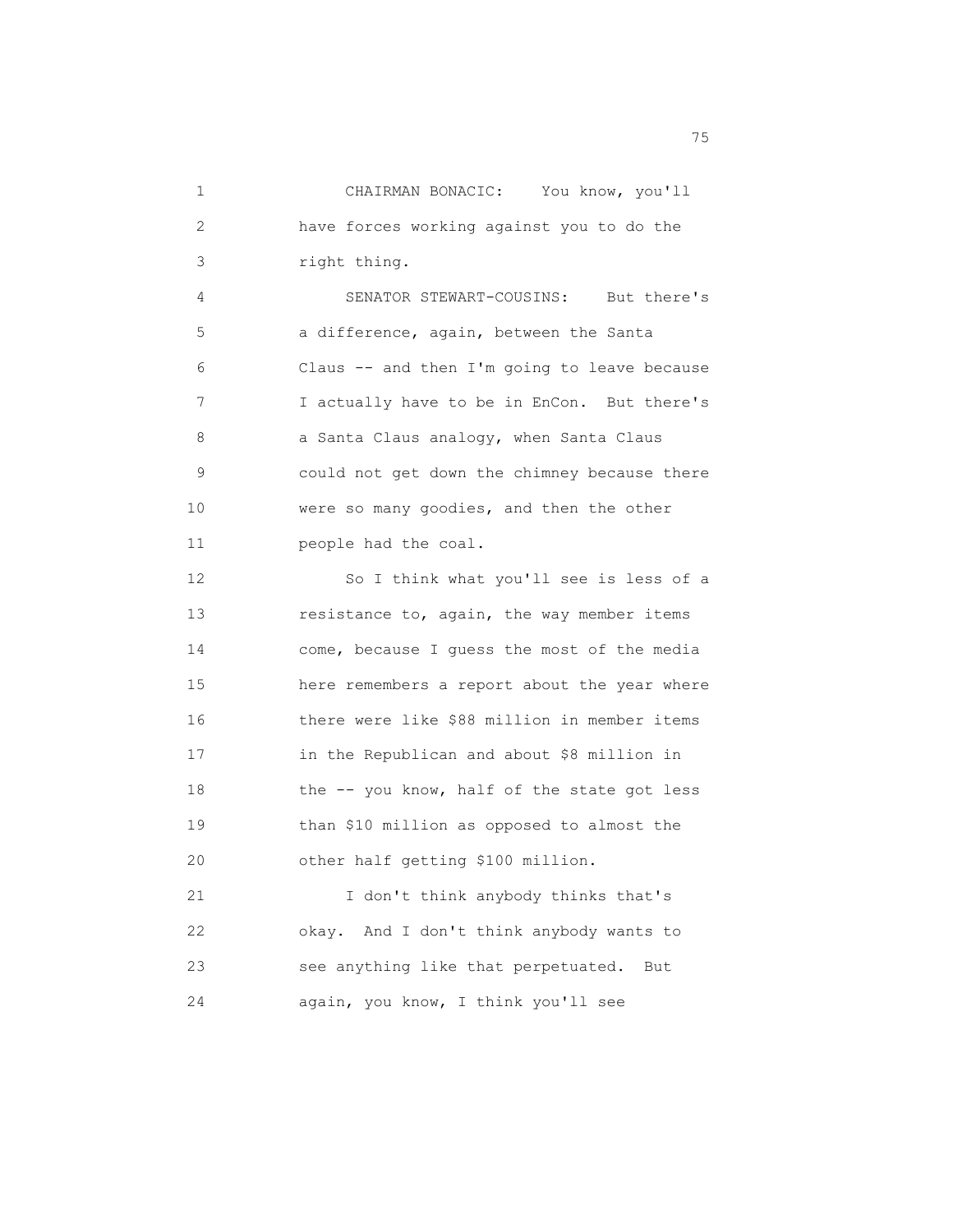1 certainly more sensible approaches to member 2 items that really, you know, make it good 3 for the entire state. I'm sure everybody is 4 in that -- 5 CHAIRMAN BONACIC: And in tough 6 economic times maybe it's not even thinking 7 about member items in this budget. 8 CHAIRMAN VALESKY: Well, Senator 9 Klein put on the table last week some sort 10 of regionalization -- 11 SENATOR KLEIN: If I can just jump 12 in, you know, all of us here I think, I hope 13 are in agreement that we all strive for a 14 fairer allocation. And I think the way 15 we're going to be able to achieve that is by 16 having these regional budget hearings, so it 17 gives the opportunity not only to the 18 individual member but the region itself to 19 advocate for their specific needs. The 20 individual senators in that region can 21 invite their not-for-profits, their school 22 districts, you know, to make a case that 23 they need X amount of dollars to continue a 24 specific program.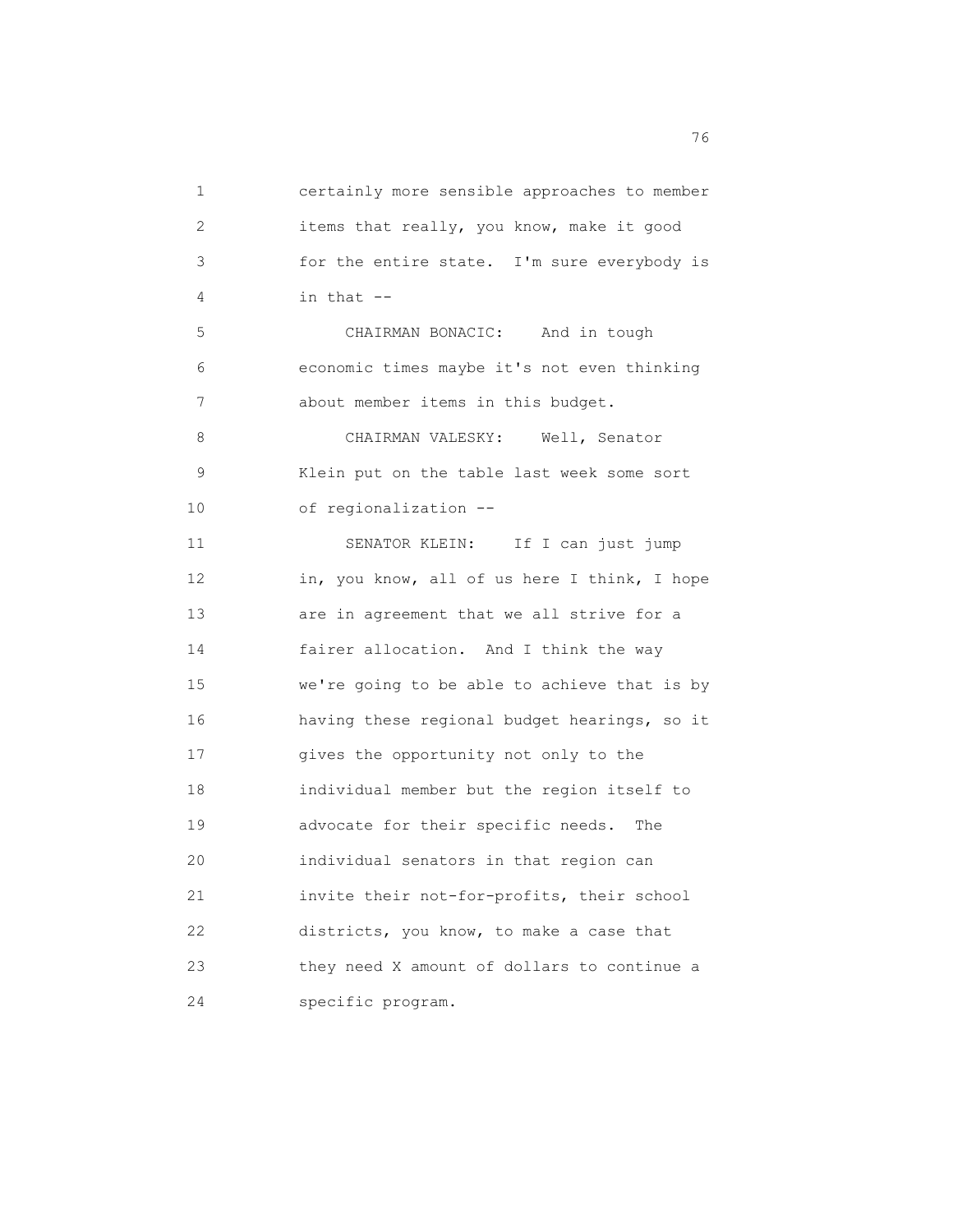1 I think it also provides important 2 transparency, because I think it would be 3 very interesting to show our constituents on 4 how we craft a budget in New York State. 5 And I think we need to do this as early as 6 possible to be able to give every region the 7 opportunity to make their case. 8 And I think, you know, that's how we're 9 going to be able to determine who needs what 10 and how we make sure that every Senator and 11 their respective constituencies get the 12 member items, discretionary funds, to meet 13 their individual needs. 14 Also, I believe that being there's 15 going to be transparency attached to this, 16 there won't be as much government waste. I 17 mean, there won't be, you know, monies -- I 18 have nothing against the cheese museum, but 19 that seems to come up in every newspaper all 20 the time, and other things like that. 21 Because it's the opportunity for real 22 organizations, real not-for-profits, 23 organizations that are important to our 24 respective districts and regions to get

ли в село в село в село в село в село в село в село в село в село в село в село в село в село в село в село в<br>После в село в село в село в село в село в село в село в село в село в село в село в село в село в село в село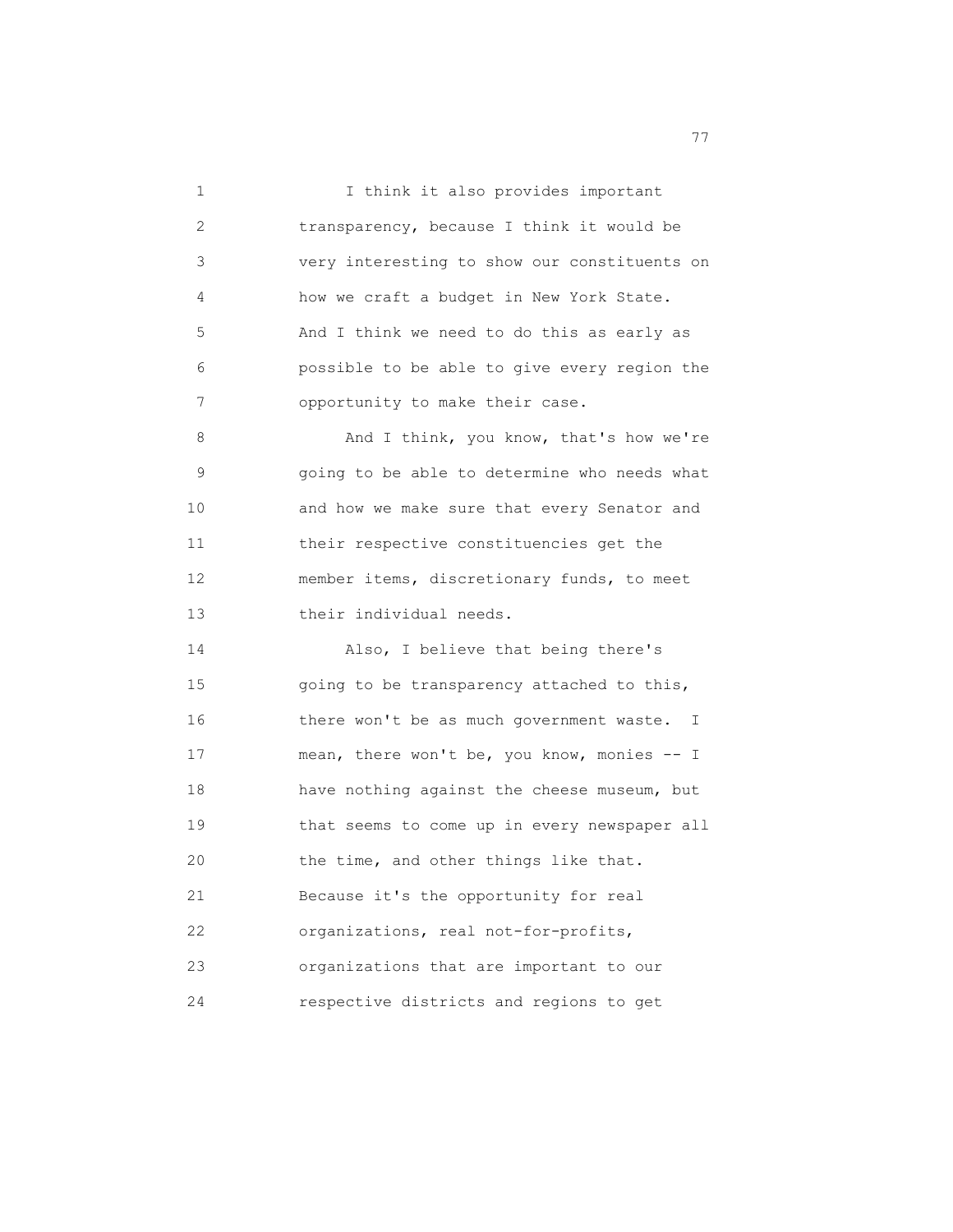1 their fair share.

| 2  | CHAIRMAN BONACIC: Just a point of           |
|----|---------------------------------------------|
| 3  | enlargement on what Senator Klein talked.   |
| 4  | The issue goes to bullet aid, it goes to    |
| 5  | capital aid, it goes to member items. It's  |
| 6  | three categories. And if any of you have    |
| 7  | never experienced those --                  |
| 8  | SENATOR KLEIN: We don't know what           |
| 9  | bullet aid is.                              |
| 10 | CHAIRMAN BONACIC: So the reason I           |
| 11 | say that, bullet aid was an allocation of   |
| 12 | funds that would go -- could go for         |
| 13 | educational purposes: libraries, schools,   |
| 14 | or higher ed. It was specific to those      |
| 15 | purposes.                                   |
| 16 | SENATOR SQUADRON: Sounds great.             |
| 17 | (Laughter.)                                 |
| 18 | CHAIRMAN BONACIC: Capital aid was           |
| 19 | projects that had to be a minimum of \$250, |
| 20 | and there was a pot for \$50,000, bigger    |
| 21 | projects to affect the district. So you     |
| 22 | will come across all of this as you proceed |
| 23 | with the budget process.                    |
| 24 | And the only other thing I want to          |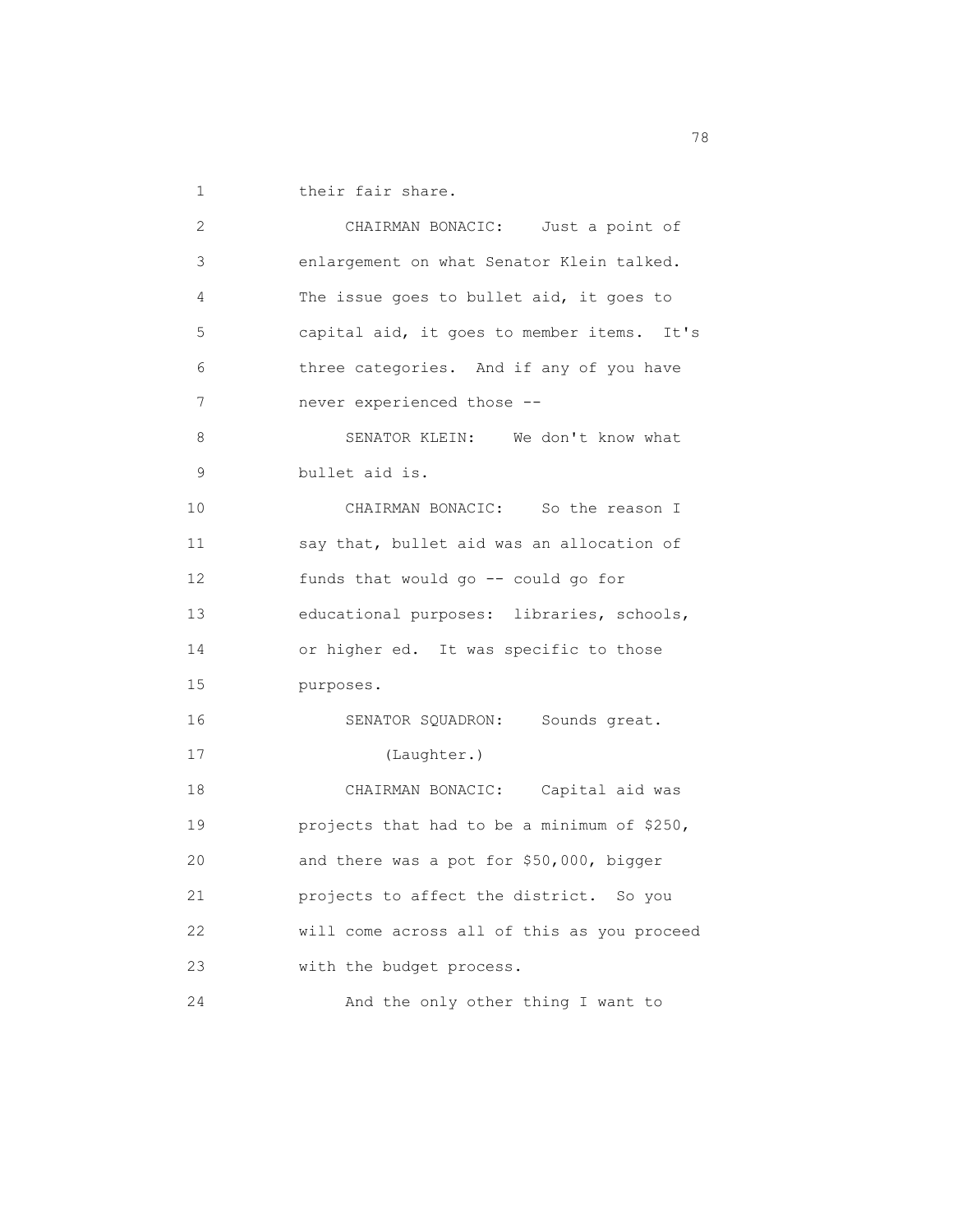| $\mathbf{1}$ | mention is the two different cultures. What  |
|--------------|----------------------------------------------|
| 2            | amazed me when I became a senator was that   |
| 3            | Senator Goodman had 12 blocks in New York    |
| 4            | City. I had five counties. Betty Little      |
| 5            | has to travel 3 1/2 hours from one side of   |
| 6            | her district to another. So the amount of    |
| 7            | libraries, fire companies, you know -- as    |
| 8            | opposed to Nassau, five senators, with a     |
| 9            | little piece. It makes a difference in       |
| 10           | needs.                                       |
| 11           | I just say that to you that when you         |
| 12           | look on the issue of fairness -- Senator     |
| 13           | Valesky knows, the upstate senators know     |
| 14           | what I'm talking about $--$ our needs are    |
| 15           | different; our geography is vast. That's     |
| 16           | all.                                         |
| 17           | SENATOR KLEIN: Again, getting back           |
| 18           | to what I said, and I'm glad Senator Bonacic |
| 19           | raised those things, I am familiar with      |
| 20           | capital aid from my days in the Assembly,    |
| 21           | and the member item process.                 |
| 22           | But again, I think by having these           |
| 23           | regional hearings where we can actually      |
| 24           | determine individual needs and regional      |

na matsayan na katalog as na karang sa mga 1990. Ang isang mga 1990 na mga 1990 na mga 1990 na mga 1990 na mga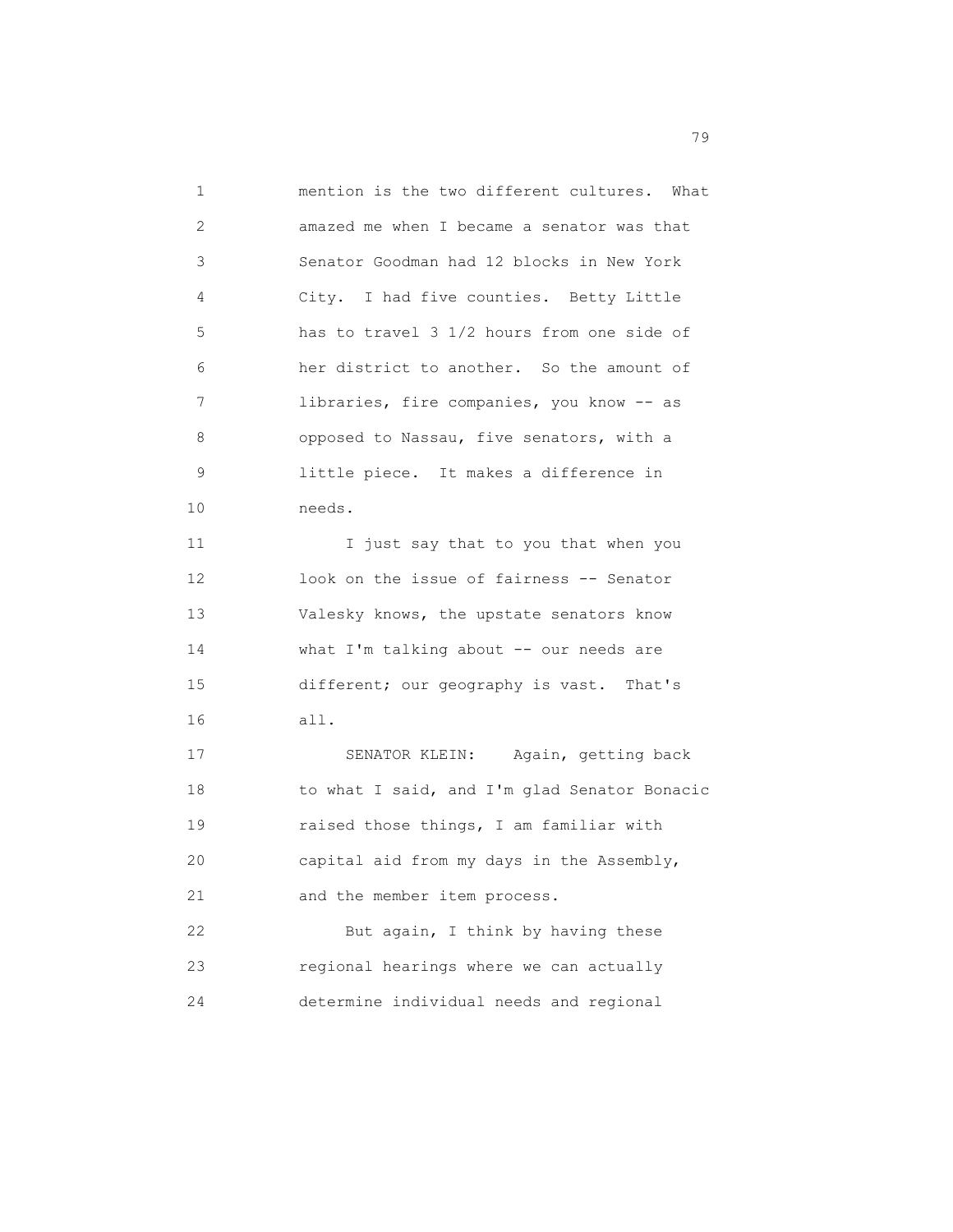1 needs, it takes some of the power away from 2 the respective leaders. You know, who 3 again -- I remember when I was getting 4 capital money, the Speaker decided exactly 5 how much capital money each individual 6 Assemblyman got. And if you wanted more for 7 a specific project that was important or, 8 you know, was large, you had to go back to 9 the Speaker again. He had to allocate that 10 money. 11 At least we're going to have a process

12 through these hearings where, you know, at 13 least certain projects will be talked about 14 and discussed, and these individuals can 15 advocate for those projects. So I think 16 it's just a much, much better starting 17 point.

18 SENATOR GRIFFO: Senator Klein, how 19 would you move from the process -- which I 20 acknowledge is a good process -- to a model, 21 then? Because who then makes that decision? 22 That's the concern, that still there is one 23 or a group making that determination. How 24 do you break that?

en de la construction de la construction de la construction de la construction de la construction de la constr<br>1980 : le construction de la construction de la construction de la construction de la construction de la const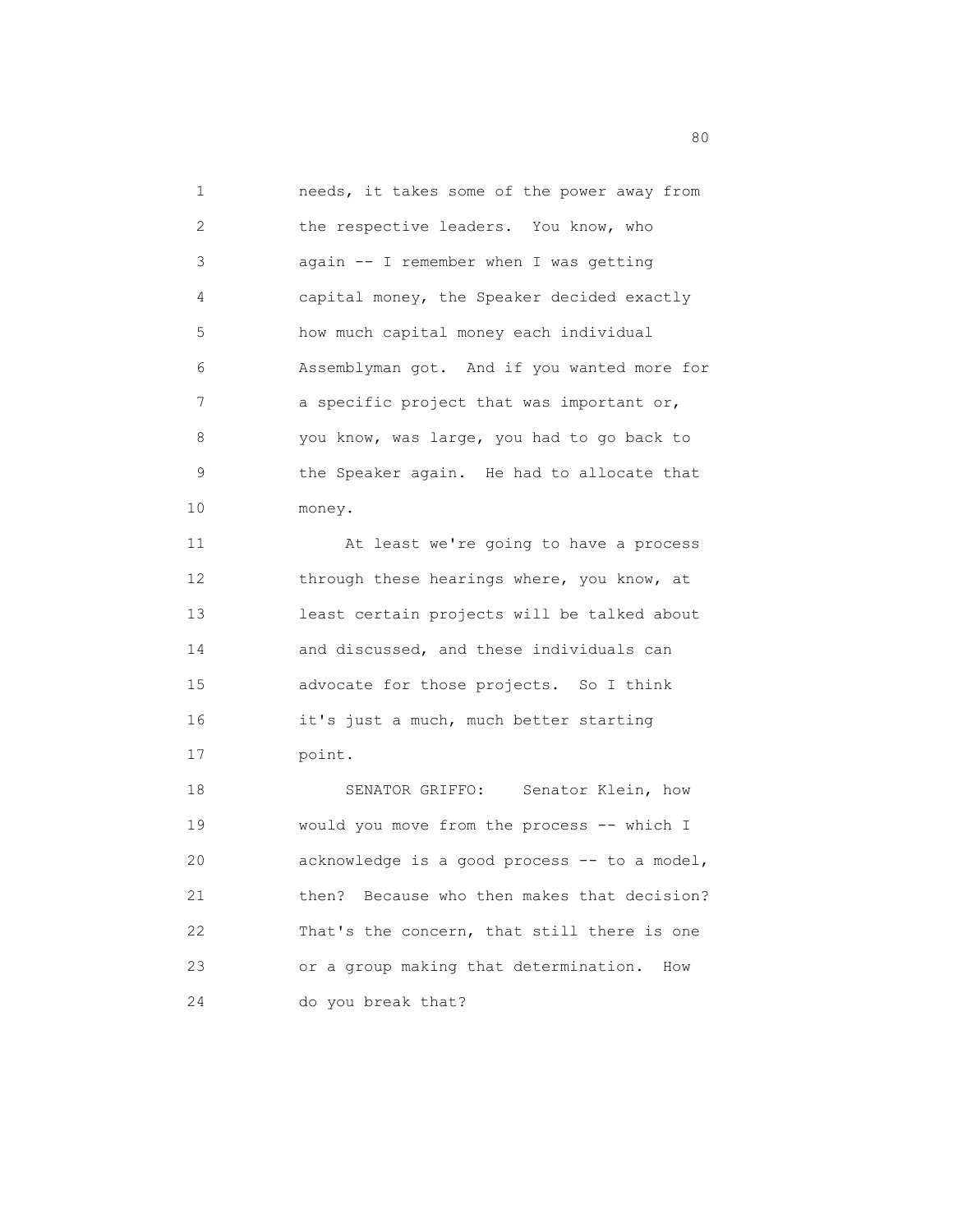1 SENATOR KLEIN: I think these are the 2 things that we have to look at. 3 I think the first step is, you know, 4 figuring out -- because I think what I've 5 heard here is a lot of things that have gone 6 on and are new to us. Again, I didn't know 7 about bullet aid when I was in Assembly. 8 That's something that I guess was utilized 9 in the Senate. 10 I guess once we figure out, you know, 11 what the resources out there -- it goes back 12 to what you raised, Senator Griffo, about 13 staff and how we allocate that properly. I 14 think the regional hearings are a very 15 important first step towards equal 16 allocation or a fairer allocation. 17 SENATOR GRIFFO: And I would continue 18 to maintain, though, as we do that first 19 step, that we continue to recognize that 20 everything is intertwined, that we can't 21 take that step alone without telling us 22 where we're going with the next step. 23 SENATOR SQUADRON: And I think, you 24 know, from my personal perspective, I don't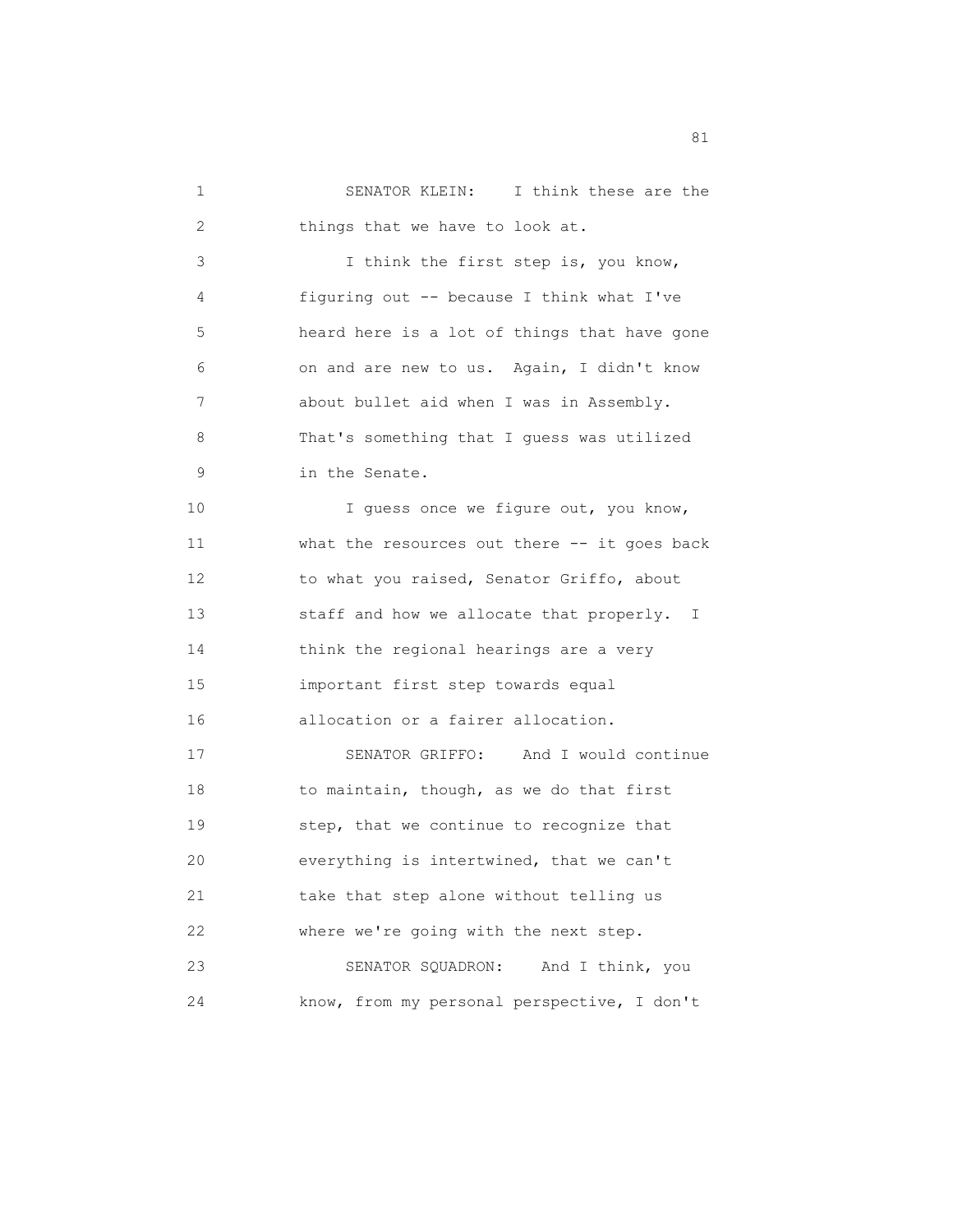1 think these dollars should be spent based on 2 political affiliation, I really don't. So, 3 you know, I think that that's absolutely a 4 fairer, better way to do this. You know, so 5 I think there's no question about that. 6 What's the process to get there on 7 March 24th? You know, I think that's -- I 8 actually think that's a legitimate question. 9 But, you know, certainly from my 10 perspective, I think it's important that we 11 at least are out there saying, look, this 12 should not be, you know, a 90/10 or a -- you 13 know, there shouldn't be a split here based 14 on this partisanship. That's my view. 15 SENATOR SERRANO: If I could just 16 jump off on Senator Squadron, I totally 17 agree with what you're saying. I may be in 18 the minority in my philosophy on member 19 items, but I'm not the biggest fan of member 20 items. 21 I think part of the problem with the 22 culture of Albany is that member items have

 23 been politicized. And I personally believe 24 that member items don't get you elected or

experience of the contract of the contract of the contract of the contract of the contract of the contract of the contract of the contract of the contract of the contract of the contract of the contract of the contract of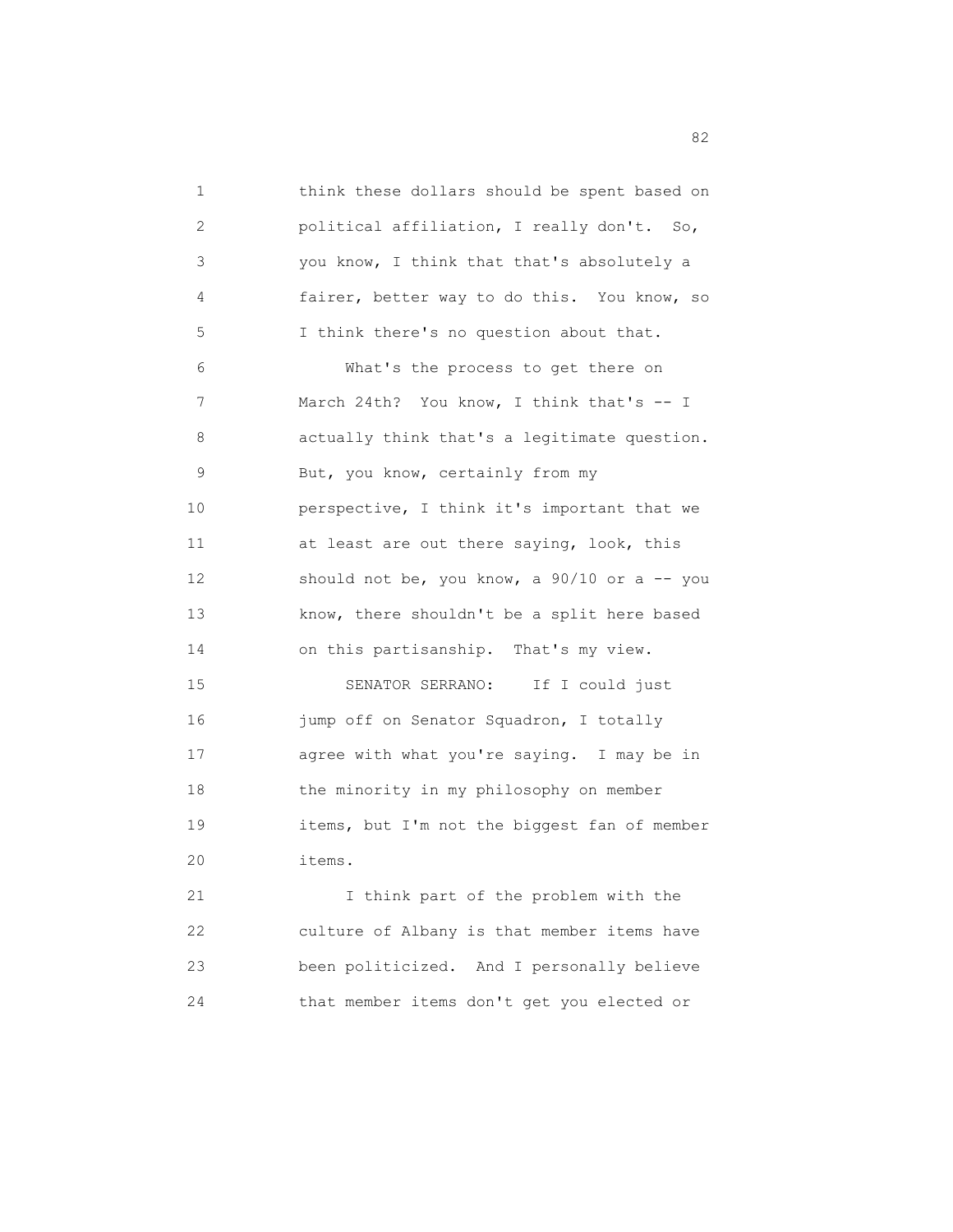1 get you unelected. Again, I could be way 2 out there and get chased down the hall by my 3 other colleagues, but, I mean, case in 4 point, Olga Mendez, who preceded me, was 5 getting millions of dollars in member items 6 as a Republican. And I had none, because I 7 wasn't a senator, and I still defeated her. 8 And after I was sworn in, a little 9 political vindictiveness: all of her member 10 items were cut, even if they were for worthy 11 groups or whatever, as a way to further 12 punish me. As well as not getting an office 13 for a year, but that was another issue. 14 But I firmly believe that as we move 15 towards the situation where we create equity 16 or as close to equity as possible for member 17 items for all senators, regardless of 18 affiliation, that we really, really try hard

 19 to extract the politics. Because I 20 personally believe, and I'll keep saying it 21 over and over, that member items do not get 22 members in better graces with their 23 community, nor do they put them in worse 24 graces.

en 1982 en 1983 en 1983 en 1983 en 1984 en 1984 en 1984 en 1984 en 1984 en 1984 en 1984 en 1984 en 1984 en 19<br>Segonioù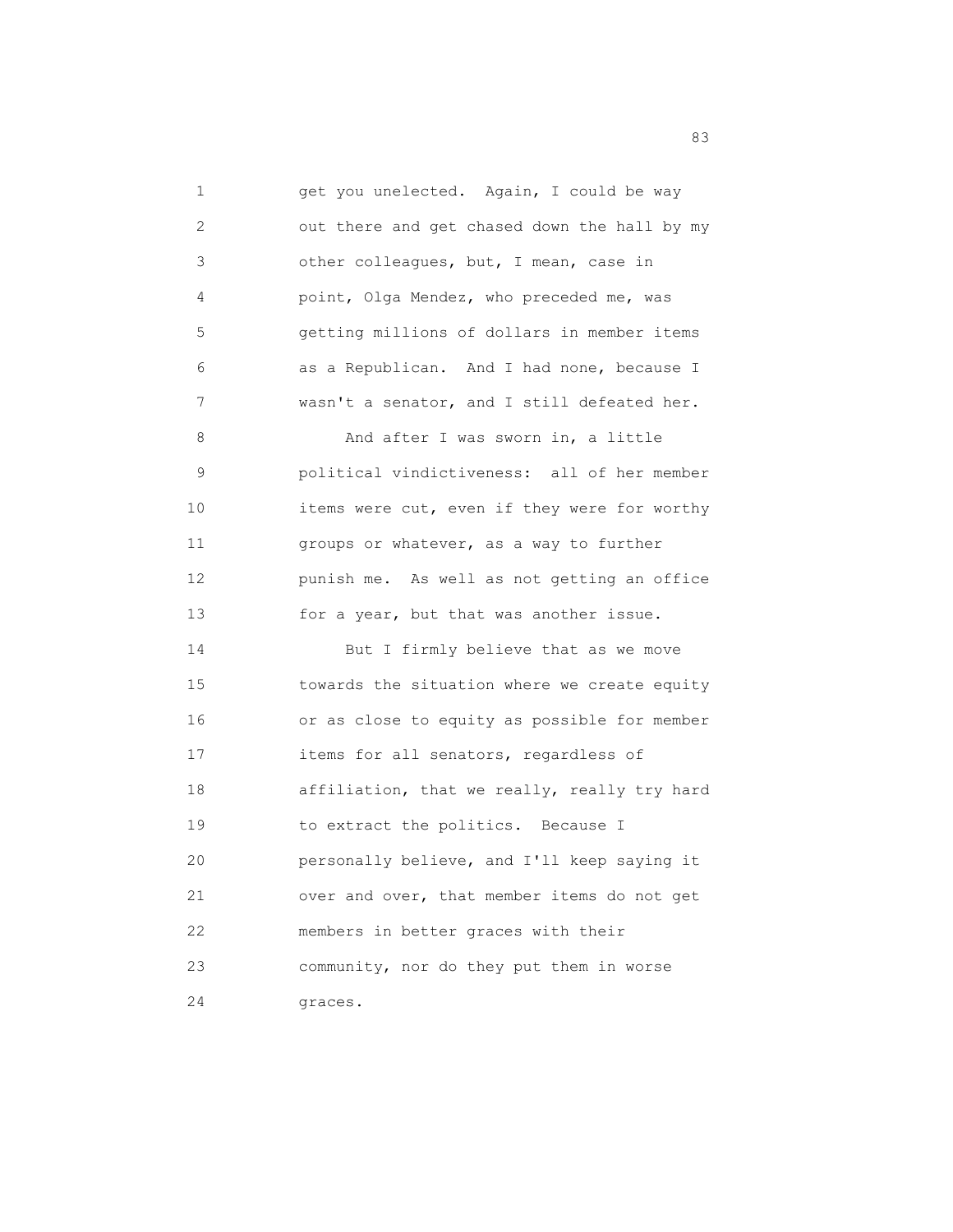1 I think it's really about how hard you 2 work in your district. And if anyone needs 3 any indication of that, Senator Klein is the 4 hardest-working senator I've ever met, goes 5 to every single event, and I think that's 6 why he's always reelected, not necessarily 7 because of member items. 8 SENATOR SQUADRON: One thing they do 9 do, though, is help build up issues, and 10 so -- you know, help build up communities. 11 And so, you know, that piece of this is an 12 important piece. 13 SENATOR KLEIN: And I guess just as a 14 sidebar, I think, you know, what Senator 15 Serrano says is correct. You know, 16 certainly my experience is -- you know, I 17 took over from Senator Guy Velella, who was 18 very, very good at allocating member items 19 throughout his district. And, you know, 20 there were many, to be perfectly honest, in 21 my district who thought the world was going 22 to end, that it was the end of Little League 23 and not-for-profits and life as we knew it 24 in the 34th Senate District. But it never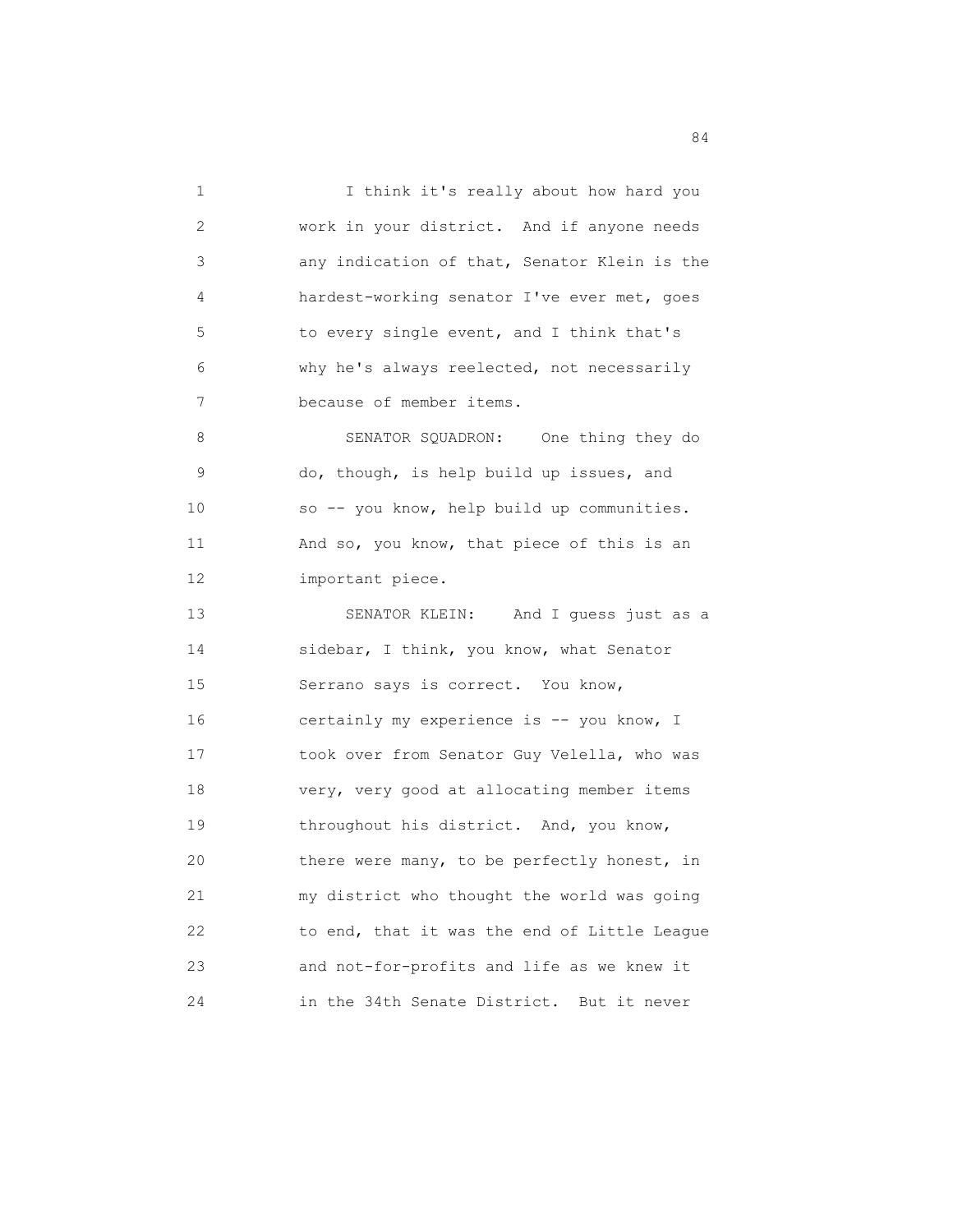1 happened.

| 2  | But I think it is important, as Dan          |
|----|----------------------------------------------|
| 3  | also said, that we use the money wisely when |
| 4  | we allocate. So I think just as important    |
| 5  | as the open process, as I said, as far as    |
| 6  | the regional budget hearings, but even more  |
| 7  | importantly through Project Sunshine, to     |
| 8  | make sure that the public knows about how we |
| 9  | spend taxpayer dollars in discretionary      |
| 10 | funds, I think is worth its weight in gold.  |
| 11 | Because again, I never understood why        |
| 12 | people would be ashamed of the fact that     |
| 13 | they're giving \$5,000 to a Little League or |
| 14 | \$15,000 to a volunteer ambulance corps. And |
| 15 | I think that transparency is important, and  |
| 16 | I think we'll be getting to a better place   |
| 17 | by having the regional budget hearings.      |
| 18 | SENATOR GRIFFO:<br>Cochairs, I have a        |
| 19 | question to the cochairs potentially now.    |
| 20 | And we're running short on time.             |
| 21 | Is there a possibility that you can          |
| 22 | direct staff to identify some of these       |
| 23 | resources that we talked about to determine  |
| 24 | what could be consolidated, what could be    |

<u>85 September 2005 September 2005 September 2005 September 2005 September 2005 September 2005 September 2005 S</u>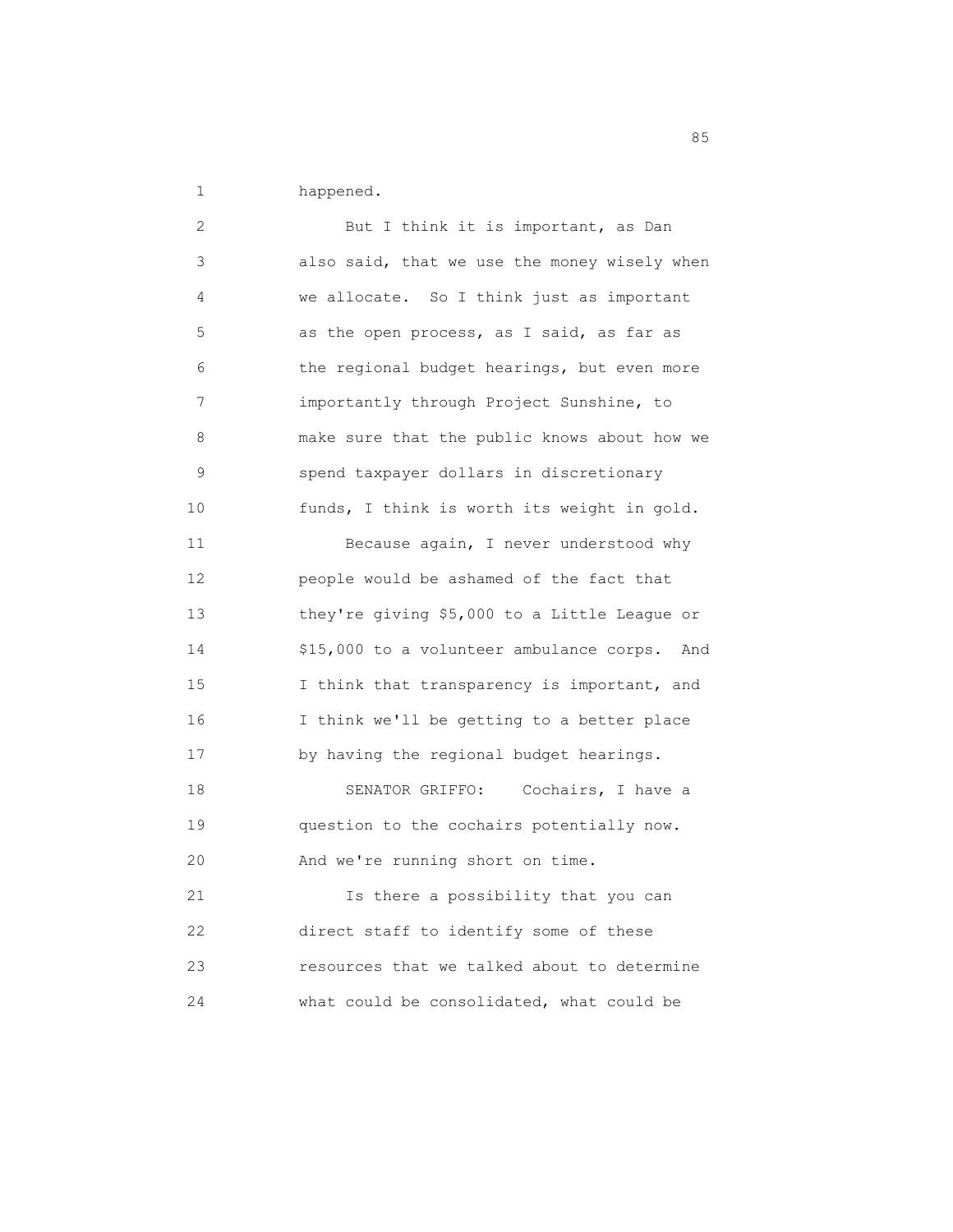1 eliminated that we provide right now, and 2 what could be put in a nonpartisan category? 3 Because these are all some of the 4 concepts that we had down here certain 5 numbers. But that may be the approach, to 6 say if you can identify what's being 7 distributed, how they're being distributed, 8 and what we can maybe do or undo. Is that a 9 possibility? 10 CHAIRMAN BONACIC: I think it's a 11 good suggestion. I think my counsel could 12 work with Mr. Stengel and do that, sure. 13 CHAIRMAN VALESKY: You mean between 14 the two houses or -- 15 SENATOR GRIFFO: No, just here in the 16 Senate. 17 CHAIRMAN BONACIC: First of all, I 18 think we've only got five more minutes. I 19 want to thank the members for an honest 20 discussion. 21 I really believe, and I'm not 22 dramatizing, we have a limited window of 23 opportunity. And any issues we do not 24 resolve and we kick it off to the future,

<u>86 and 2001 and 2002 and 2003 and 2003 and 2003 and 2003 and 2003 and 2003 and 2003</u>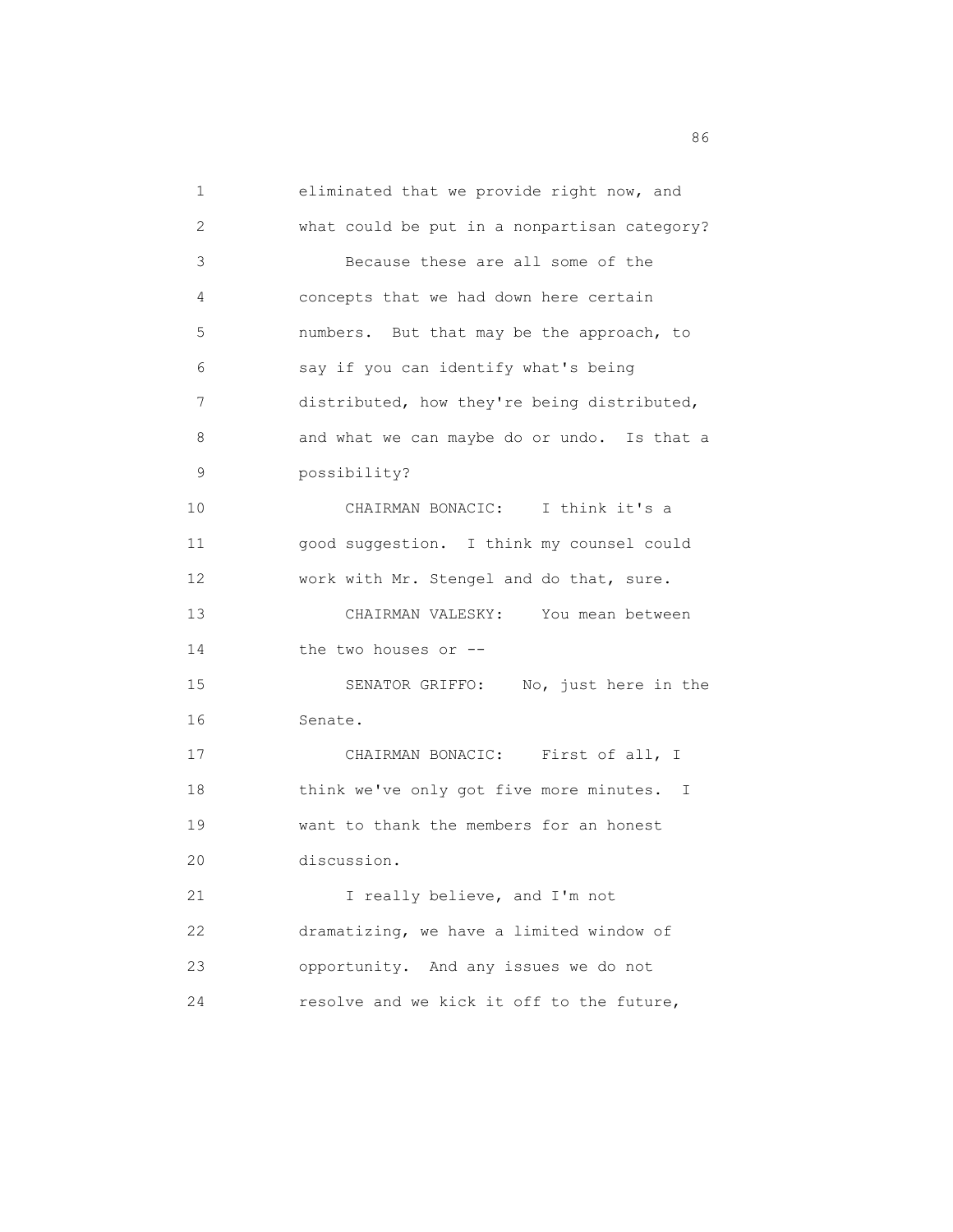1 the Albany culture will contaminate the 2 process and will suffocate what we're trying 3 to do. 4 I don't say that -- I've just watched 5 this place both as a minority member and a 6 majority member. The things we're doing are 7 pure. They are revolutionary in Albany. 8 And we're looking for a few good men and 9 women ready to break this Albany culture. 10 Thank you. 11 CHAIRMAN VALESKY: Let me just make 12 some final comments as well, John. 13 Tomorrow we're meeting at what time, 14 Ari? Twelve noon, 12 noon tomorrow. I 15 would -- obviously the last thing I would 16 want to do would be to cut off debate. But 17 we have some serious time constraints, so I 18 would like to suggest that if tomorrow we 19 can get through the remainder of the agenda, 20 then we have a report that has to be written 21 based on the work that we've done. 22 April 13th we are scheduled to not be 23 here. So I'm going to suggest that -- 24 April 7th is the last scheduled day for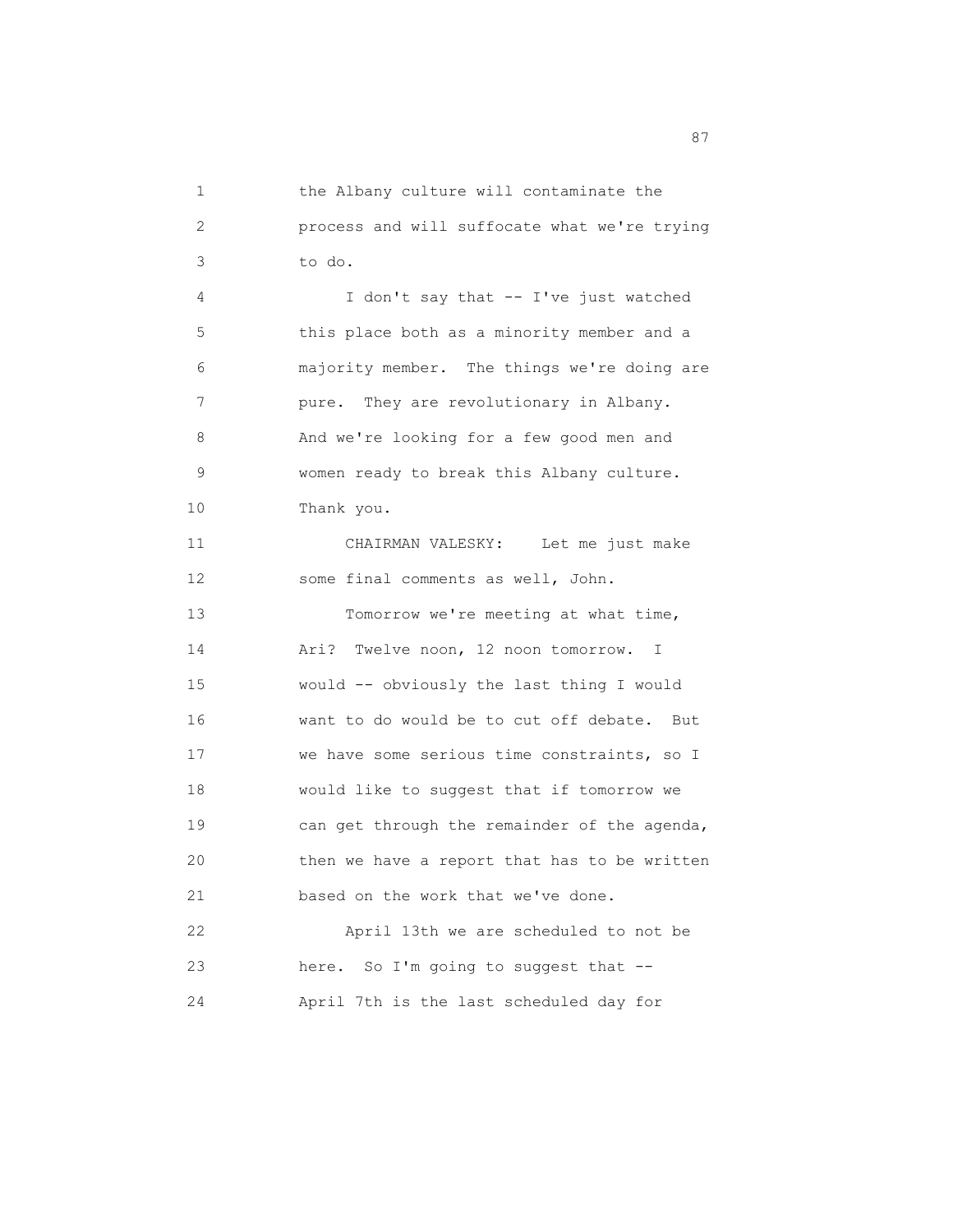1 session prior to our break, assuming the 2 budget is done, obviously. So I'm going to 3 suggest that our timeline going forward, 4 that we meet as a committee after tomorrow 5 one final time, on April 6th or 7th, so that 6 we can actually take up the written report 7 and take a vote on it to recommend it to the 8 majority and minority leaders. 9 SENATOR GRIFFO: So it would be my 10 understanding, again, Senator Valesky, that 11 we'd meet tomorrow, try to finalize this. 12 As a result of that, they would put together 13 something, a draft document, for us to 14 either approve or disapprove or whatever? 15 CHAIRMAN VALESKY: Correct. That's 16 correct. 17 SENATOR GRIFFO: And that would all 18 be done by April 7th. 19 CHAIRMAN VALESKY: Before we leave, 20 that's exactly correct. 21 SENATOR GRIFFO: And can we try to 22 follow up on what I suggested, then? 23 Because I don't know how we're going to do 24 that, but -- with that time constraint.

en de la construction de la construction de la construction de la construction de la construction de la constr<br>1888 : le construction de la construction de la construction de la construction de la construction de la const